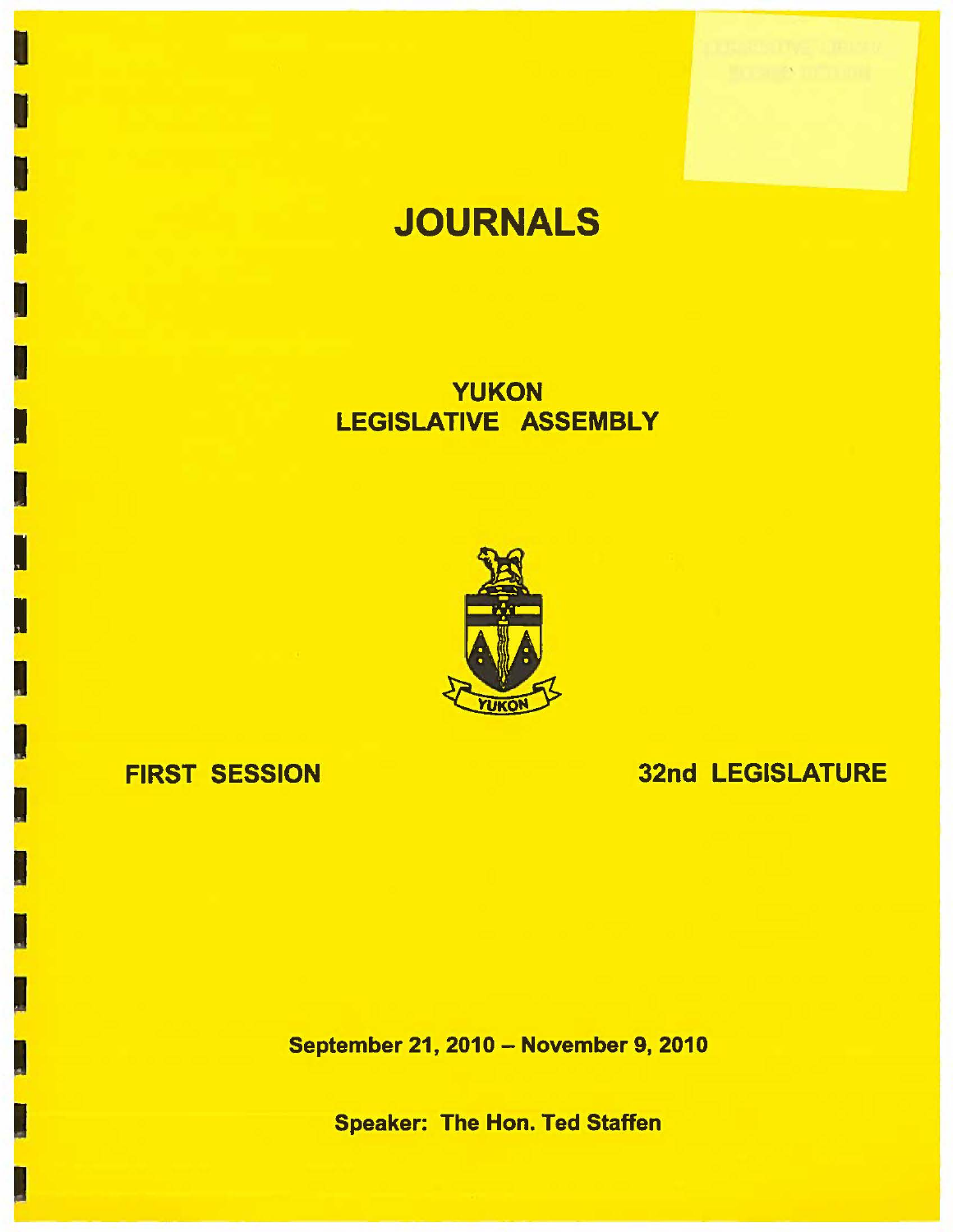# **VOTES AND PROCEEDINGS**

# **of the**

# **YUKON LEGISLATIVE ASSEMBLY**

# **32nd Legislative Assembly First Session**

# Tuesday, September 21, 2010

The Speaker took the Chair at 1:00 p.m.

#### **INTRODUCTION OF PAGES**

 The Speaker informed the Assembly that Aline Halliday, Fared Hrycan, Sian Mollay, Kieran Poile and William Thomson from F.H. Collins Secondary School and Shakiba Kazemi, Miaela Lane and Noah Sternbergh from Porter Creek Secondary School, would be serving as Pages during the Fall Sitting. Kieran Poile and William Thomson were introduced and welcomed to the House.

#### **SPEAKER'S STATEMENT (Re: Changes to the Order Paper – withdrawal of Motions)**

 Prior to proceeding with the Daily Routine, the Speaker made the following statement regarding changes made to the Order Paper.

 "The following motions have been removed from the Order Paper because they are outdated: Motions No. 640, 789, 790 and 891, standing in the name of the Leader of the Official Opposition; Motions No. 651, 865, 1030 and 1090 standing in the name of the Leader of the Third Party; Motions No. 738 and 846, standing in the name of the Member for Kluane; Motions No. 901 and 904, standing in the name of the Member for Lake Laberge; Motion # 907, standing in the name of the Member for Porter Creek South; and Motion #1095, standing in the name of the Member for Mayo-Tatchun.

The following motions have been removed from the Order Paper as the action requested in the motion has been fulfilled in whole or in part: Motions No. 89, 106, 244, 732 and 797, standing in the name of the Leader of the Third Party; Motions No. 500 and 532, standing in the name of the Member for Klondike; Motion #802, standing in the name of the Member for Porter Creek South; Motions No. 912 and 1025, standing in the name of the Member for Mayo-Tatchun; and Motions No. 978 and 1076, standing in the name of the Member for Kluane.

Motion for the Production of Papers #35, standing in the name of the Member for Kluane, has been removed from the Order Paper as the action requested in the motion has been fulfilled in part.

Finally, all motions and bills standing in the name of the former Member for Whitehorse Centre have been removed from the Order Paper."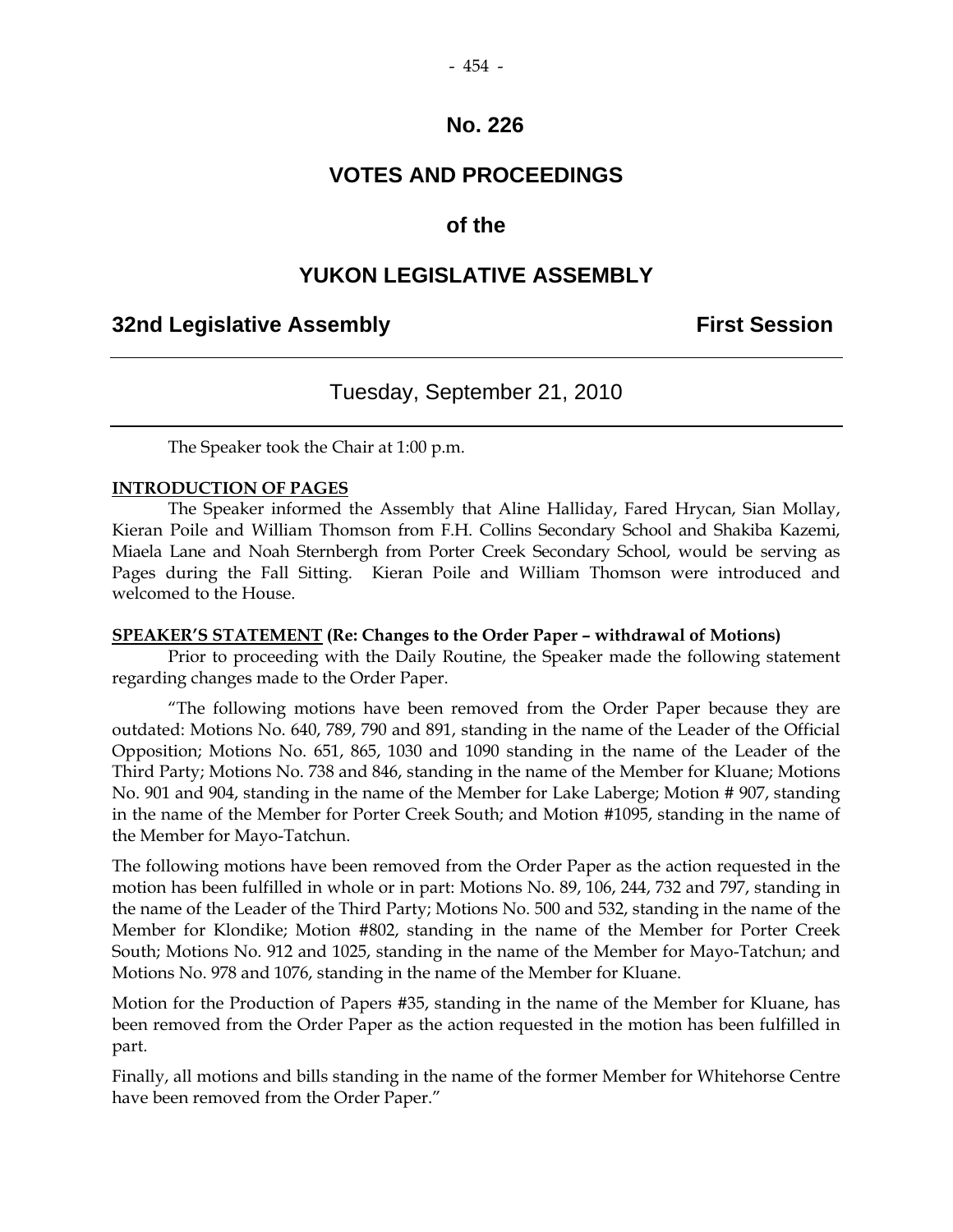#### **UNANIMOUS CONSENT TO REINSTATE Bill #108, LEGISLATIVE RENEWAL ACT**

 Mr. Cardiff, Leader of the Third Party, requested and received the unanimous consent of the House to reinstate Bill #108, Legislative Renewal Act, to the Order Paper at Second Reading to stand in the name of the Member for Mount Lorne.

#### **TABLING RETURNS AND DOCUMENTS**

Hon. Mr. Staffen, Speaker

- Notice (dated July 30, 2010) respecting the vacancy in the electoral district of Whitehorse Centre caused by the death of Todd Hardy **(Sessional Paper #173)**
- Vacancy in Electoral District of Whitehorse Centre: copy of letter dated August 9, 2010, from the Clerk of the Legislative Assembly to Commissioner Van Bibber

**(Sessional Paper #174)** 

- Conflict of Interest Commission Annual Report for the period from April 1, 2009 to March 31, 2010 **(Sessional Paper #175)**
- Absence of Members from Sittings of the Legislative Assembly and its Committees: Report from the Clerk of the Yukon Legislative Assembly (dated September 21, 2010) **(Sessional Paper #176)**

#### **PRESENTING REPORTS OF COMMITTEES**

 Hon. Ms. Taylor, Chair, Standing Committee on Appointments to Major Government Boards and Committees

 - Appointments to Major Government Boards and Committees, Standing Committee on: Fifteenth Report (dated July 16, 2010)

**(Sessional Paper #177)**

Mr. Mitchell, Chair, Standing Committee on Public Accounts

- Public Accounts, Standing Committee on: Fifth Report (dated June, 2010)

**(Sessional Paper #178)** 

#### **INTRODUCTION OF BILLS**

- Bill #21 Fourth Appropriation Act, 2009-10 -Hon. Mr. Fentie
- Bill #22 Second Appropriation Act, 2010-11 -Hon. Mr. Fentie
- Bill #92 Act to Amend the Income Tax Act (2010) -Hon. Mr. Fentie
- Bill #91 Second Act to Amend the Motor Vehicles Act, 2010 -Hon. Mr. Lang

#### **MONEY MESSAGE**

 Bill #21, Fourth Appropriation Act, 2009-10, and Bill #22, Second Appropriation Act, 2010-11, were each accompanied by a money message.

#### **NOTICE OF OPPOSITION PRIVATE MEMBERS' BUSINESS**

 Pursuant to Standing Order 14.2(3), Mr. Fairclough, Acting Official Opposition House Leader, identified Motion #1022 as being the item to be called during Opposition Private Members' Business on Wednesday, September 22, 2010.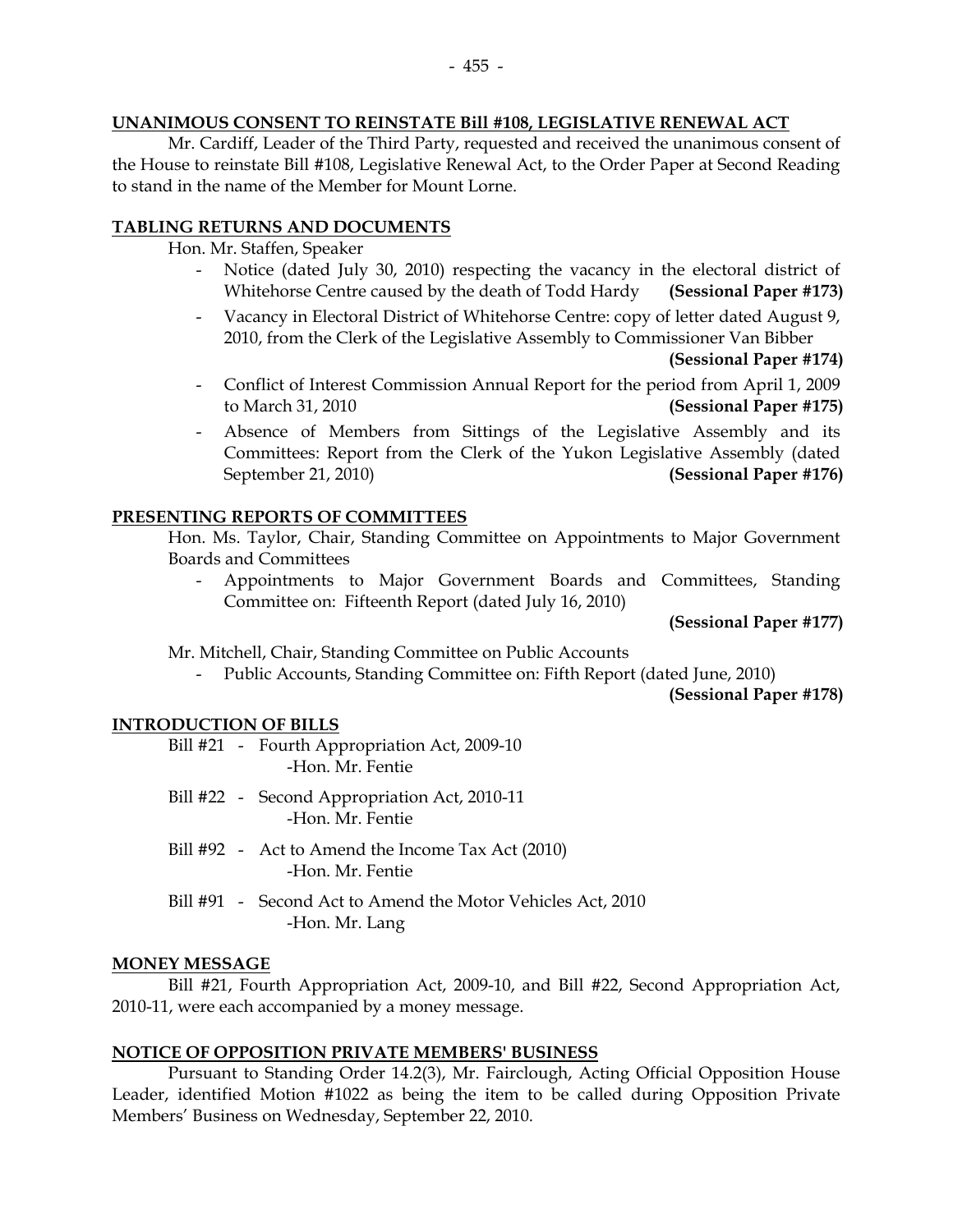Pursuant to Standing Order 14.2(3), Mr. Cardiff, Third Party House Leader, identified Motion #122 as being the item to be called during Opposition Private Members' Business on Wednesday, September 22, 2010.

#### **UNANIMOUS CONSENT TO CALL MOTION #1036 FOR DEBATE**

 The Hon. Ms. Taylor, Government House Leader, pursuant to Standing Order 14.3, requested the unanimous consent of the House to call Motion #1036 for debate. Unanimous consent was denied.

\_\_\_\_\_\_\_\_\_\_\_\_\_\_\_\_\_\_\_\_\_\_\_\_\_\_\_\_\_\_\_\_\_\_\_\_\_\_\_\_\_\_

The Assembly adjourned at 1:57 p.m. until 1:00 p.m. on Wednesday, September 22, 2010.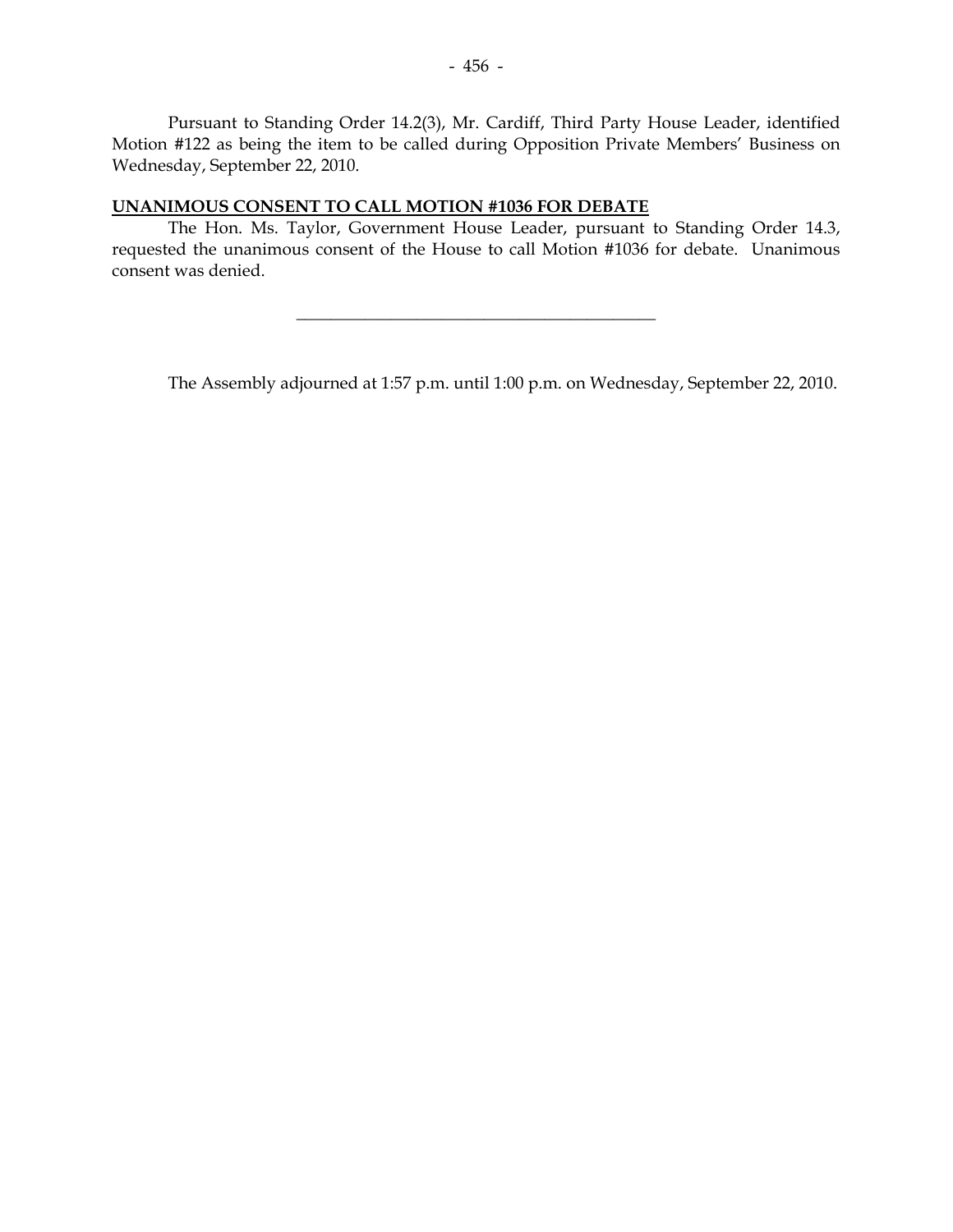#### - 457 -

# **No. 227**

# **VOTES AND PROCEEDINGS**

# **of the**

# **YUKON LEGISLATIVE ASSEMBLY**

# **32nd Legislative Assembly The Contract Session**

# Wednesday, September 22, 2010

The Speaker took the Chair at 1:00 p.m.

## **INTRODUCTION OF BILLS**

| Bill #86 - Act to Amend the Business Corporations Act<br>-Hon. Mr. Lang          |
|----------------------------------------------------------------------------------|
| Bill #87 - Securities Transfer Act<br>-Hon. Mr. Lang                             |
| Bill #88 - Act to Amend the Partnership and Business Names Act<br>-Hon. Mr. Lang |
| Bill #89 - Act to Amend the Societies Act<br>-Hon. Mr. Lang                      |
| Bill #90 - Act to Amend the Cooperative Associations Act<br>-Hon. Mr. Lang       |

#### **OPPOSITION PRIVATE MEMBERS' BUSINESS**

Moved by Mr. Mitchell, Member for Copperbelt:

 THAT this House urges the Government of Yukon to listen to what Yukoners have stated is one of their top issues and practice good governance. **(Motion #1022)**

 A debate arising on the motion, and the time reaching 5:30 p.m. while the Hon. Mr. Kenyon, Minister of Economic Development, was speaking to it, the Speaker, pursuant to Standing Order 2(2), adjourned the House until 1:00 p.m. on Thursday, September 23, 2010, and debate on Motion #1022 was accordingly adjourned.

 $\overline{\phantom{a}}$  , and the set of the set of the set of the set of the set of the set of the set of the set of the set of the set of the set of the set of the set of the set of the set of the set of the set of the set of the s

The Assembly adjourned at 5:30 p.m., until 1:00 p.m. on Thursday, September 23, 2010.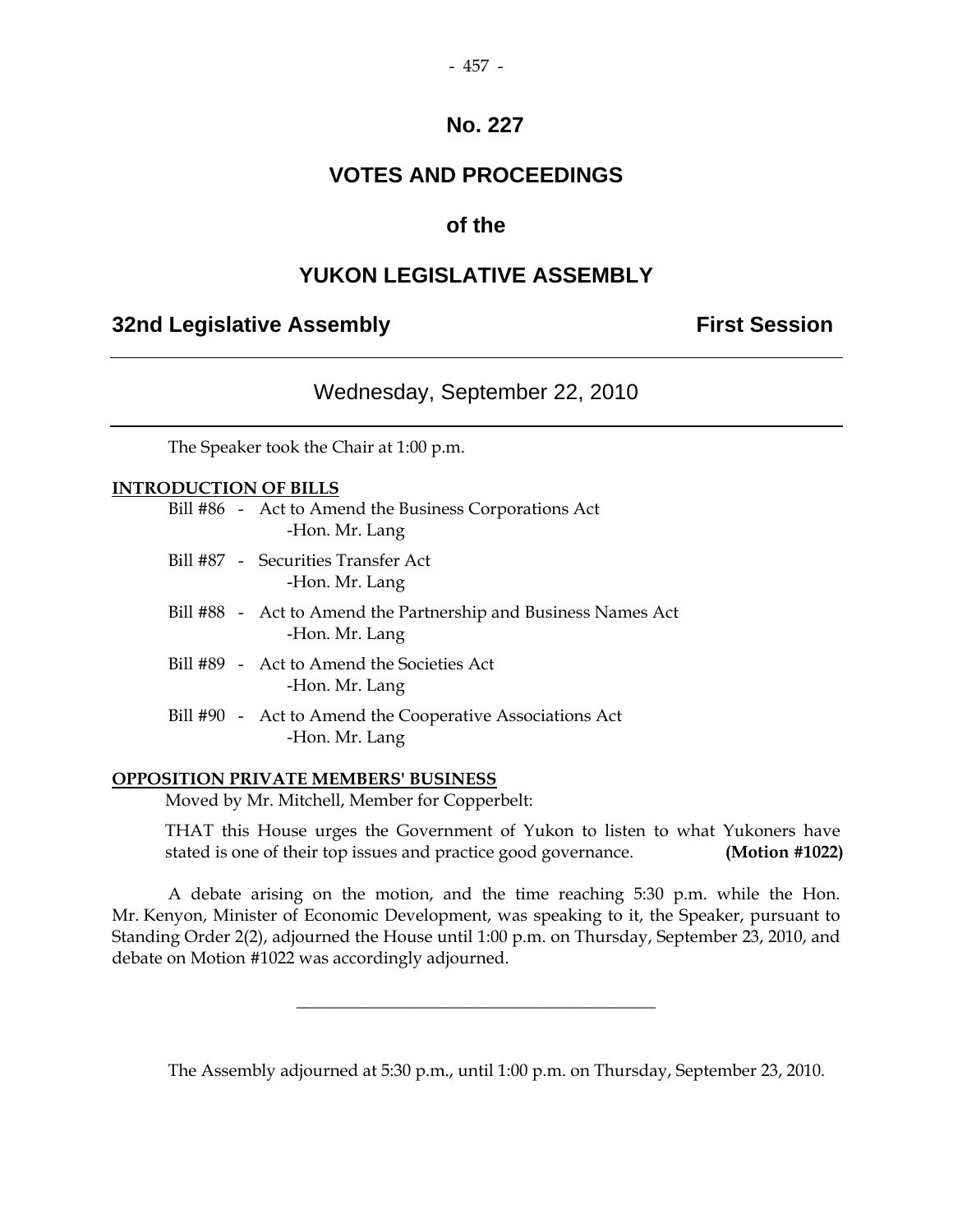#### - 458 -

## **No. 228**

# **VOTES AND PROCEEDINGS**

# **of the**

# **YUKON LEGISLATIVE ASSEMBLY**

# **32nd Legislative Assembly First Session**

# Thursday, September 23, 2010

The Speaker took the Chair at 1:00 p.m.

#### **SPEAKER'S STATEMENT (Re: Changes to the Order Paper – withdrawal of Motions)**

 Prior to proceeding with the Daily Routine, the Speaker made the following statement regarding changes made to the Order Paper.

"Motions No. 862, 1049 and 1130, standing in the name of the Member for Lake Laberge, and Motions No. 1036 and 1119, standing in the name of the Member for Klondike, have been removed from the Order Paper as they are outdated."

#### **TABLING RETURNS AND DOCUMENTS**

Hon. Mr. Fentie, Premier

 - Yukon Hospital Corporation Board of Trustees, remuneration of members: letter (dated September 21, 2010) from Hon. Dennis Fentie, Premier of Yukon, to Craig Tuton, Chair, Yukon Hospital Corporation Board of Trustees

**(Filed Document #156)** 

#### **INTRODUCTION OF BILLS**

 Bill #93 - Miscellaneous Statute Law Amendment Act, 2010 -Hon. Ms. Horne

#### **GOVERNMENT BILLS (Second Reading)**

The following bill was called for Second Reading:

 Bill #21 - Fourth Appropriation Act, 2009-10 -Hon. Mr. Fentie

 A debate arising on the motion, and the time reaching 5:30 p.m. while Mr. Nordick, Member for Klondike, was speaking to it, the Speaker, pursuant to Standing Order 2(2), adjourned the House until 1:00 p.m. on Monday, September 27, 2010, and debate on Second Reading was accordingly adjourned.

\_\_\_\_\_\_\_\_\_\_\_\_\_\_\_\_\_\_\_\_\_\_\_\_\_\_\_\_\_\_\_\_\_\_\_\_\_\_\_\_\_\_

The Assembly adjourned at 5:30 p.m., until 1:00 p.m. on Monday, September 27, 2010.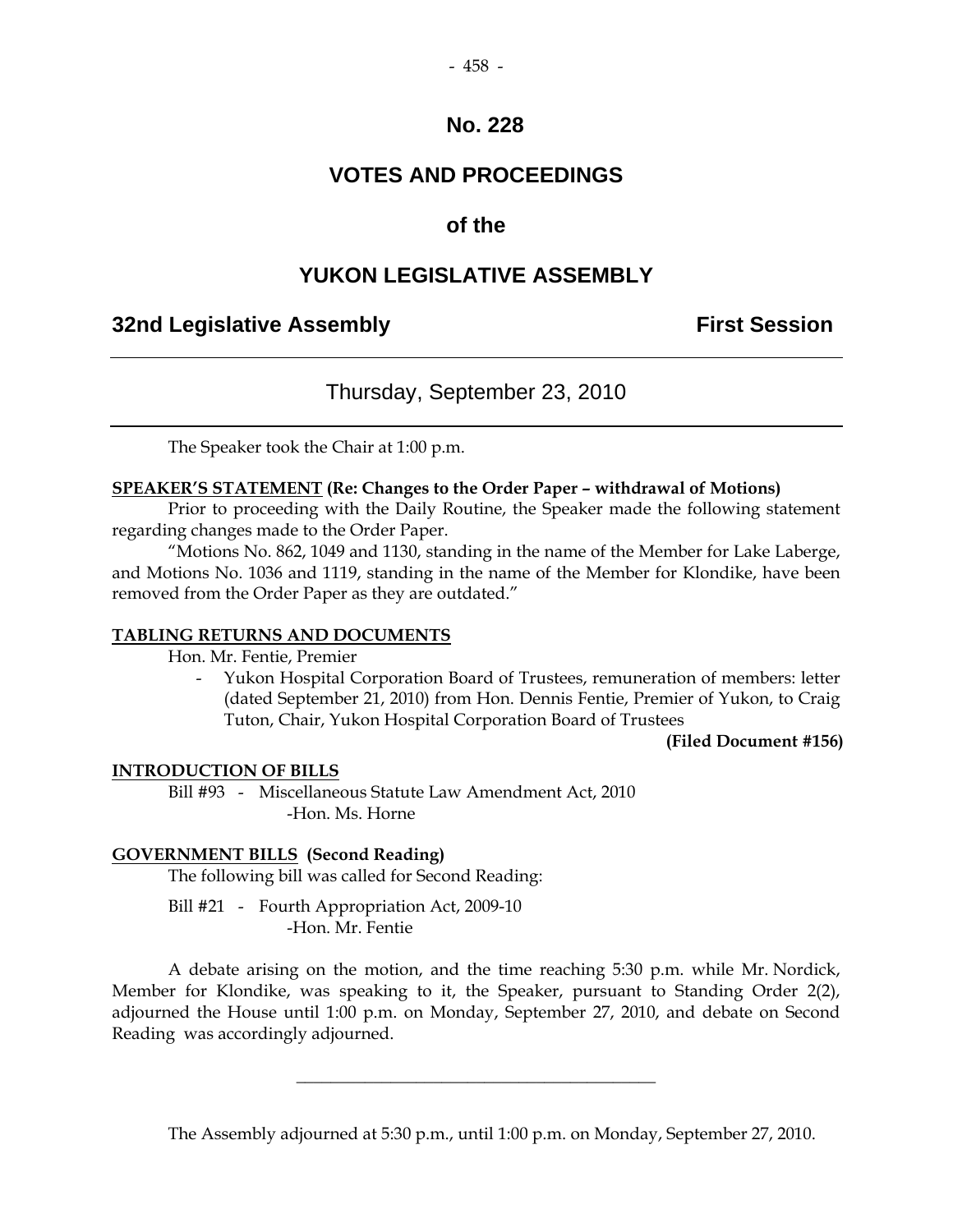#### - 459 -

## **No. 229**

# **VOTES AND PROCEEDINGS**

# **of the**

## **YUKON LEGISLATIVE ASSEMBLY**

# **32nd Legislative Assembly First Session**

## Monday, September 27, 2010

The Speaker took the Chair at 1:00 p.m.

#### **MOMENT OF SILENCE**

 The House observed a moment of silence in memory of the late Todd Hardy, former Member for Whitehorse Centre.

#### **TRIBUTES (Todd Hardy, former Member for Whitehorse Centre)**

Mr. Cardiff, Leader of the Third Party, the Hon. Mr. Fentie, Premier, Mr. Mitchell, Leader of the Official Opposition, and Mr. Cathers, Member for Lake Laberge, paid tribute to Todd Hardy, former Member for Whitehorse Centre, who passed away on July 28, 2010. Mr. Hardy was elected as a Member of the Legislative Assembly in 1996, and re-elected in 2002 and 2006. Condolences were expressed to his wife, Louise and family, and friends.

#### **GOVERNMENT BILLS (Second Reading)**

The following bill was called for Second Reading:

 Bill #21 - Fourth Appropriation Act, 2009-10 -Hon. Mr. Fentie

 A debate continuing (from September 23, 2010) on the motion for Second Reading of Bill #21, and the question being put, it was agreed to on the following recorded Division:

|          | YEA        |         |    |
|----------|------------|---------|----|
| Fentie   | Rouble     | Edzerza |    |
| Taylor   | Lang       | Nordick | 10 |
| Hart     | Horne      | Cathers |    |
| Kenyon   |            |         |    |
|          | <b>NAY</b> |         |    |
| Mitchell | Elias      | Cardiff | 5  |
| McRobb   | Inverarity |         |    |

 Bill #21, entitled Fourth Appropriation Act, 2009-10, was accordingly referred to Committee of the Whole.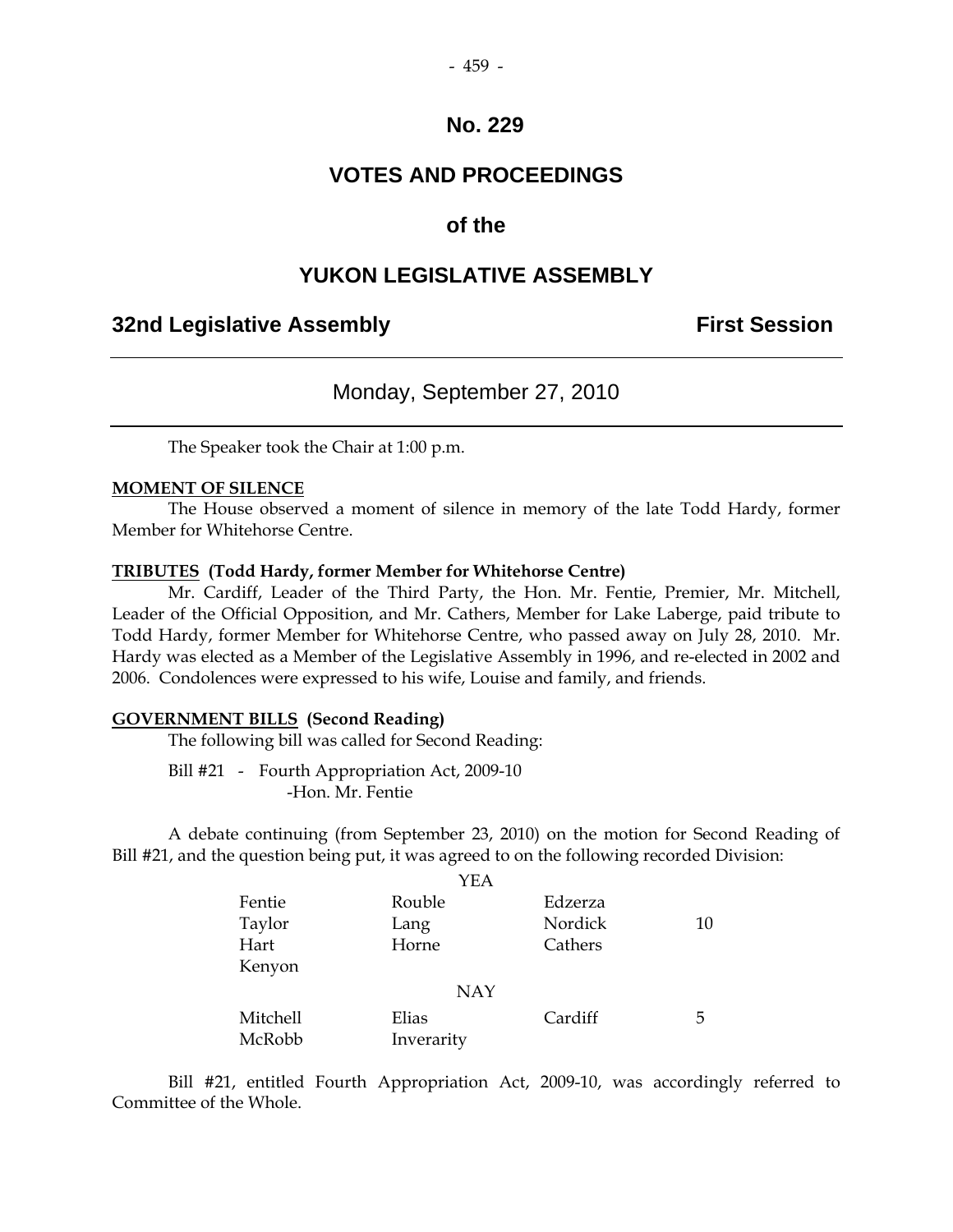The following bill was called for Second Reading:

 Bill #22 - Second Appropriation Act, 2010-11 -Hon. Mr. Fentie

 A debate arising on the motion, and the time reaching 5:30 p.m. while Mr. Fairclough, Member for Mayo-Tatchun, was speaking to it, the Speaker, pursuant to Standing Order 2(2), adjourned the House until 1:00 p.m. on Tuesday, September 28, 2010, and debate on Second Reading of Bill #22, was accordingly adjourned.

\_\_\_\_\_\_\_\_\_\_\_\_\_\_\_\_\_\_\_\_\_\_\_\_\_\_\_\_\_\_\_\_\_\_\_\_\_\_\_\_\_\_

The Assembly adjourned at 5:30 p.m., until 1:00 p.m. on Tuesday, September 28, 2010.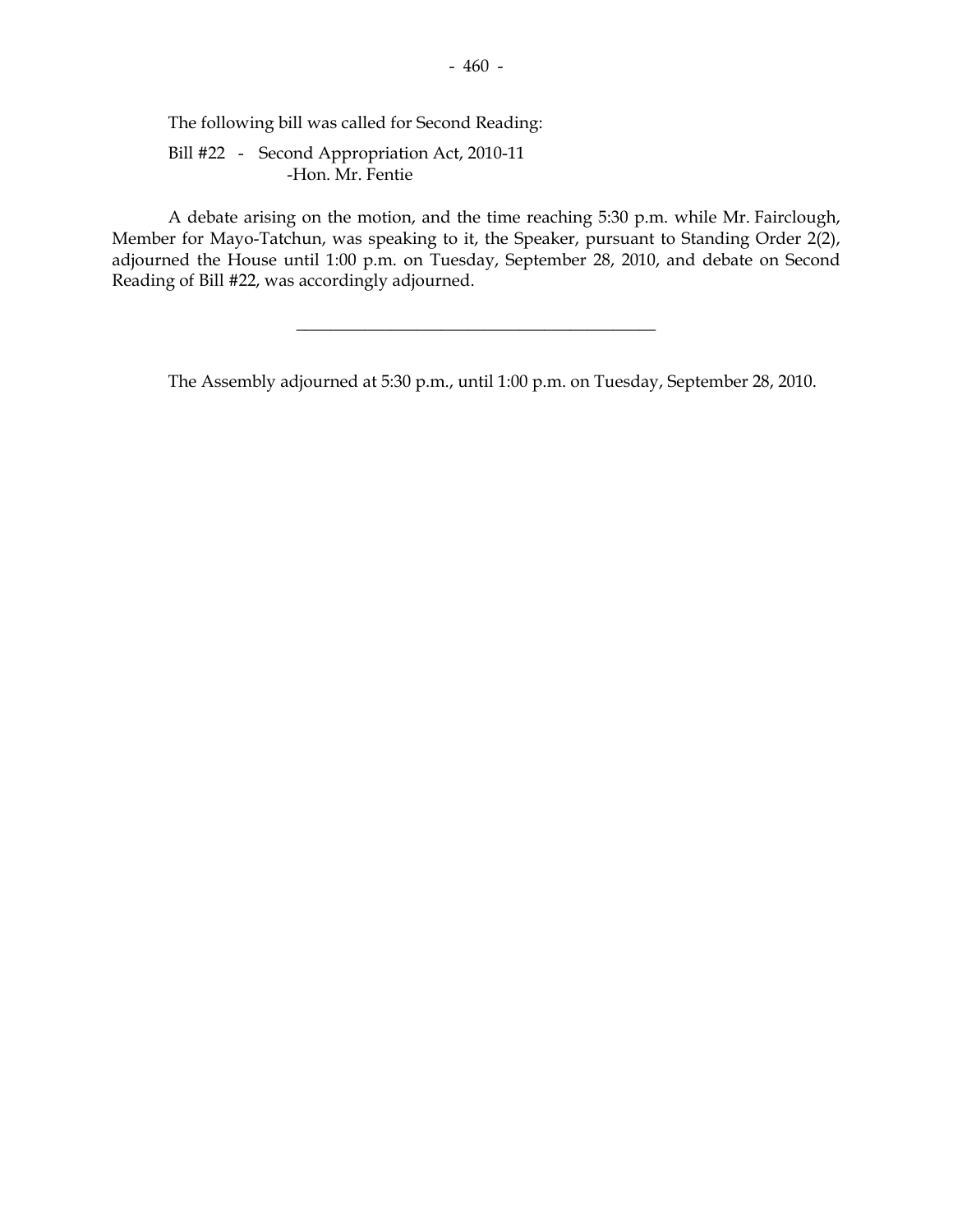# **VOTES AND PROCEEDINGS**

# **of the**

# **YUKON LEGISLATIVE ASSEMBLY**

# **32nd Legislative Assembly The Contract Session**

# Tuesday, September 28, 2010

The Speaker took the Chair at 1:00 p.m.

#### **NOTICE RE GOVERNMENT PRIVATE MEMBERS' BUSINESS**

 Pursuant to Standing Order 14.2(7), the Hon. Ms. Taylor, Government House Leader, identified Motion #1138 and Motion #1137, as being the items to be called during Government Private Members' Business on Wednesday, September 29, 2010.

#### **GOVERNMENT BILLS (Second Reading)**

The following bill was called for Second Reading:

 Bill #22 - Second Appropriation Act, 2010-11 -Hon. Mr. Fentie

 A debate continuing (from September 27, 2010) on the motion for Second Reading of Bill #22, and the question being put, it was agreed to on the following recorded Division:

|          | YEA        |            |    |
|----------|------------|------------|----|
| Fentie   | Rouble     | Edzerza    |    |
| Taylor   | Lang       | Nordick    | 10 |
| Hart     | Horne      | Cathers    |    |
| Kenyon   |            |            |    |
|          | <b>NAY</b> |            |    |
| Mitchell | Elias      | Inverarity | 6  |
| McRobb   | Fairclough | Cardiff    |    |

 Bill #22, entitled Second Appropriation Act, 2010-11, was accordingly referred to Committee of the Whole.

The following bill was called for Second Reading:

Bill #92 - Act to Amend the Income Tax Act (2010) -Hon. Mr. Fentie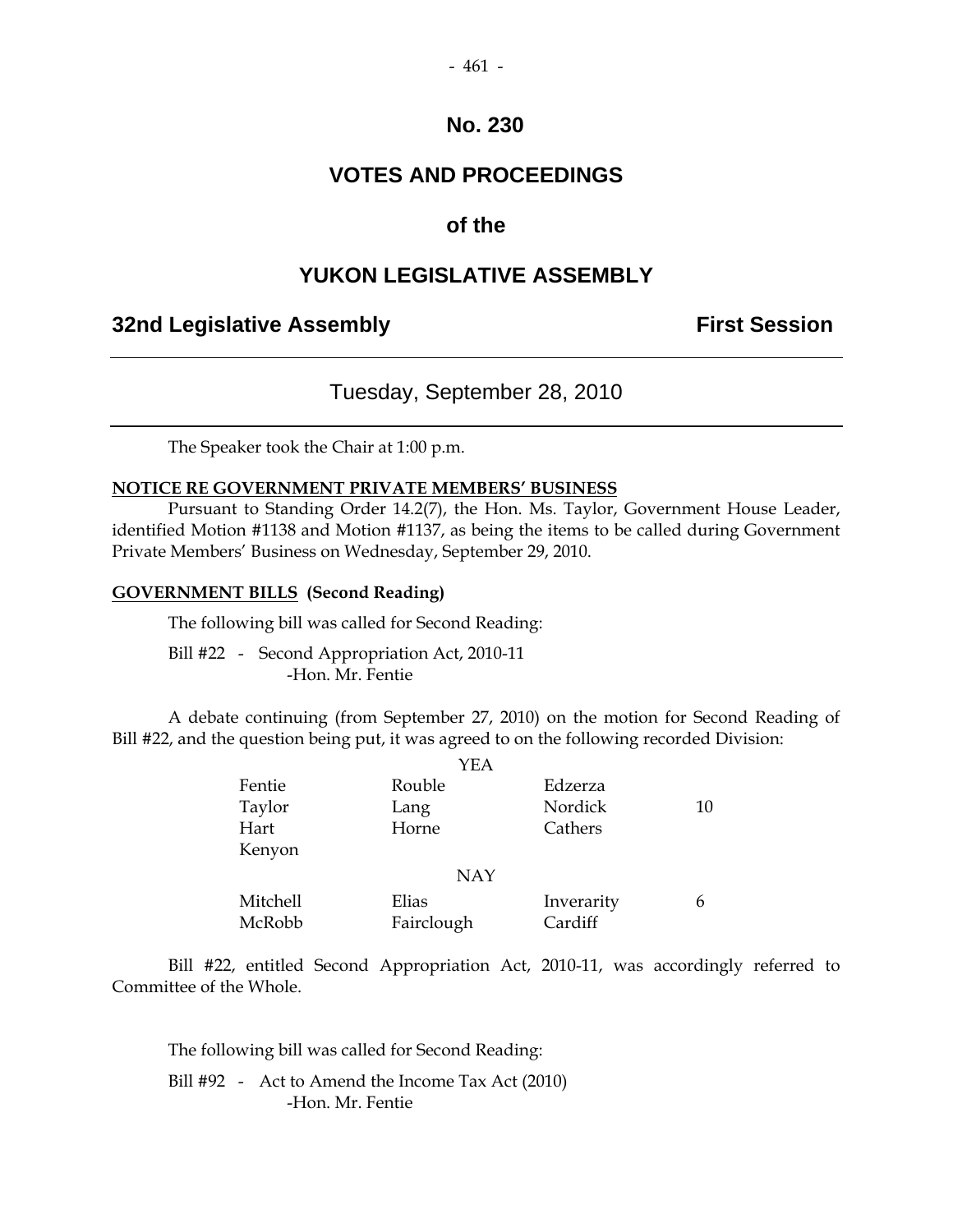A debate arising on the motion, and the time reaching 5:30 p.m., while Mr. Fairclough, Member for Mayo-Tatchun, was speaking to it, the Speaker, pursuant to Standing Order 2(2), adjourned the House until 1:00 p.m. on Wednesday, September 29, 2010, and debate on Second Reading of Bill #92, was accordingly adjourned.

 $\frac{1}{2}$  , and the set of the set of the set of the set of the set of the set of the set of the set of the set of the set of the set of the set of the set of the set of the set of the set of the set of the set of the set

The Assembly adjourned at 5:30 p.m., until 1:00 p.m. on Wednesday, September 29, 2010.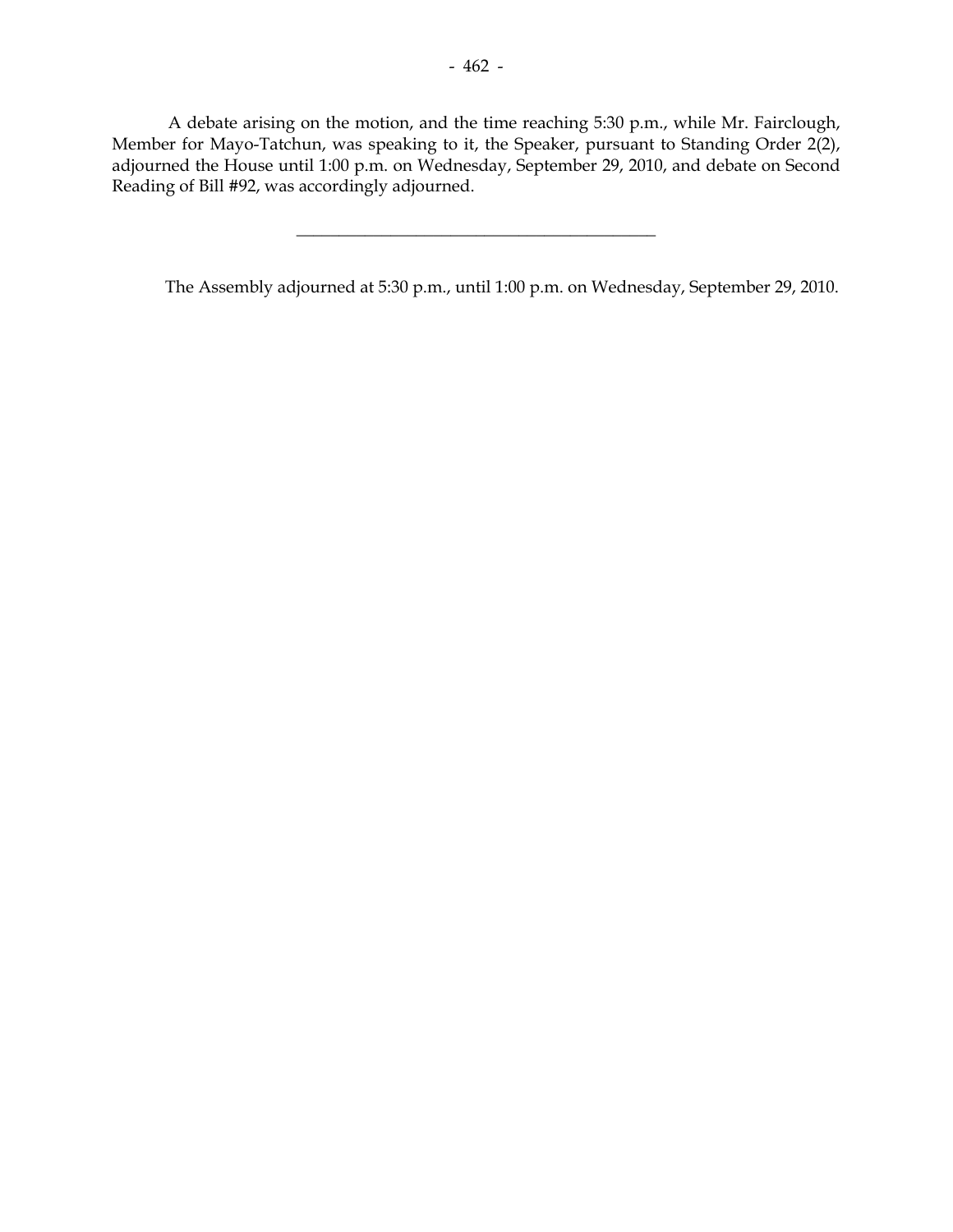# **VOTES AND PROCEEDINGS**

# **of the**

# **YUKON LEGISLATIVE ASSEMBLY**

# **32nd Legislative Assembly The Contract Session**

# Wednesday, September 29, 2010

The Speaker took the Chair at 1:00 p.m.

#### **GOVERNMENT PRIVATE MEMBERS' BUSINESS**

Moved by Mr. Nordick, Member for Klondike:

 THAT this House recognizes the record of accomplishments by the Government of Yukon in improving the quality of life for Yukoners. **(Motion #1138)**

Debate started on the motion.

#### **Point of Personal Privilege (Re: clarification of comments)**

 During debate on Motion #1138, the Hon. Ms. Horne, Member for Pelly-Nisutlin, rose on a Point of Personal Privilege to clarify comments that she had made during debate on Motion #1138.

 The debate continuing on the motion, and the time reaching 5:30 p.m., while the Hon. Mr. Lang, the Member for Porter Creek Centre, was speaking to it, the Speaker, pursuant to Standing Order 2(2), adjourned the House until 1:00 p.m. on Thursday, September 30, 2010, and debate on Motion #1138, was accordingly adjourned.

\_\_\_\_\_\_\_\_\_\_\_\_\_\_\_\_\_\_\_\_\_\_\_\_\_\_\_\_\_\_\_\_\_\_\_\_\_\_\_\_\_\_

The Assembly adjourned at 5:30 p.m., until 1:00 p.m. on Thursday, September 30, 2010.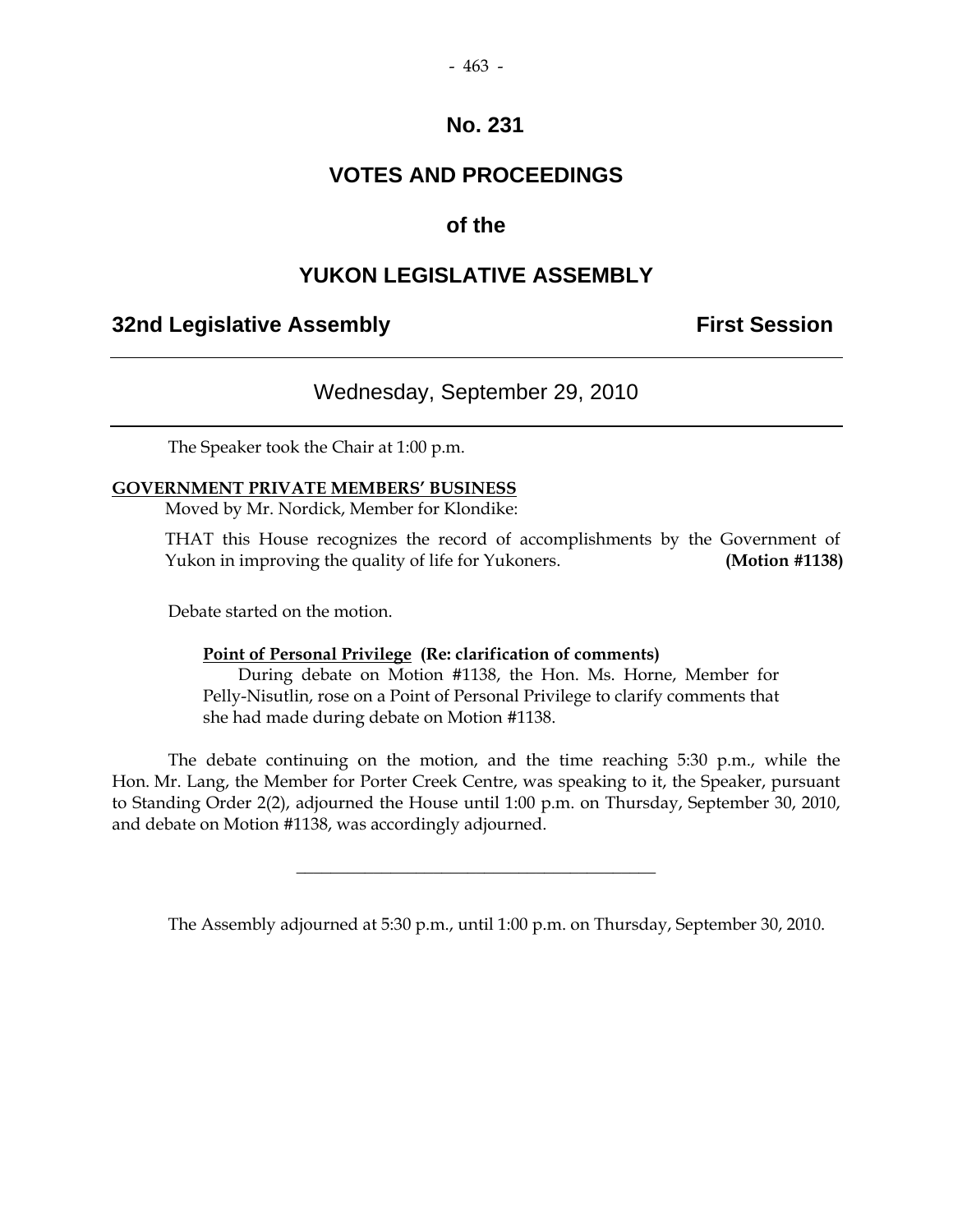#### - 464 -

## **No. 232**

# **VOTES AND PROCEEDINGS**

# **of the**

# **YUKON LEGISLATIVE ASSEMBLY**

## **32nd Legislative Assembly The Contract Session**

# Thursday, September 30, 2010

The Speaker took the Chair at 1:00 p.m.

#### **PETITIONS (Response to Petition #13)**

 The Hon. Mr. Lang, Minister of Highways and Public Works, gave an oral response to Petition #13 (received by the House on May 20, 2010) with regard to All Terrain Vehicles.

#### **GOVERNMENT BILLS (Second Reading)**

The following bill was called for Second Reading:

Bill #92 - Act to Amend the Income Tax Act (2010) -Hon. Mr. Fentie

 A debate continuing (from September 28, 2010) on the motion for Second Reading of Bill #92, and the question being put, it was agreed to on the following recorded Division:  $Y_{\text{E}}$ 

|        | YEA        |            |    |
|--------|------------|------------|----|
| Fentie | Horne      | Elias      |    |
| Taylor | Edzerza    | Fairclough |    |
| Hart   | Nordick    | Inverarity | 16 |
| Kenyon | Mitchell   | Cardiff    |    |
| Rouble | McRobb     | Cathers    |    |
| Lang   |            |            |    |
|        | <b>NAY</b> |            |    |
|        |            |            |    |

 Bill #92, entitled Act to Amend the Income Tax Act (2010), was accordingly referred to Committee of the Whole.

The following bill was called for Second Reading:

 Bill #91 - Second Act to Amend the Motor Vehicles Act, 2010 -Hon. Mr. Lang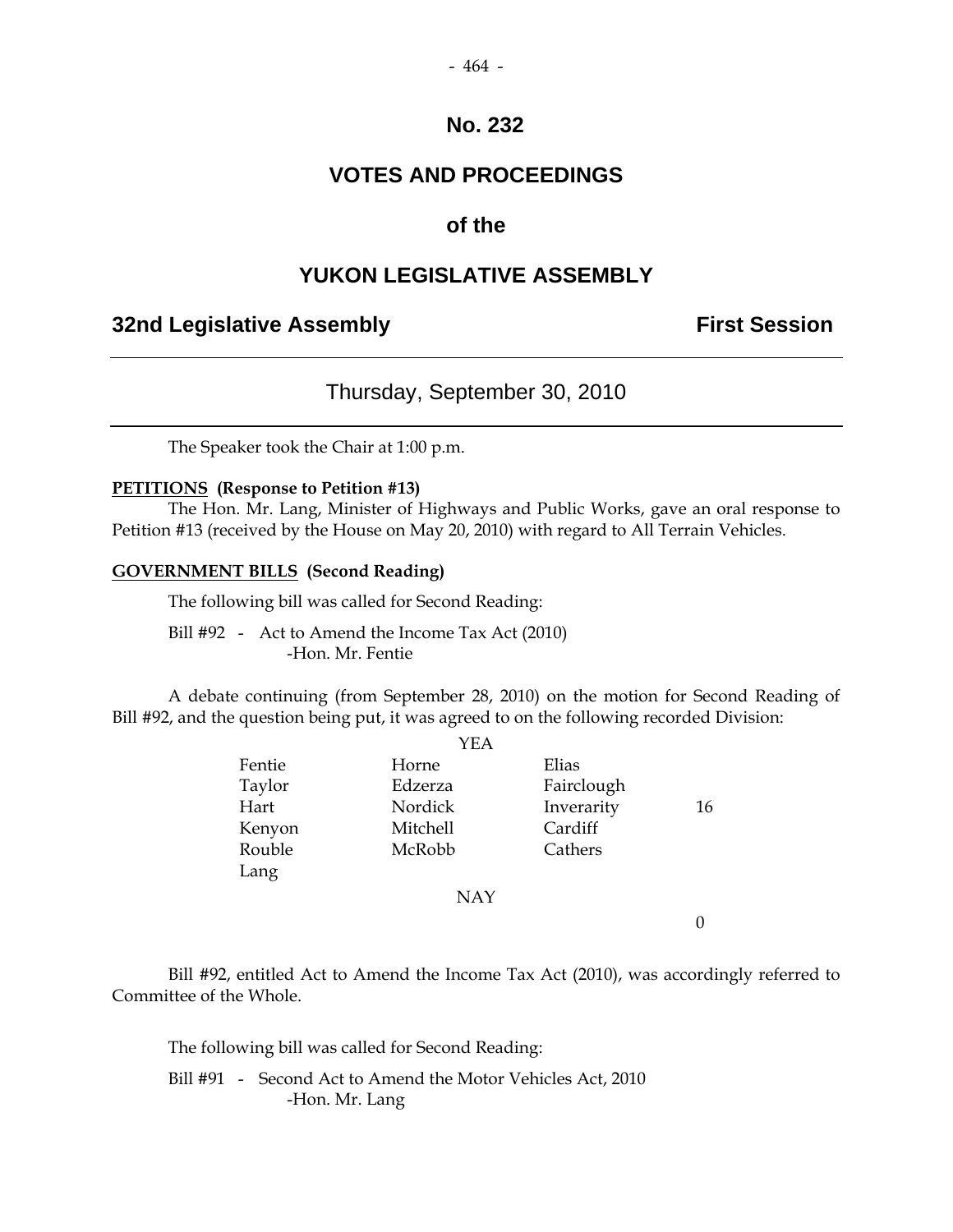A debate arising on the motion for Second Reading of Bill #91, and the question being put, it was agreed to on the following recorded Division:

|        | YEA      |            |    |
|--------|----------|------------|----|
| Fentie | Horne    | Elias      |    |
| Taylor | Edzerza  | Fairclough |    |
| Hart   | Nordick  | Inverarity | 16 |
| Kenyon | Mitchell | Cardiff    |    |
| Rouble | McRobb   | Cathers    |    |
| Lang   |          |            |    |
|        | NAY      |            |    |
|        |          |            |    |
|        |          |            |    |

 Bill #91, entitled Second Act to Amend the Motor Vehicles Act, 2010, was accordingly referred to Committee of the Whole.

The Assembly adjourned at 5:30 p.m., until 1:00 p.m. on Monday, October 4, 2010.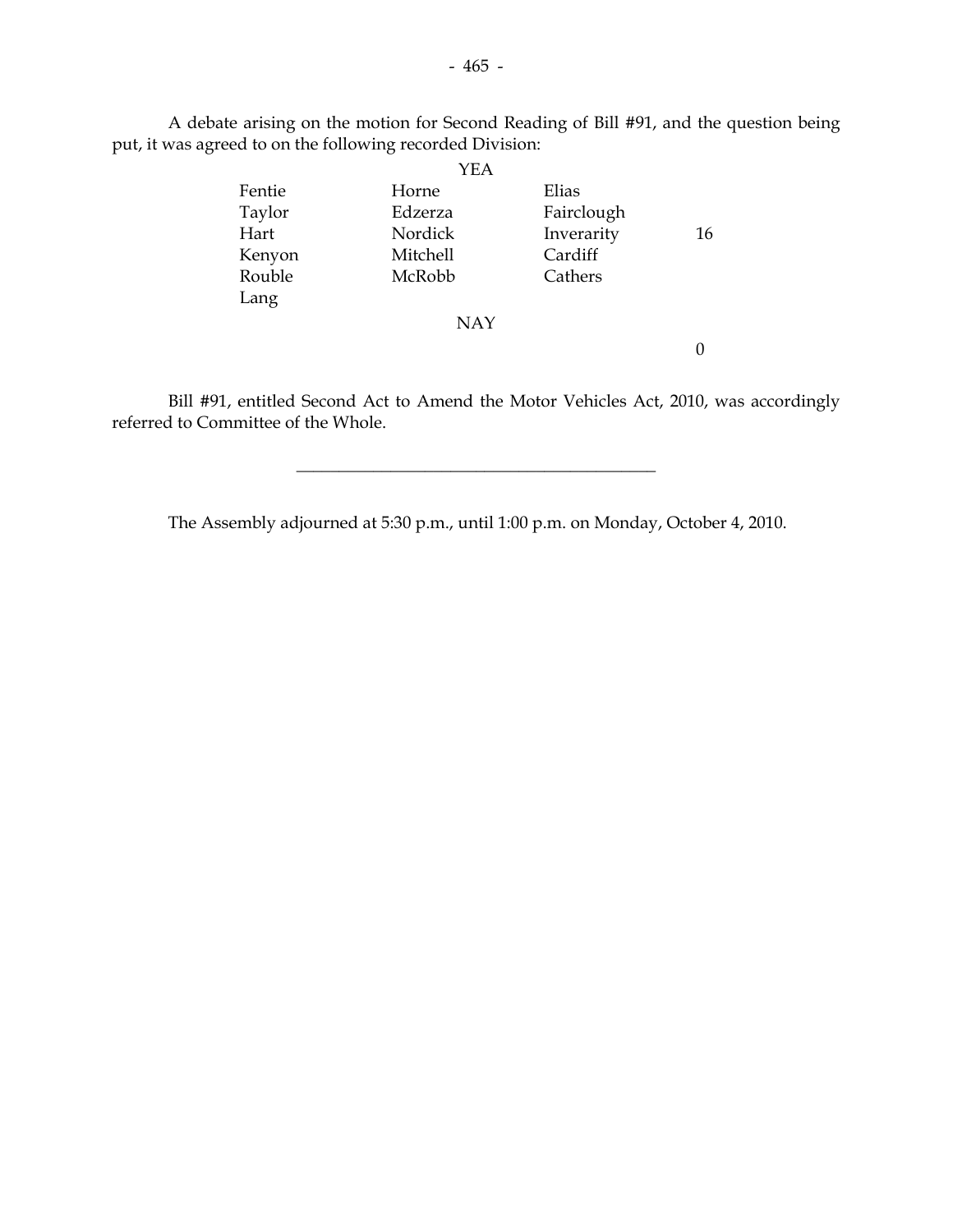# **VOTES AND PROCEEDINGS**

# **of the**

# **YUKON LEGISLATIVE ASSEMBLY**

# **32nd Legislative Assembly The Contract Session**

# Monday, October 4, 2010

The Speaker took the Chair at 1:00 p.m.

## **FILED DOCUMENTS**

 During Question Period, Mr. Inverarity, Member for Porter Creek South, filed the following document:

 - Unsolved major crimes: correspondence (dated July 26, 2010 and August 19, 2010) between Don Inverarity, MLA, Porter Creek South and the Hon. Marian Horne, Minister of Justice **(Filed Document #157)**

#### **COMMITTEE OF THE WHOLE**

According to Order, the Assembly resolved into Committee of the Whole.

Progress was reported on the following bill:

Bill #21 - Fourth Appropriation Act, 2009-10 -Hon. Mr. Fentie

The report of the Chair was adopted.

The Assembly adjourned at 5:31 p.m., until 1:00 p.m. on Tuesday, October 5, 2010.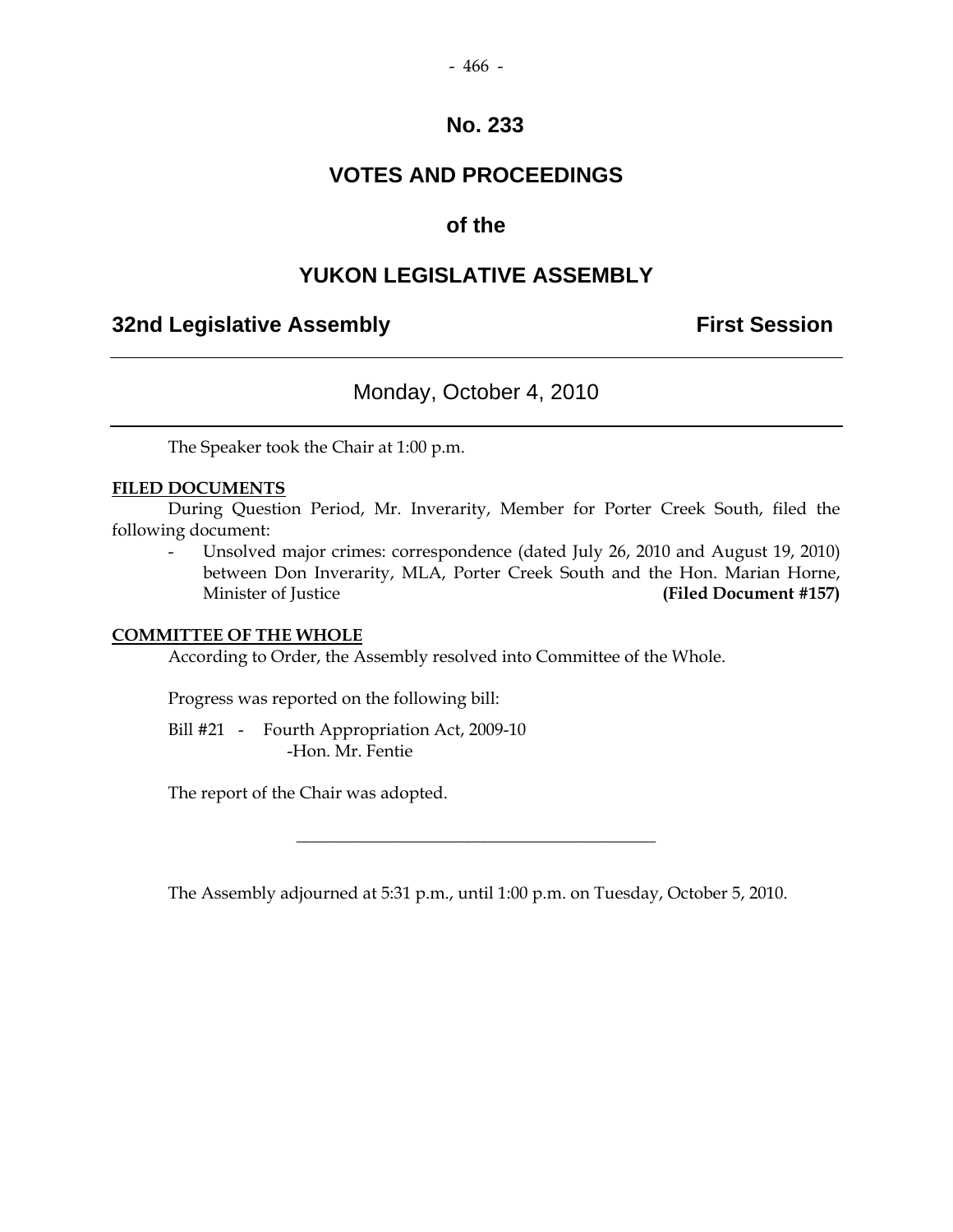#### - 467 -

## **No. 234**

# **VOTES AND PROCEEDINGS**

## **of the**

# **YUKON LEGISLATIVE ASSEMBLY**

# **32nd Legislative Assembly Constructed Session**

## Tuesday, October 5, 2010

The Speaker took the Chair at 1:00 p.m.

#### **TABLING RETURNS AND DOCUMENTS**

Hon. Mr. Edzerza, Minister of Environment

- Fish and Wildlife Branch Highlights, 2009-2010; Department of Environment

**(Filed Document #158)**

#### **SPEAKER'S RULING (Re: Point of Order raised on September 29, 2010 re Standing Order 19(h))**

 Prior to proceeding to Question Period the Chair ruled on a Point of Order raised on Wednesday, September 29.

"During debate on Motion #1138, the Minister of Justice said of opposition members, 'Their accusations are tired and simply not the truth.'

The Leader of the Official Opposition then rose on a Point of Order and said that the Minister's comment violated Standing Order 19(h) which says, 'A member shall be called to order by the Speaker if that member charges another member with uttering a deliberate falsehood.'

In response the Minister of Education said, 'Mr. Speaker, the Standing Orders prohibit identifying a specific member as stating an untruth. The Member for Pelly-Nisutlin certainly did not attribute that to a specific member in this Assembly.'

The Chair believes there is a Point of Order in this case.

There may be cases where a comment directed toward a group of Members is not out of order, even where a similar comment directed toward an individual Member would be.

However, an accusation of not telling the truth is not one of them. The Chair believes that allowing such a comment would violate a fundamental principle of parliamentary debate – that Members are to treat each other as honourable.

The Chair appreciates that all Members of this House hold their views with some conviction and disagree, sometimes quite strongly, with views expressed by other Members. However, to quote annotation 494 in the 6th edition of Beauchesne's Parliamentary Rules and Forms sometimes the House has to 'accept two contradictory accounts of the same incident.'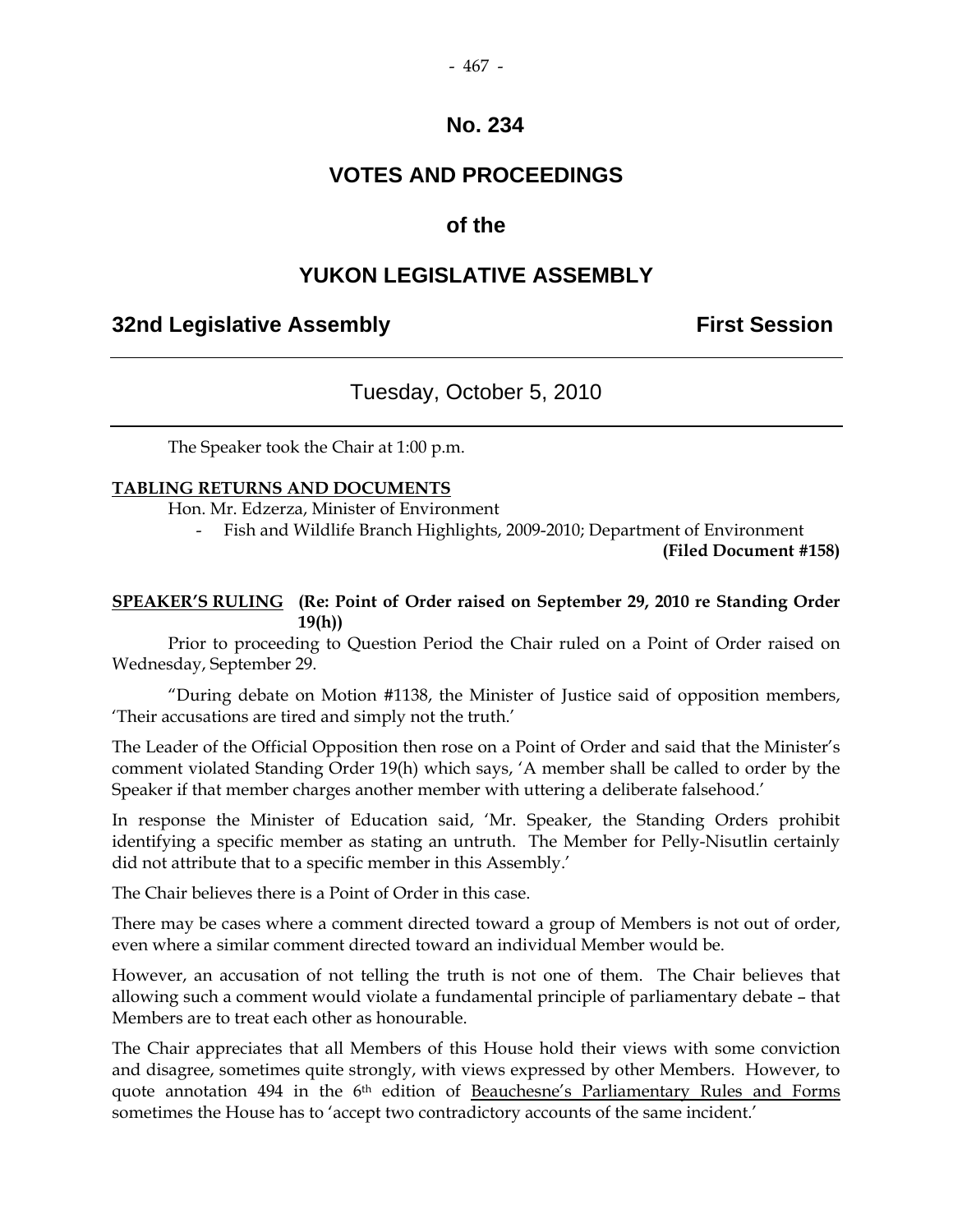Members should at all times treat each other with respect when addressing the House. Accusing one another, individually or collectively, of not telling the truth does not meet that standard. "

#### **NOTICE OF OPPOSITION PRIVATE MEMBERS' BUSINESS**

 Pursuant to Standing Order 14.2(3), Mr. Cardiff, Leader of the Third Party, identified Motion #1126 as being the item to be called during Opposition Private Members' Business on Wednesday, October 6, 2010.

 Pursuant to Standing Order 14.2(3), Mr. McRobb, Official Opposition House Leader, identified Motion #1178 as being the item to be called during Opposition Private Members' Business on Wednesday, October 6, 2010.

## **COMMITTEE OF THE WHOLE**

According to Order, the Assembly resolved into Committee of the Whole.

The following bill was reported without amendment:

Bill #21 - Fourth Appropriation Act, 2009-10 -Hon. Mr. Fentie

Progress was reported on the following bill:

 Bill #22 - Second Appropriation Act, 2010-11 -Hon. Mr. Fentie

The report of the Chair was adopted.

The Assembly adjourned at 5:30 p.m., until 1:00 p.m. on Wednesday, October 6, 2010.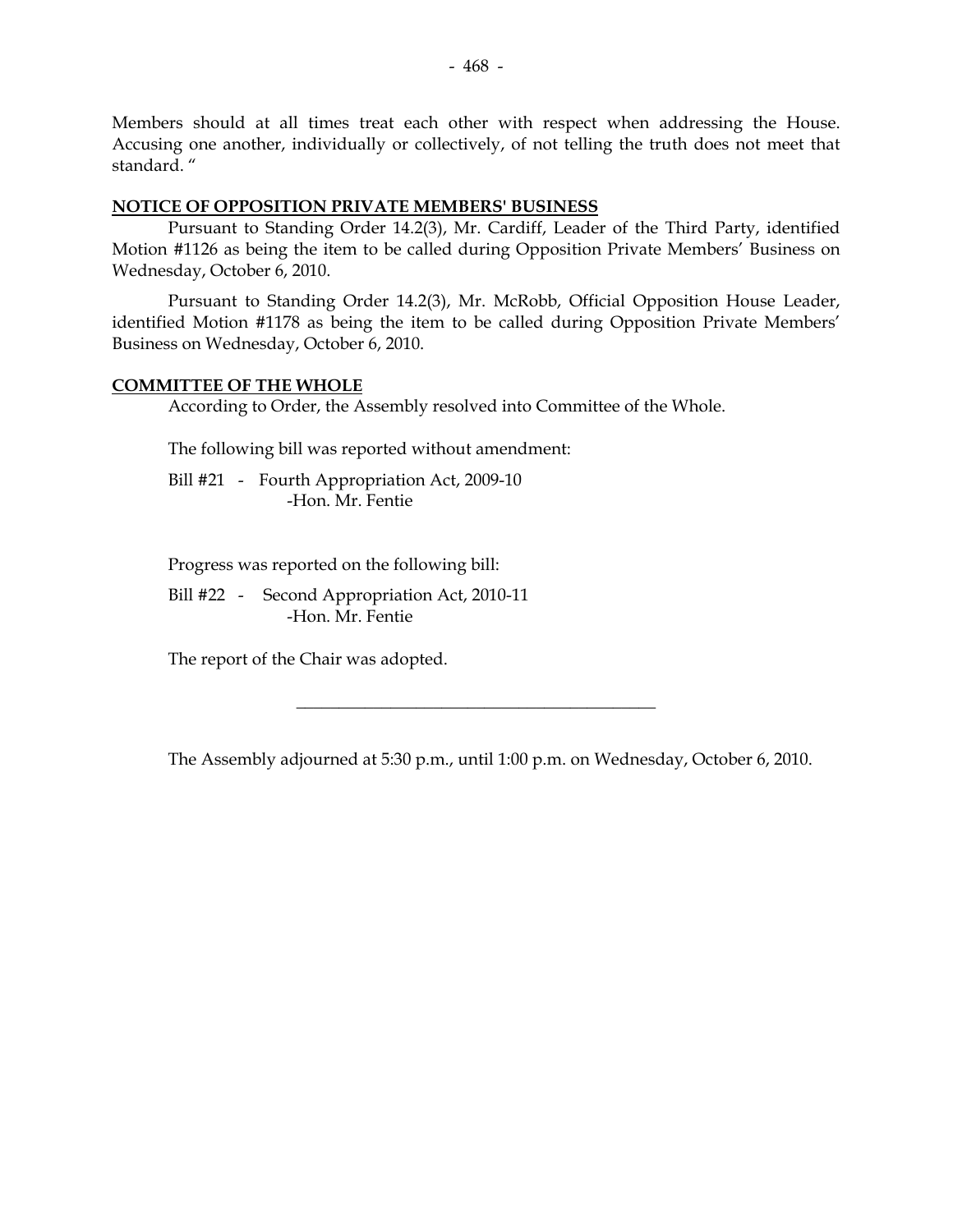# **VOTES AND PROCEEDINGS**

# **of the**

# **YUKON LEGISLATIVE ASSEMBLY**

# **32nd Legislative Assembly First Session**

# Wednesday, October 6, 2010

The Speaker took the Chair at 1:00 p.m.

#### **SPEAKER'S RULING (Re: Point of Order raised on October 5, 2010)**

Prior to the end of Question Period, the Chair ruled on a Point of Order raised during Question Period on Tuesday, October 5, 2010.

 "At that time, the Leader of the Official Opposition said of the Minister of Health and Social Services, 'Perhaps it's easy for the Minister to shirk his responsibility by saying this is not his problem.' The Minister of Energy, Mines and Resources rose on a Point of Order regarding the remark made by the Leader of the Official Opposition. The Minister asserted that the remark was out of order. In speaking to the Point of Order, the Leader of the Official Opposition disagreed with this assessment.

The Chair took the matter under advisement. Having now considered the matter and done a search through the record of both the 31st and 32nd Legislative Assemblies, I find that the statement was not out of order in the context in which it was used yesterday."

#### **OPPOSITION PRIVATE MEMBERS' BUSINESS**

Moved by Mr. Cardiff, Member for Mount Lorne:

 THAT this House urges the Yukon Government to establish a Commission to review all processes and procedures regarding appointments to Government Boards and Committees, including the Major Government Boards and Committees listed in Standing Order 45(3.2), but excluding those established under the Umbrella Final Agreement,

 THAT the Commission report its findings and recommendations to the House no later than the end of the 2011 Spring Sitting of the Legislative Assembly, and

THAT the review include, but is not limited in scope to, the processes for:

- (1) soliciting nominations,
- (2) receiving nominations,
- (3) reviewing nominations,
- (4) making merit-based appointments,
- (5) reducing patronage appointments,
- (6) setting honoraria and other remuneration,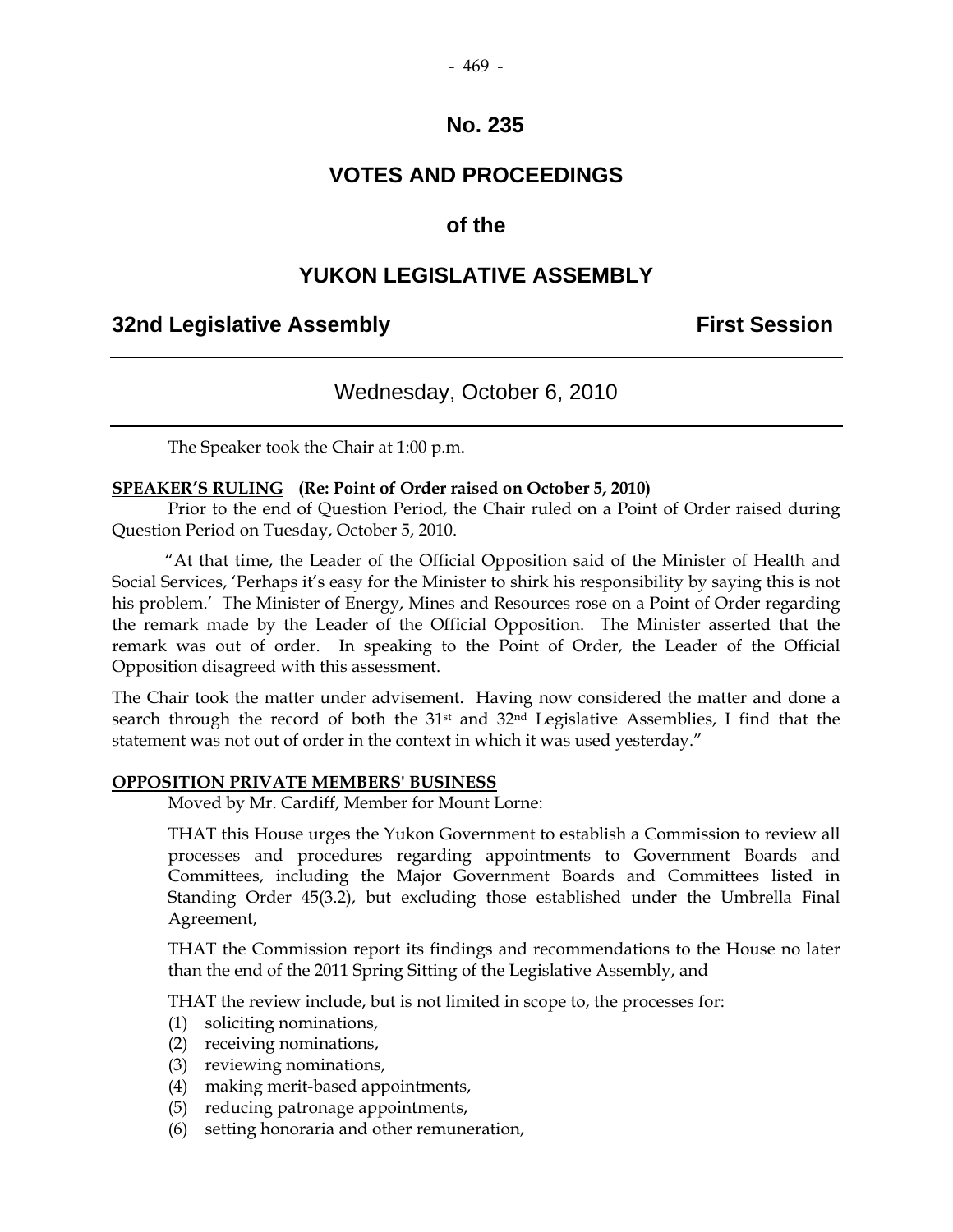- (7) setting the terms of these appointments,
- (8) determining reappointments,
- (9) reducing the potential for conflicts of interest,
- (10) determining the need for new boards and committees to address new issues and/or concerns, i.e., climate change; and
- (11) disbanding boards and committees that no longer serve any widely recognized public function or purpose. **(Motion #1126)**

 A debate having started on the motion, it was moved by the Hon. Mr. Fentie, Premier, in amendment thereto:

THAT Motion #1126 be amended by:

- (1) deleting the words "establish a Commission to review all" and replacing them with the words: "conduct a comprehensive review of all the mandates, function",
- (2) deleting the words "but excluding" and replacing them with the word "including",
- (3) deleting the word "Commission" in the second clause and replacing it with the words "Yukon government",
- (4) deleting the words "and recommendations",
- (5) deleting the words "Spring" and replacing it with the word "Fall"; and
- (6) deleting all the words after the word "Assembly."

 A debate arising on the amendment, it was moved in amendment by Mr. Cardiff, Member for Mount Lorne:

THAT the amendment to Motion #1126 be amended by:

- (1) deleting clause (1),
- (2) amending clause (2) by adding the words "processes for Yukon Government appointments to Boards and Committees" immediately after the word "including",
- (3) deleting clause (3); and
- (4) deleting clause (4).

 A debate arising on the sub-amendment, and the question being put, it was negatived on the following recorded Division:

|                 | YEA        |         |   |
|-----------------|------------|---------|---|
| Mitchell        | Fairclough | Cardiff |   |
| McRobb<br>Elias | Inverarity | Cathers | 7 |
|                 | <b>NAY</b> |         |   |
| Fentie          | Kenyon     | Horne   |   |
| Taylor          | Rouble     | Edzerza | 9 |
| Hart            | Lang       | Nordick |   |

 The debate continued on the amendment, and the question being put, it was carried on the following recorded Division:

|        | YEA    |         |    |
|--------|--------|---------|----|
| Fentie | Kenyon | Horne   |    |
| Taylor | Rouble | Edzerza | Q. |
| Hart   | Lang   | Nordick |    |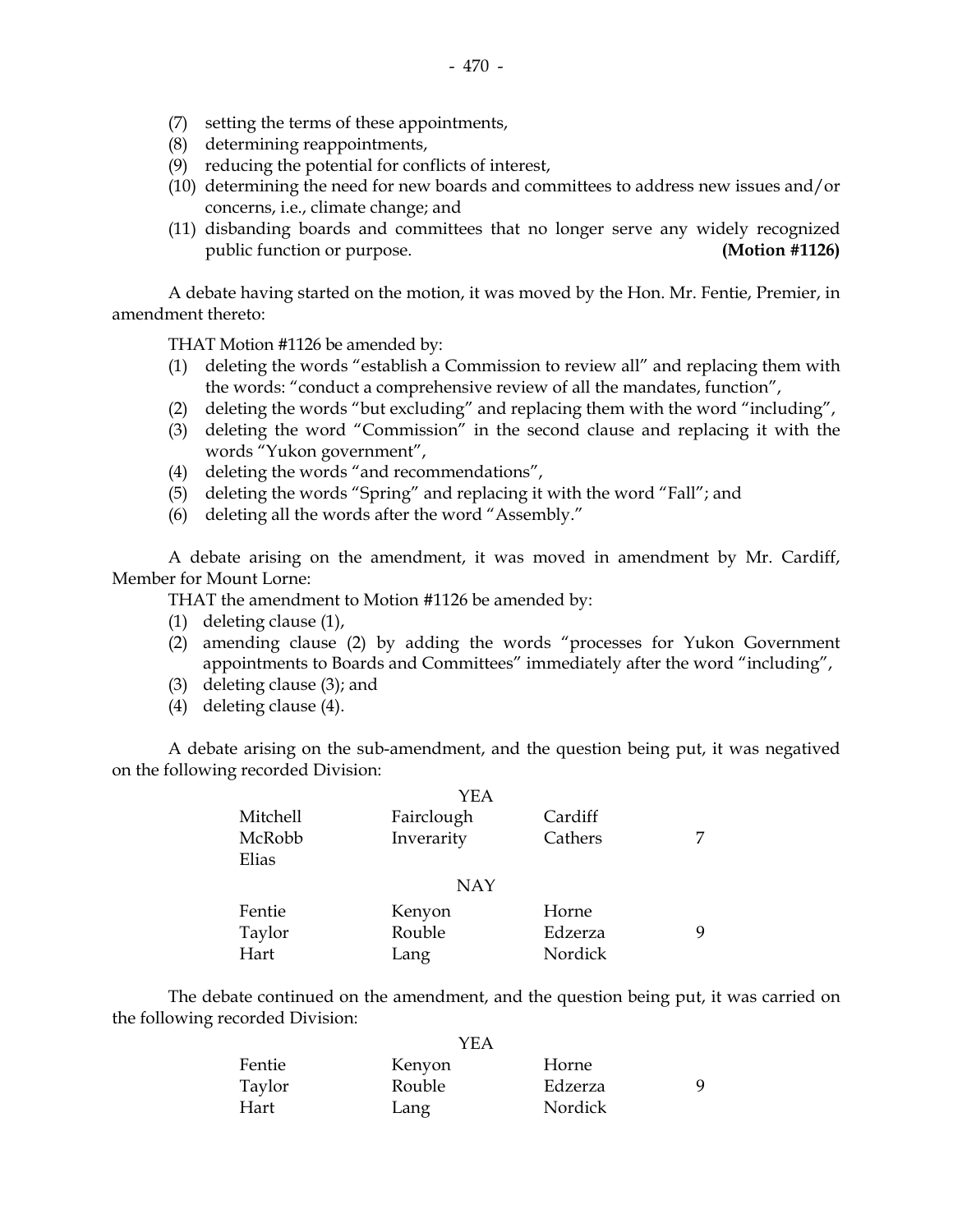|          | NAY        |         |  |
|----------|------------|---------|--|
| Mitchell | Fairclough | Cardiff |  |
| McRobb   | Inverarity | Cathers |  |
| Elias    |            |         |  |

 A debate arising on the motion as amended, and the question being put, it was negatived on the following recorded Division:

|         | YEA        |            |    |
|---------|------------|------------|----|
| Cathers |            |            | 1  |
|         | <b>NAY</b> |            |    |
| Fentie  | Lang       | McRobb     |    |
| Taylor  | Horne      | Elias      |    |
| Hart    | Edzerza    | Fairclough | 15 |
| Kenyon  | Nordick    | Inverarity |    |
| Rouble  | Mitchell   | Cardiff    |    |

Moved by Mr. Elias, Member for Vuntut Gwitchin:

 THAT this House urges the Government of Canada's Minister of Indian & Northern Affairs to ensure that the new Nutrition North Canada program delivers healthy foods to citizens living in Old Crow, Yukon by:

- (1) ensuring the Nutrition North Canada program includes a personal shipping transportation subsidy from Whitehorse to Old Crow of "nutritious perishable foods", "non-perishable foods", "non-food items" and "essential non-food items" by the residents of Old Crow via Air North; and
- (2) maintaining a transportation subsidy that is administered by Air North with the company being accountable directly to the Department of Indian & Northern Affairs Canada. **(Motion #1178)**

A debate arising on the motion, it was agreed to on the following recorded Division:

|        | YEA        |            |    |
|--------|------------|------------|----|
| Fentie | Horne      | Elias      |    |
| Taylor | Edzerza    | Fairclough |    |
| Hart   | Nordick    | Inverarity | 16 |
| Kenyon | Mitchell   | Cardiff    |    |
| Rouble | McRobb     | Cathers    |    |
| Lang   |            |            |    |
|        | <b>NAY</b> |            |    |

 $\theta$ 

#### **COMMITTEE OF THE WHOLE**

According to Order, the Assembly resolved into Committee of the Whole.

Progress was reported on the following bill:

 Bill #22 - Second Appropriation Act, 2010-11 -Hon. Mr. Fentie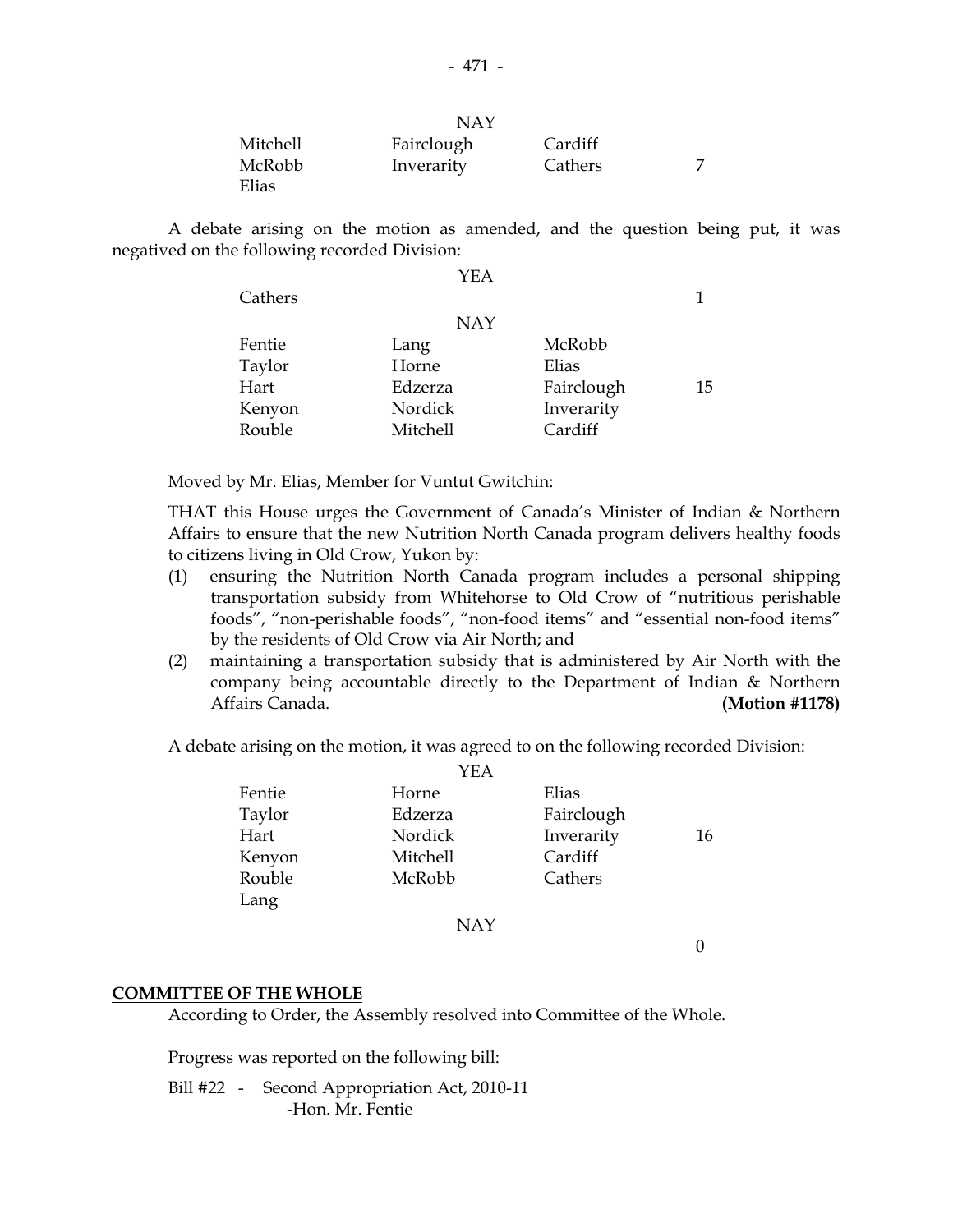The report of the Chair was adopted.

The Assembly adjourned at 5:31 p.m., until 1:00 p.m. on Thursday, October 7, 2010.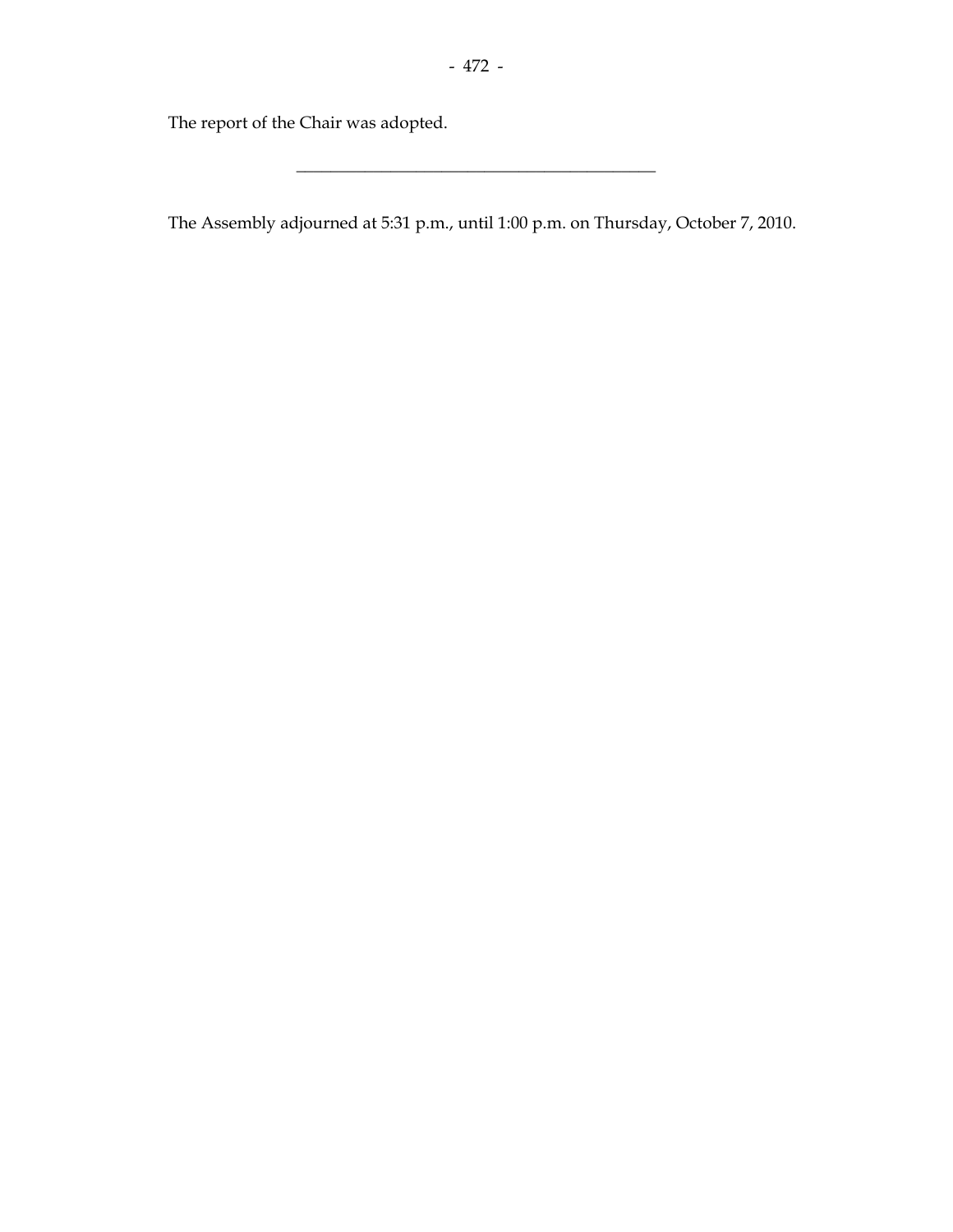#### - 473 -

## **No. 236**

# **VOTES AND PROCEEDINGS**

# **of the**

# **YUKON LEGISLATIVE ASSEMBLY**

## **32nd Legislative Assembly The Contract Session**

## Thursday, October 7, 2010

The Speaker took the Chair at 1:00 p.m.

#### **GOVERNMENT MOTIONS**

Moved by the Hon. Ms. Taylor, Government House Leader

 THAT the membership of the Members' Services Board, as established by Motion #7 and Motion #887 of the First Session of the 32nd Legislative Assembly, be amended by appointing Steve Cardiff to the Board. **(Motion #1172)**

A debate arising on the motion, and the question being put, it was agreed to.

#### **GOVERNMENT BILLS (Second Reading)**

The following bill was called for Second Reading:

 Bill #86 - Act to Amend the Business Corporations Act -Hon. Mr. Lang

 A debate arising on the motion for Second Reading and the question being put, it was agreed to on the following recorded Division:

|        | YEA        |            |    |
|--------|------------|------------|----|
| Fentie | Horne      | Fairclough |    |
| Taylor | Nordick    | Inverarity |    |
| Kenyon | Mitchell   | Cardiff    | 13 |
| Rouble | McRobb     | Cathers    |    |
| Lang   |            |            |    |
|        | <b>NAY</b> |            |    |

 $\theta$ 

 Bill #86, entitled Act to Amend the Business Corporations Act, was accordingly, referred to Committee of the Whole.

The following bill was called for Second Reading: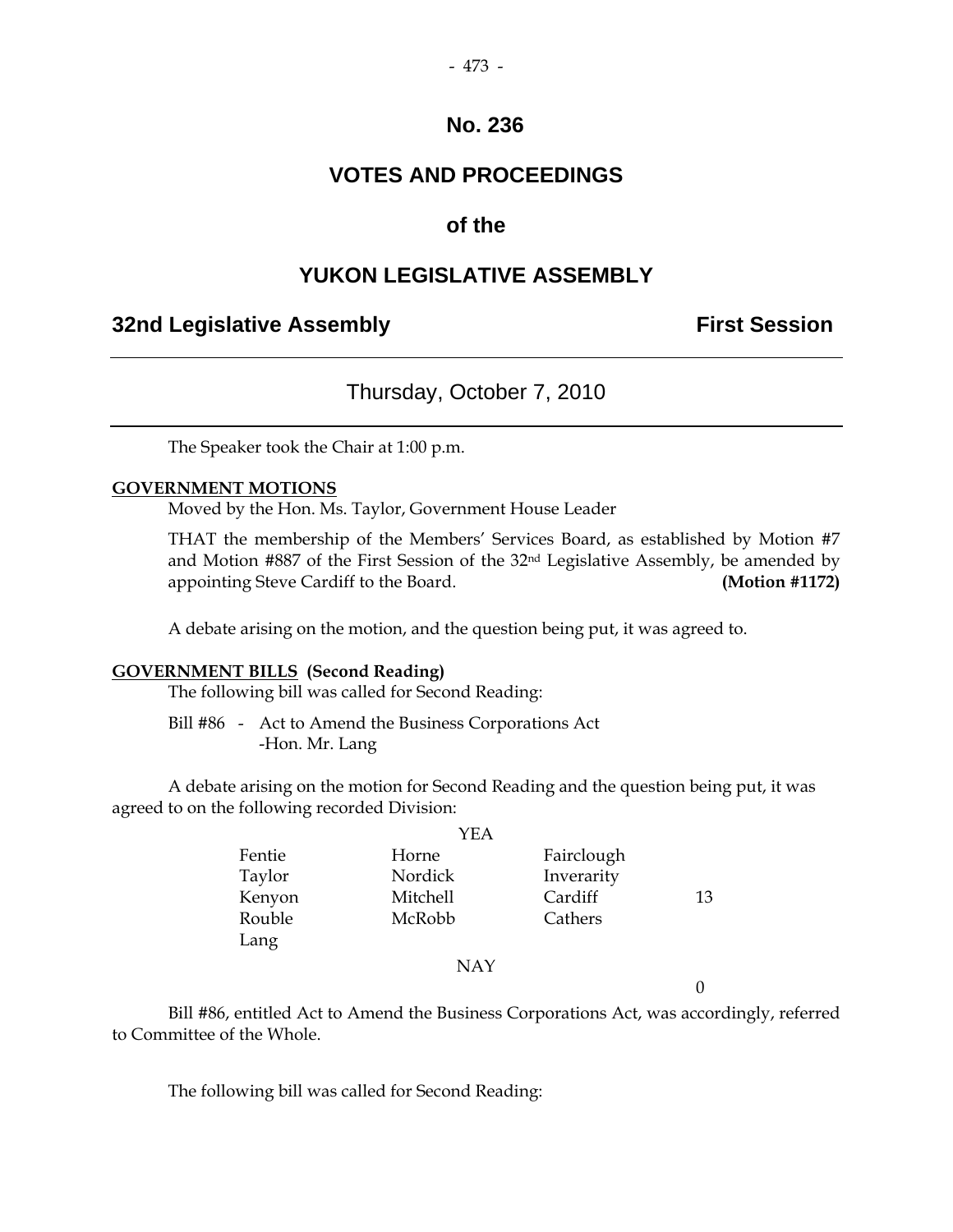Bill #87 - Securities Transfer Act -Hon. Mr. Lang

 A debate arising on the motion for Second Reading and the question being put, it was agreed to on the following recorded Division:

|        | YEA        |            |    |
|--------|------------|------------|----|
| Fentie | Lang       | McRobb     |    |
| Taylor | Horne      | Fairclough |    |
| Hart   | Edzerza    | Inverarity | 15 |
| Kenyon | Nordick    | Cardiff    |    |
| Rouble | Mitchell   | Cathers    |    |
|        | <b>NAY</b> |            |    |
|        |            |            |    |

 Bill #87, entitled Securities Transfer Act, was accordingly, referred to Committee of the Whole.

The following bill was called for Second Reading:

 Bill #88 - Act to Amend the Partnership and Business Names Act -Hon. Mr. Lang

 A debate arising on the motion for Second Reading and the question being put, it was agreed to on the following recorded Division:

|        | YEA        |            |    |
|--------|------------|------------|----|
| Fentie | Lang       | McRobb     |    |
| Taylor | Horne      | Fairclough |    |
| Hart   | Edzerza    | Inverarity | 15 |
| Kenyon | Nordick    | Cardiff    |    |
| Rouble | Mitchell   | Cathers    |    |
|        | <b>NAY</b> |            |    |
|        |            |            |    |

 Bill #88, entitled Act to Amend the Partnership and Business Names Act, was accordingly, referred to Committee of the Whole.

The following bill was called for Second Reading:

 Bill #89 - Act to Amend the Societies Act -Hon. Mr. Lang

 A debate arising on the motion for Second Reading and the question being put, it was agreed to on the following recorded Division: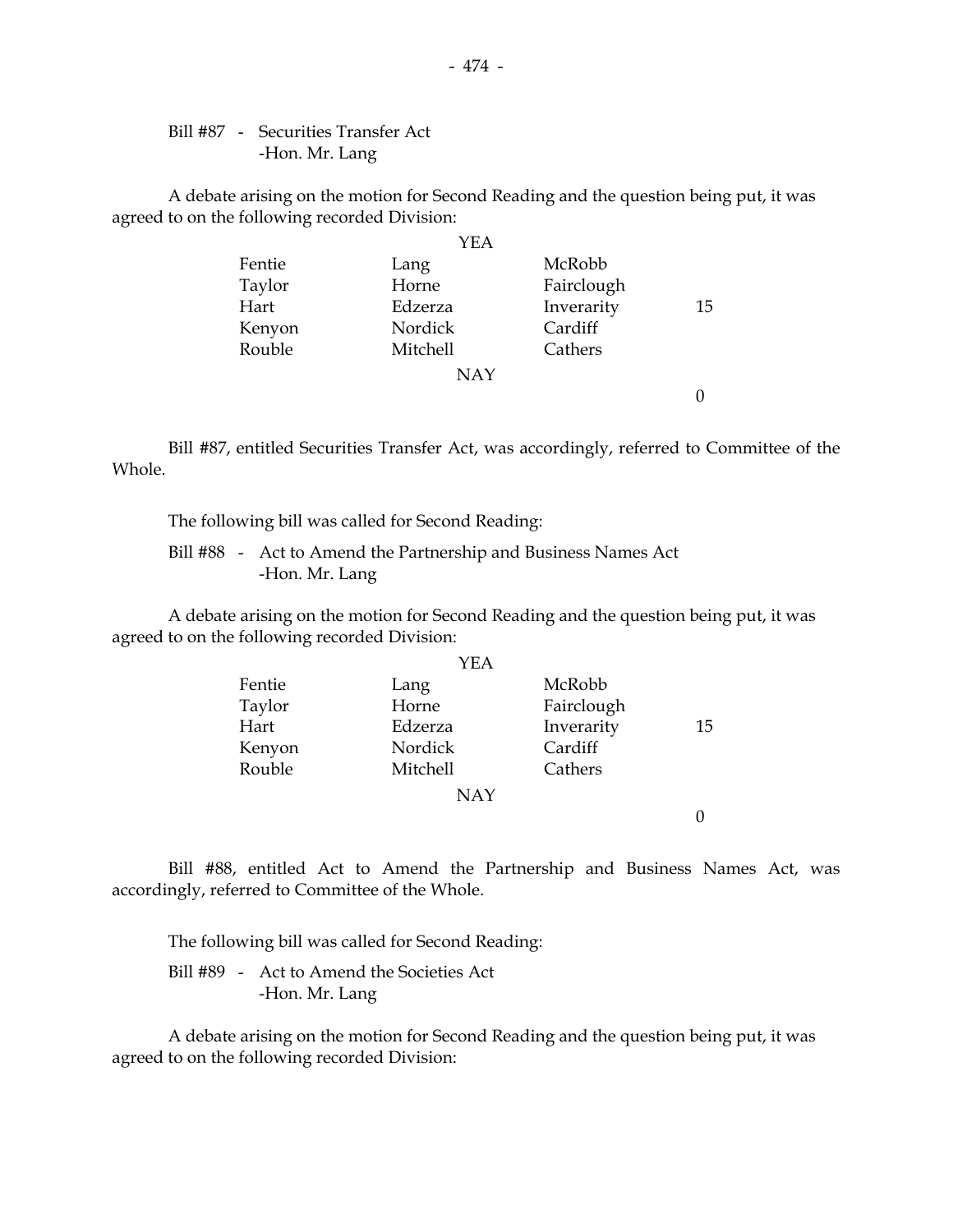|        | YEA        |            |    |
|--------|------------|------------|----|
| Fentie | Lang       | McRobb     |    |
| Taylor | Horne      | Fairclough |    |
| Hart   | Edzerza    | Inverarity | 15 |
| Kenyon | Nordick    | Cardiff    |    |
| Rouble | Mitchell   | Cathers    |    |
|        | <b>NAY</b> |            |    |
|        |            |            |    |

 Bill #89, entitled Act to Amend the Societies Act, was accordingly, referred to Committee of the Whole.

The following bill was called for Second Reading:

 Bill #90 - Act to Amend the Cooperative Associations Act -Hon. Mr. Lang

 A debate arising on the motion for Second Reading and the question being put, it was agreed to on the following recorded Division:

|        | YEA        |            |    |
|--------|------------|------------|----|
| Fentie | Lang       | McRobb     |    |
| Taylor | Horne      | Fairclough |    |
| Hart   | Edzerza    | Inverarity | 15 |
| Kenyon | Nordick    | Cardiff    |    |
| Rouble | Mitchell   | Cathers    |    |
|        | <b>NAY</b> |            |    |
|        |            |            |    |
|        |            |            |    |

 Bill #90, entitled Act to Amend the Cooperative Associations Act, was accordingly, referred to Committee of the Whole.

| The following bill was called for Second Reading:                           |
|-----------------------------------------------------------------------------|
| Bill #93 - Miscellaneous Statute Law Amendment Act, 2010<br>-Hon. Ms. Horne |

 A debate arising on the motion for Second Reading and the question being put, it was agreed to on the following recorded Division:

|        | YEA      |            |    |
|--------|----------|------------|----|
| Fentie | Lang     | McRobb     |    |
| Taylor | Horne    | Fairclough |    |
| Hart   | Edzerza  | Inverarity | 15 |
| Kenyon | Nordick  | Cardiff    |    |
| Rouble | Mitchell | Cathers    |    |
|        | NAY      |            |    |

0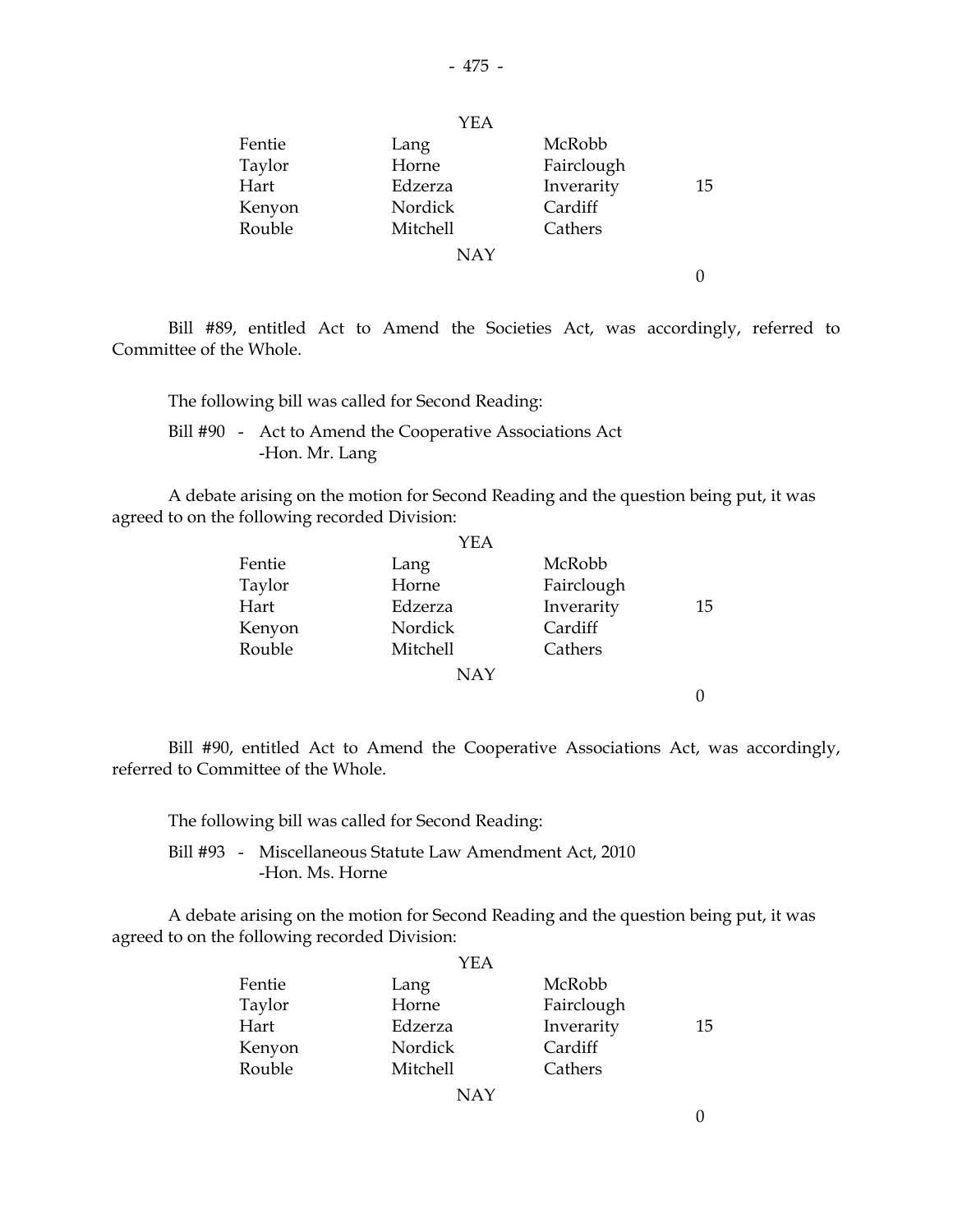Bill #93, entitled Miscellaneous Statute Law Amendment Act, 2010, was accordingly, referred to Committee of the Whole.

#### **COMMITTEE OF THE WHOLE**

According to Order, the Assembly resolved into Committee of the Whole.

Progress was reported on the following bill:

 Bill #22 - Second Appropriation Act, 2010-11 -Hon. Mr. Fentie

The report of the Chair was adopted.

The Assembly adjourned at 5:31 p.m., until 1:00 p.m. on Tuesday, October 12, 2010.

 $\overline{\phantom{a}}$  , and the set of the set of the set of the set of the set of the set of the set of the set of the set of the set of the set of the set of the set of the set of the set of the set of the set of the set of the s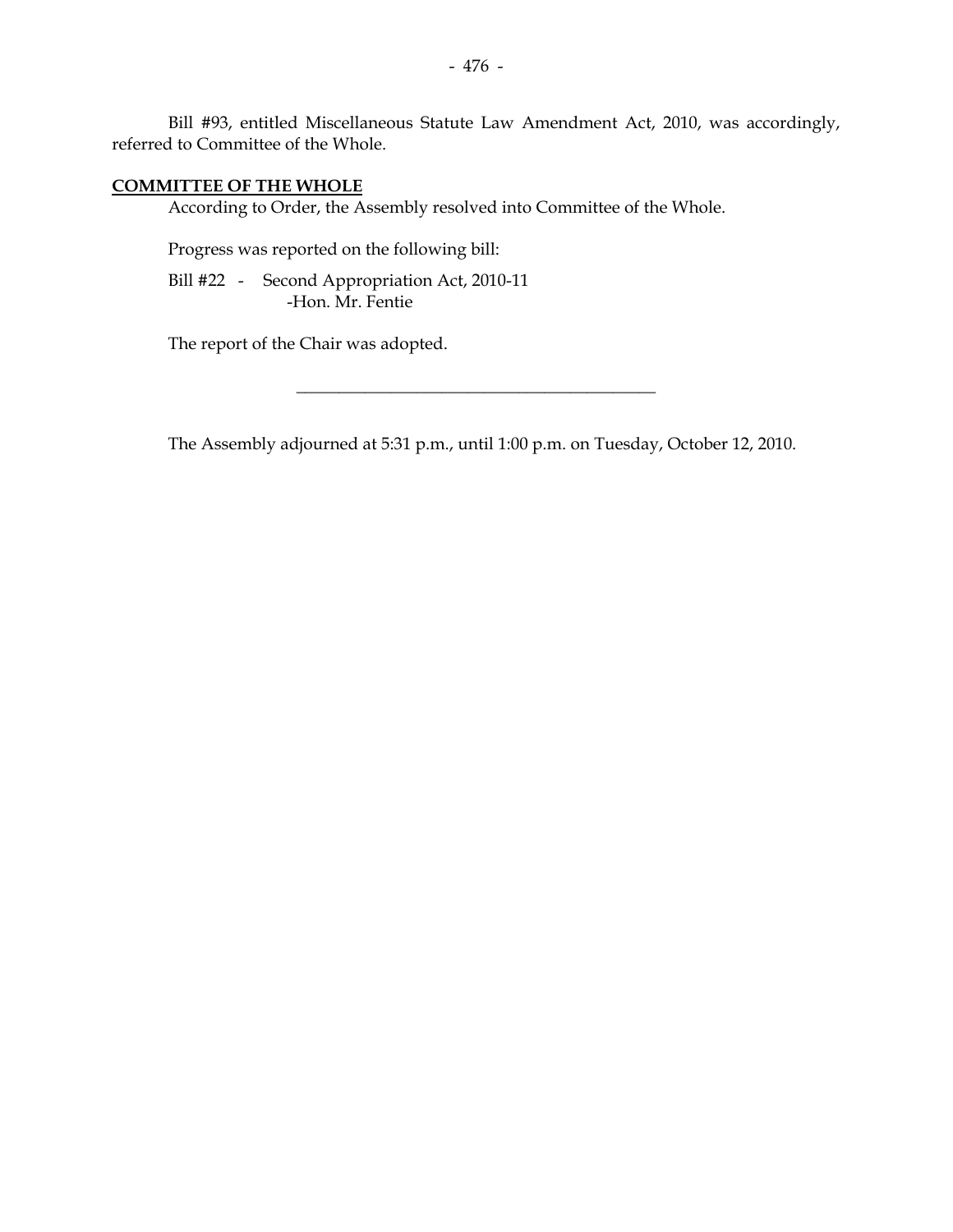- 477 -

# **VOTES AND PROCEEDINGS**

# **of the**

# **YUKON LEGISLATIVE ASSEMBLY**

# **32nd Legislative Assembly First Session**

# Tuesday, October 12, 2010

The Speaker took the Chair at 1:00 p.m.

## **SPEAKER'S STATEMENT (Re: Changes to the Order Paper – Withdrawal of Motions)**

 Prior to proceeding with the Daily Routine, the Speaker made the following statement regarding a change made to the Order Paper:

 "The Chair wishes to inform the House that Motion #1188, notice of which was given last Thursday by the Leader of the Third Party, was not placed on today's Notice Paper as the question raised in the Motion has already been decided in this session."

#### **FILED DOCUMENTS**

 During Question Period, Mr. Elias, Member for Vuntut Gwitchin, filed the following documents:

Energy drinks, regulation of: letter (dated October 12, 2010) from Darius Elias, MLA for Vuntut Gwitchin, to the Hon. Patrick Rouble, Minister of Education

#### **(Filed Document #159)**

Energy drinks, regulation of: letter (dated October 12, 2010) from Darius Elias, MLA for Vuntut Gwitchin, to the Hon. Glenn Hart, Minister of Health and Social Services **(Filed Document #160)**

#### **NOTICE RE GOVERNMENT PRIVATE MEMBERS' BUSINESS**

 Pursuant to Standing Order 14.2(7), the Hon. Ms. Taylor, Government House Leader, identified Motion #1173 and Motion #1137, as being the items to be called during Government Private Members' Business on Wednesday, October 13, 2010.

#### **COMMITTEE OF THE WHOLE**

According to Order, the Assembly resolved into Committee of the Whole.

Progress was reported on the following bill:

 Bill #22 - Second Appropriation Act, 2010-11 -Hon. Mr. Fentie

The report of the Chair was adopted.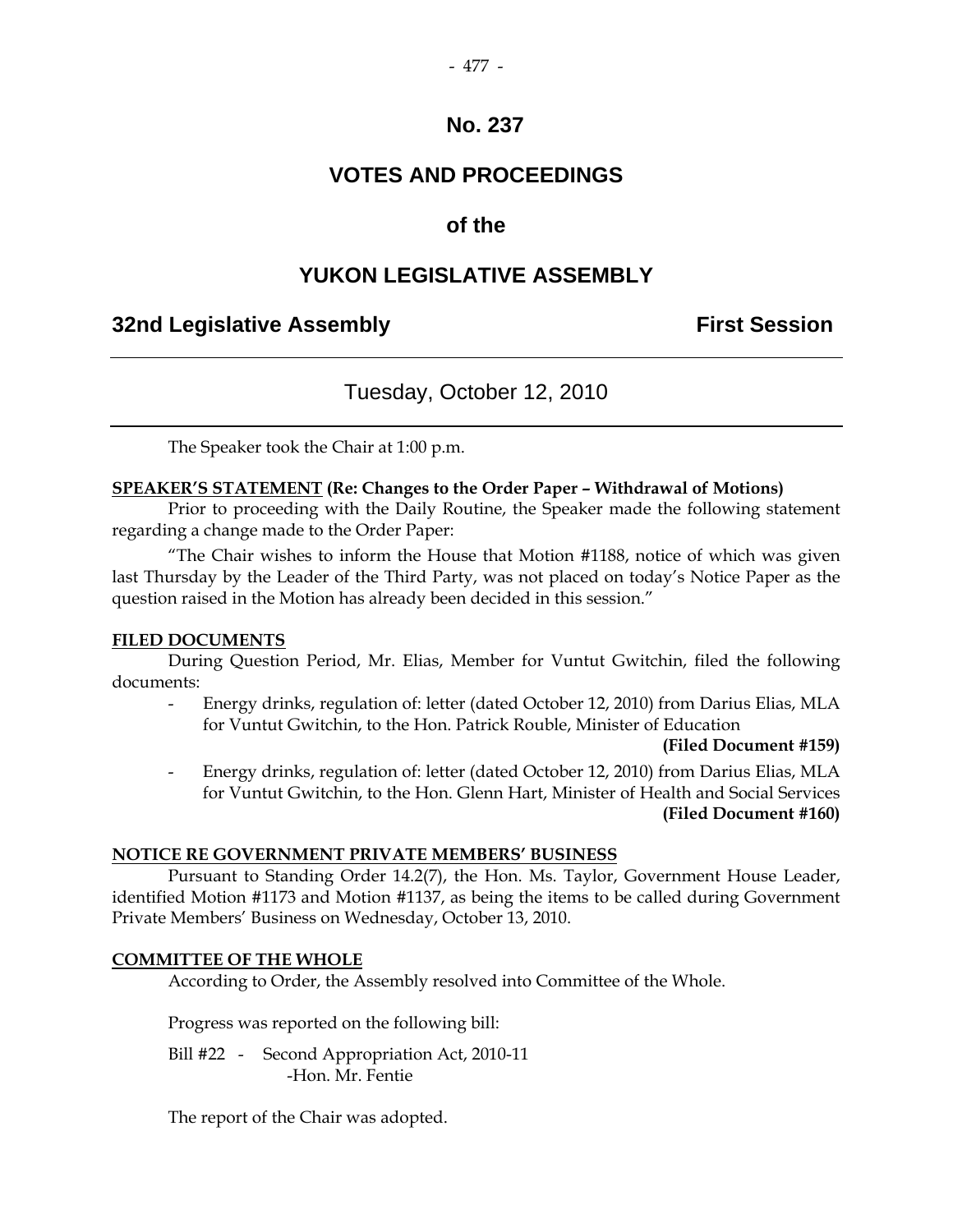The Assembly adjourned at 5:30 p.m., until 1:00 p.m. on Wednesday, October 13, 2010.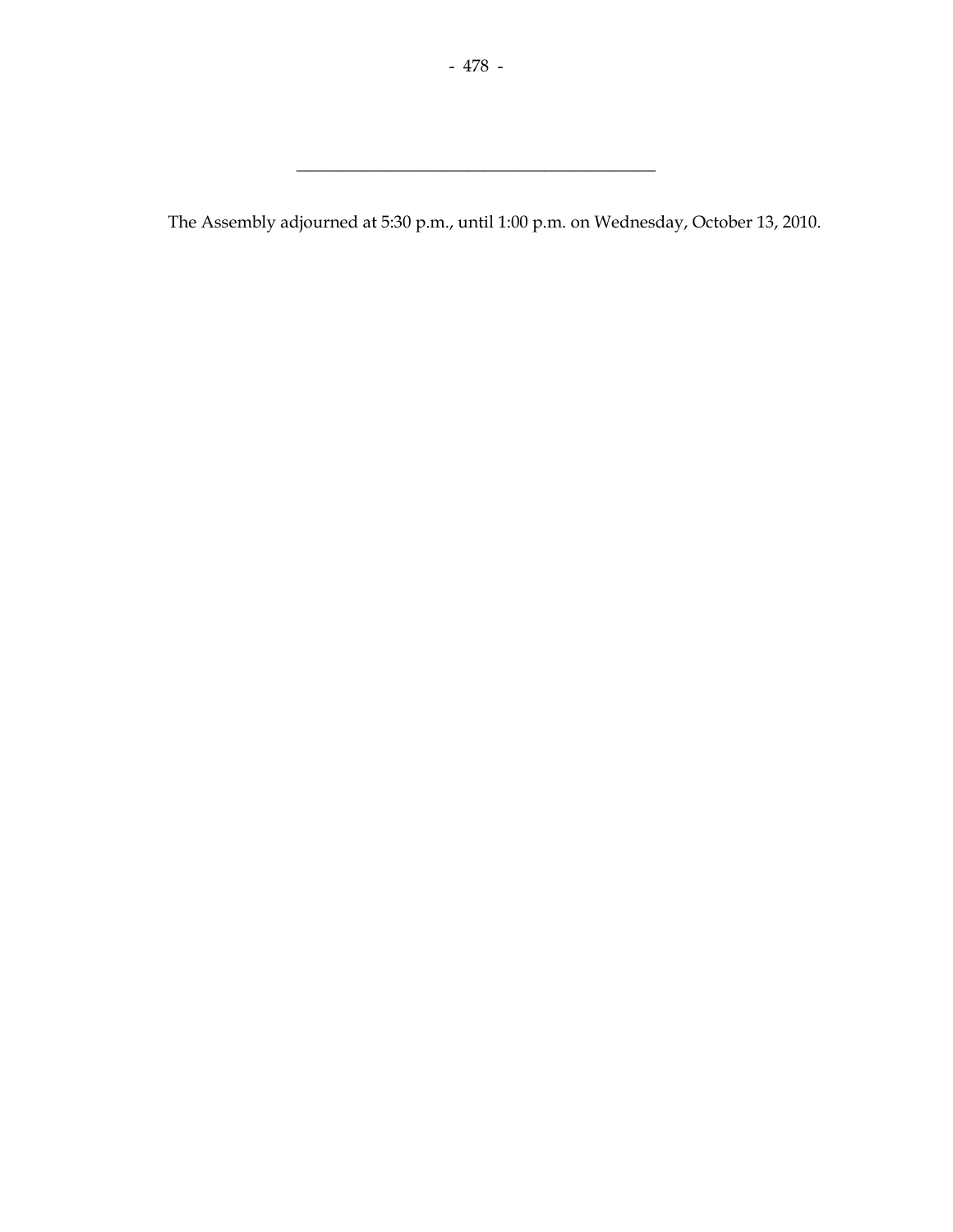# **VOTES AND PROCEEDINGS**

# **of the**

# **YUKON LEGISLATIVE ASSEMBLY**

# **32nd Legislative Assembly The Contract Session**

# Wednesday, October 13, 2010

The Speaker took the Chair at 1:00 p.m.

## **TABLING RETURNS AND DOCUMENTS**

Hon. Mr. Kenyon, Minister responsible for the Yukon Housing Corporation:

- Yukon Housing Corporation Annual Report for the year ended March 31, 2009

**(Sessional Paper #179)** 

#### **GOVERNMENT PRIVATE MEMBERS' BUSINESS**

Moved by Mr. Nordick, Member for Klondike:

 THAT this House recognizes and supports the important work of projects like the Sisters in Spirit campaign in raising awareness of violence against women and addressing its devastating impact on communities. **(Motion #1173)**

 A debate arising on the motion and the question being put, it was agreed to on the following recorded Division:

 $Y$ EA

|        | YEA        |            |    |
|--------|------------|------------|----|
| Fentie | Lang       | McRobb     |    |
| Taylor | Horne      | Elias      |    |
| Hart   | Edzerza    | Inverarity | 15 |
| Kenyon | Nordick    | Cardiff    |    |
| Rouble | Mitchell   | Cathers    |    |
|        | <b>NAY</b> |            |    |
|        |            |            |    |
|        |            |            |    |

The Assembly adjourned at 5:25 p.m., until 1:00 p.m. on Thursday, October 14, 2010.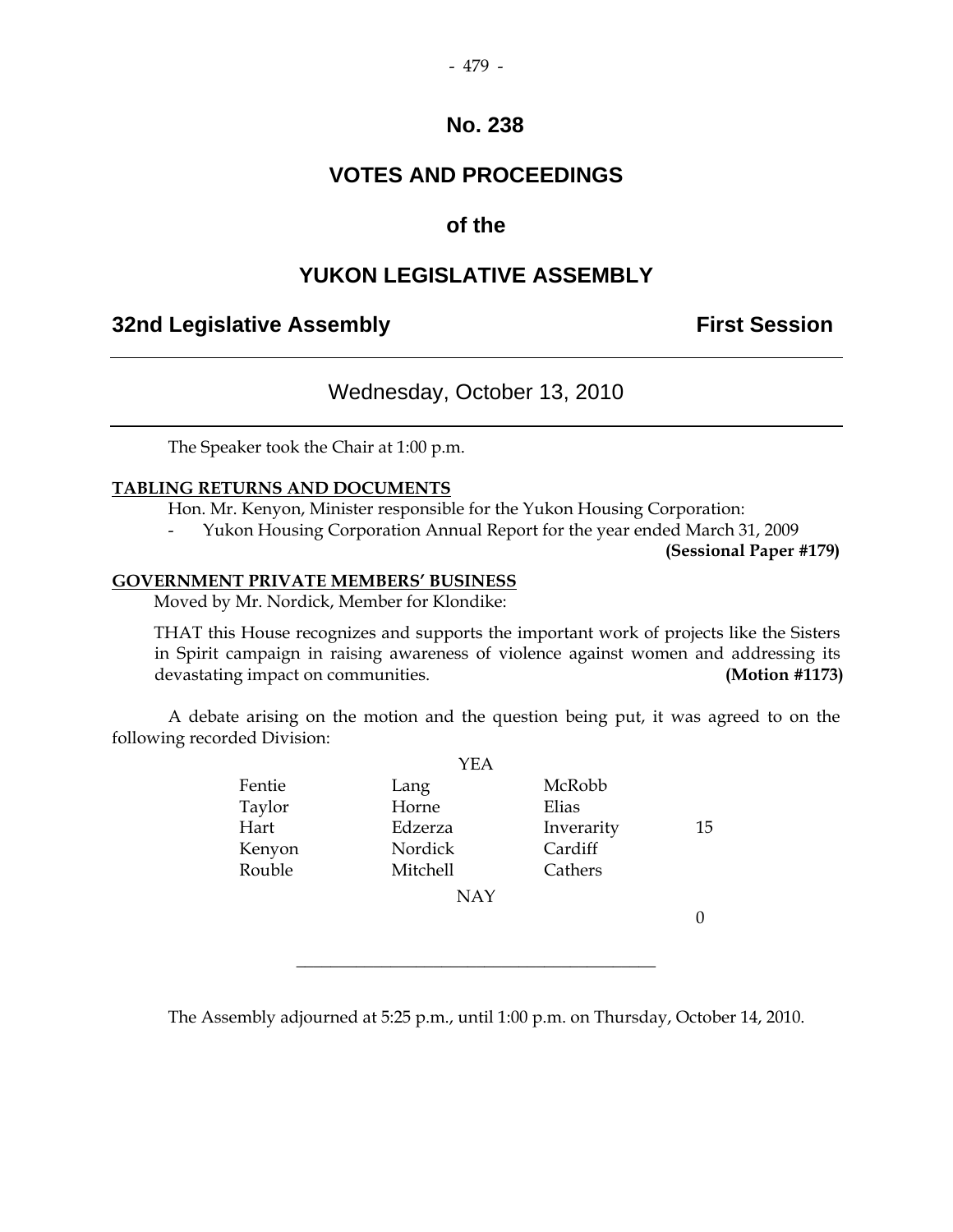# **VOTES AND PROCEEDINGS**

# **of the**

# **YUKON LEGISLATIVE ASSEMBLY**

# **32nd Legislative Assembly First Session**

# Thursday, October 14, 2010

The Speaker took the Chair at 1:00 p.m.

## **TRIBUTES**

## **In remembrance of Gordon and Bonnie Cameron**

 The Hon. Ted Staffen, Speaker, paid tribute on behalf of all Members to Gordon Cameron, who passed away on August 10, 2010 and his wife Bonnie Cameron, who passed away on November 1, 2009. Mr. Cameron was appointed Commissioner of Yukon in May of 1962 and served in this position until the spring of 1966. Mr. Cameron's wife, Bonnie, was recognized for her role as the "First Lady" of Whitehorse, when her husband was Mayor of Whitehorse, and Commissioner of Yukon, and for her involvement in many facets of life in Whitehorse.

#### **SPEAKER'S STATEMENT (Re: Tabling Returns and Documents)**

 Prior to Tabling Returns and Documents in the Daily Routine, the Speaker made the following statement regarding an event that occurred on Wednesday, October 13, 2010, during Tabling Returns and Documents.

"At that time the Minister responsible for the Yukon Housing Corporation sent to the Table a box of black markers. That was not in order.

Members are aware that the only items that are acceptable for Tabling are paper documents and the Chair would ask all Members to resist the temptation to send anything else to the Table.

Also during Tabling Returns and Documents the Leader of the Official Opposition made remarks about the utility of the document which he sent to the Table. This is also out of order as there is no debate permitted at that time."

#### **SPEAKER'S RULING (Re: Points of Order raised during Question Period on October 13, 2010)**

 Prior to proceeding with Question Period, the Speaker made the following ruling on the Points of Order raised during Question Period on October 13, 2010:

"In the interest of time the Chair will not repeat all that was said yesterday and will simply rule on the matter.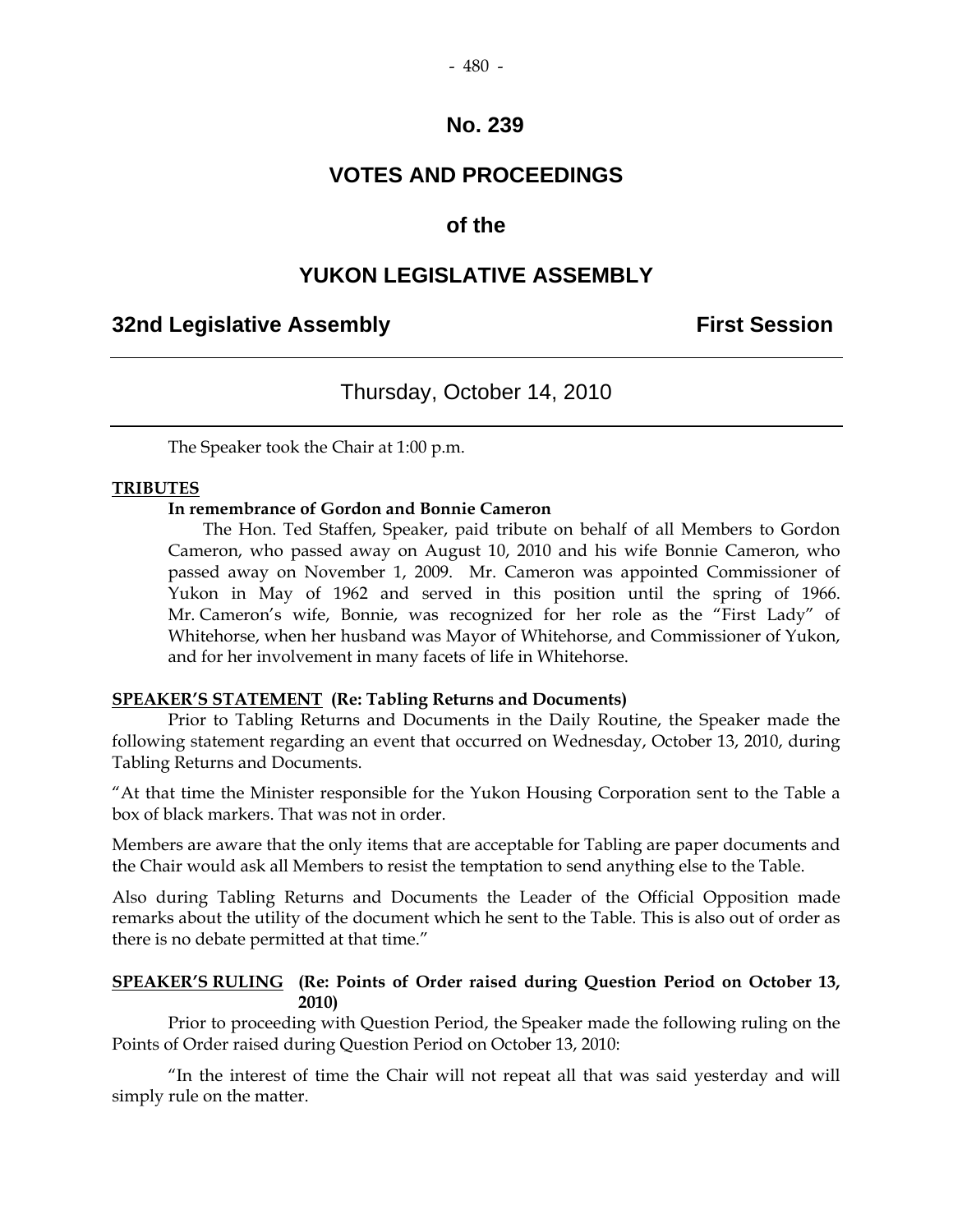However, the Chair does thank all Members for their contributions to the Points of Order raised yesterday.

The Chair finds that neither of the phrases used yesterday by the Member for Kluane were out of order, in the context in which they were used.

Neither phrase attributed a false or unavowed motive to another member or accused another member of deliberately misleading the House.

As for the reference to Standing Order 23(4), that is relevant where the Speaker is called upon to name a Member of the House, which was not at issue yesterday.

The Chair appreciates that some Members may not be pleased with this ruling.

However the House is a forum for political debate and not all strong words are necessarily unparliamentary.

At the same time the Chair would remind all Members that strong words have a tendency to beget strong words and Members who use them may find themselves on the receiving end of similar comments in the future.

The Chair thanks all Members for their attention to this ruling."

#### **COMMITTEE OF THE WHOLE**

According to Order, the Assembly resolved into Committee of the Whole.

Progress was reported on the following bill:

 Bill #22 - Second Appropriation Act, 2010-11 -Hon. Mr. Fentie

The report of the Chair was adopted.

The Assembly adjourned at 5:30 p.m., until 1:00 p.m. on Monday, October 18, 2010.

 $\overline{\phantom{a}}$  , and the set of the set of the set of the set of the set of the set of the set of the set of the set of the set of the set of the set of the set of the set of the set of the set of the set of the set of the s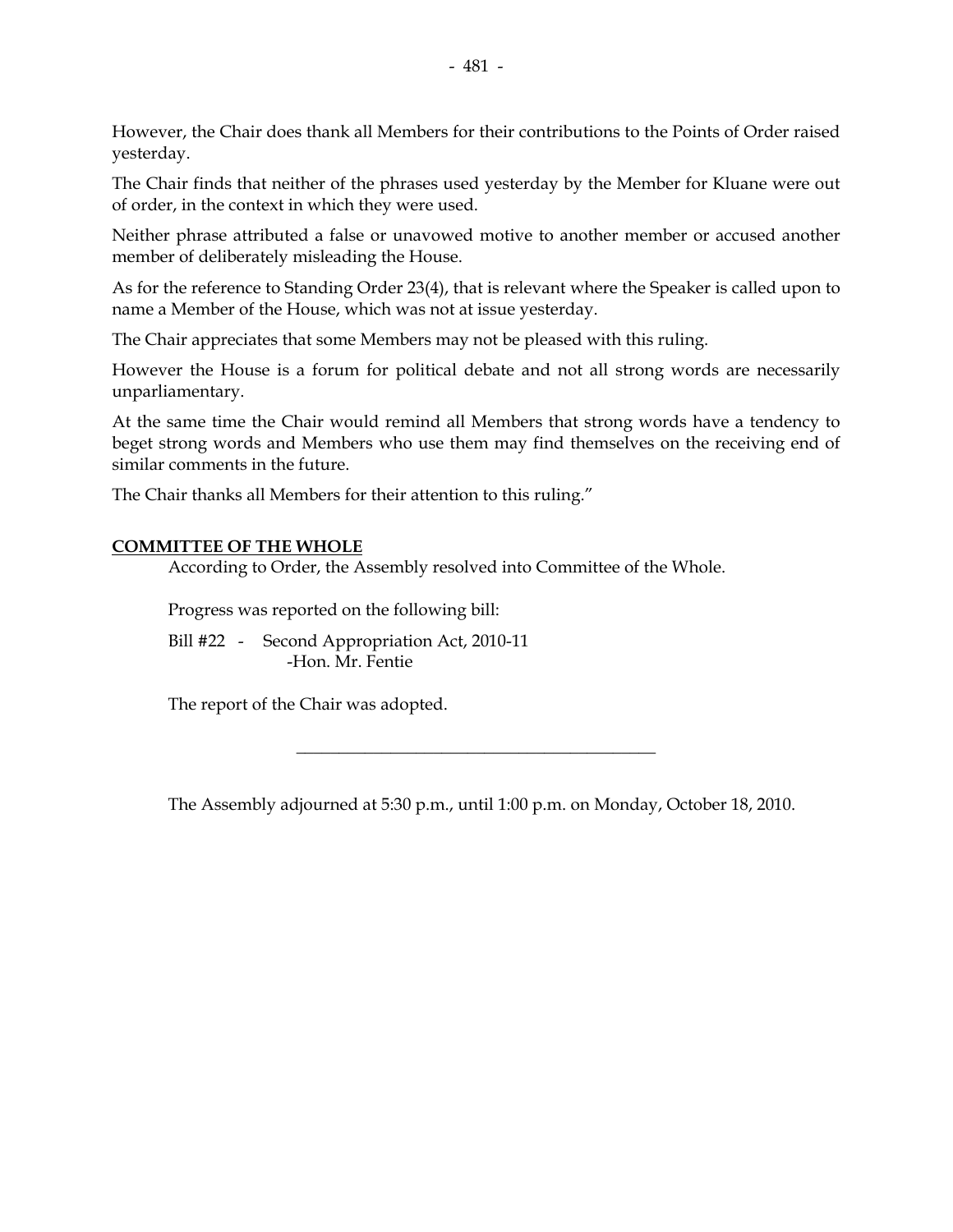#### - 482 -

# **No. 240**

# **VOTES AND PROCEEDINGS**

# **of the**

# **YUKON LEGISLATIVE ASSEMBLY**

# **32nd Legislative Assembly The Contract Session**

# Monday, October 18, 2010

The Speaker took the Chair at 1:00 p.m.

## **COMMITTEE OF THE WHOLE**

According to Order, the Assembly resolved into Committee of the Whole.

Progress was reported on the following bill:

 Bill #22 - Second Appropriation Act, 2010-11 -Hon. Mr. Fentie

The report of the Chair was adopted.

The Assembly adjourned at 5:30 p.m., until 1:00 p.m. on Tuesday, October 19, 2010.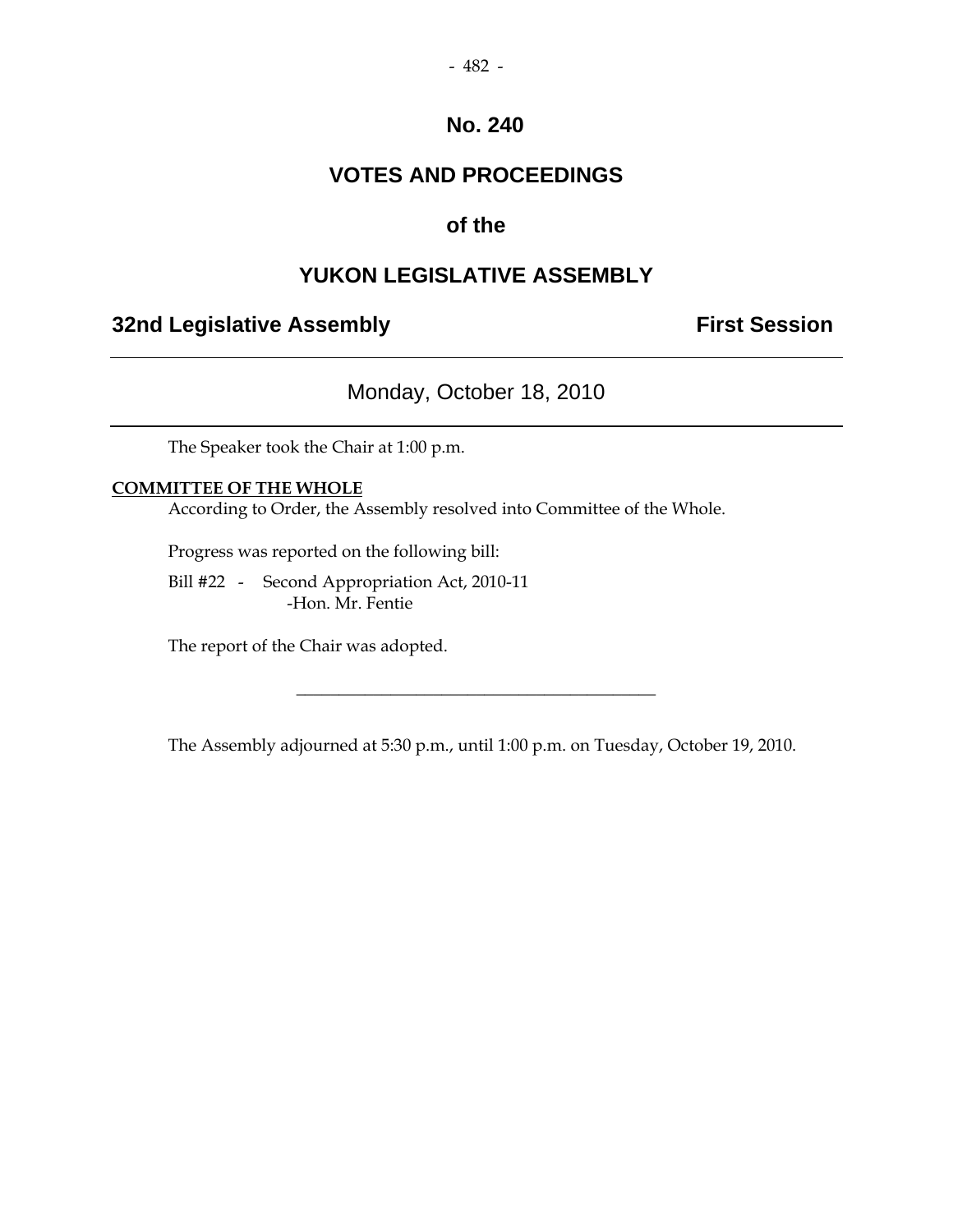# **VOTES AND PROCEEDINGS**

# **of the**

# **YUKON LEGISLATIVE ASSEMBLY**

# **32nd Legislative Assembly First Session**

# Tuesday, October 19, 2010

The Speaker took the Chair at 1:00 p.m.

#### **NOTICE OF OPPOSITION PRIVATE MEMBERS' BUSINESS**

 Pursuant to Standing Order 14.2(3), Mr. McRobb, Official Opposition House Leader, identified Motion #1123 as being the item to be called during Opposition Private Members' Business on Wednesday, October 20, 2010.

 Pursuant to Standing Order 14.2(3), Mr. Cardiff, Leader of the Third Party, identified Motion #122 as being the item to be called during Opposition Private Members' Business on Wednesday, October 20, 2010.

#### **COMMITTEE OF THE WHOLE**

According to Order, the Assembly resolved into Committee of the Whole.

Progress was reported on the following bill:

 Bill #22 - Second Appropriation Act, 2010-11 -Hon. Mr. Fentie

The following bill was reported without amendment:

 Bill #91 - Second Act to Amend the Motor Vehicles Act, 2010 -Hon. Mr. Lang

The report of the Chair was adopted.

#### **GOVERNMENT BILLS (Third Reading)**

The following bill was called for Third Reading:

Bill #91 - Second Act to Amend the Motor Vehicles Act, 2010 -Hon. Mr. Lang

 The question being put on the motion for Third Reading of Bill #91, it was agreed to on the following recorded Division: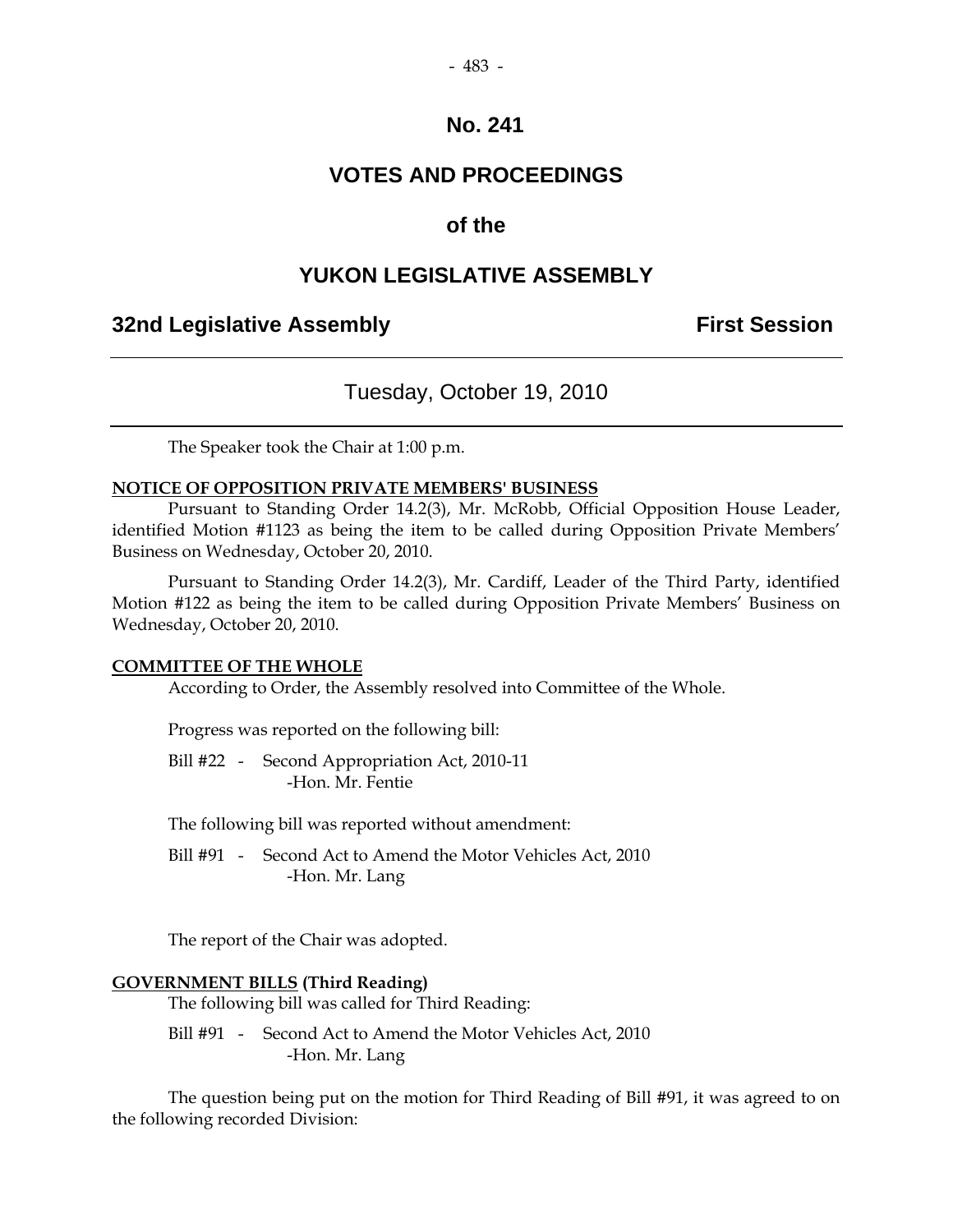|        | <b>YEA</b> |            |    |
|--------|------------|------------|----|
| Fentie | Lang       | McRobb     |    |
| Taylor | Horne      | Elias      |    |
| Hart   | Edzerza    | Fairclough | 15 |
| Kenyon | Nordick    | Inverarity |    |
| Rouble | Mitchell   | Cardiff    |    |
|        | <b>NAY</b> |            |    |
|        |            |            |    |

 Bill #91, entitled Second Act to Amend the Motor Vehicles Act, 2010, accordingly, passed the House.

## **COMMITTEE OF THE WHOLE**

According to Order, the Assembly resolved into Committee of the Whole.

Progress was reported on the following bill:

 Bill #22 - Second Appropriation Act, 2010-11 -Hon. Mr. Fentie

The report of the Chair was adopted.

The Assembly adjourned at 5:27 p.m., until 1:00 p.m. on Wednesday, October 20, 2010.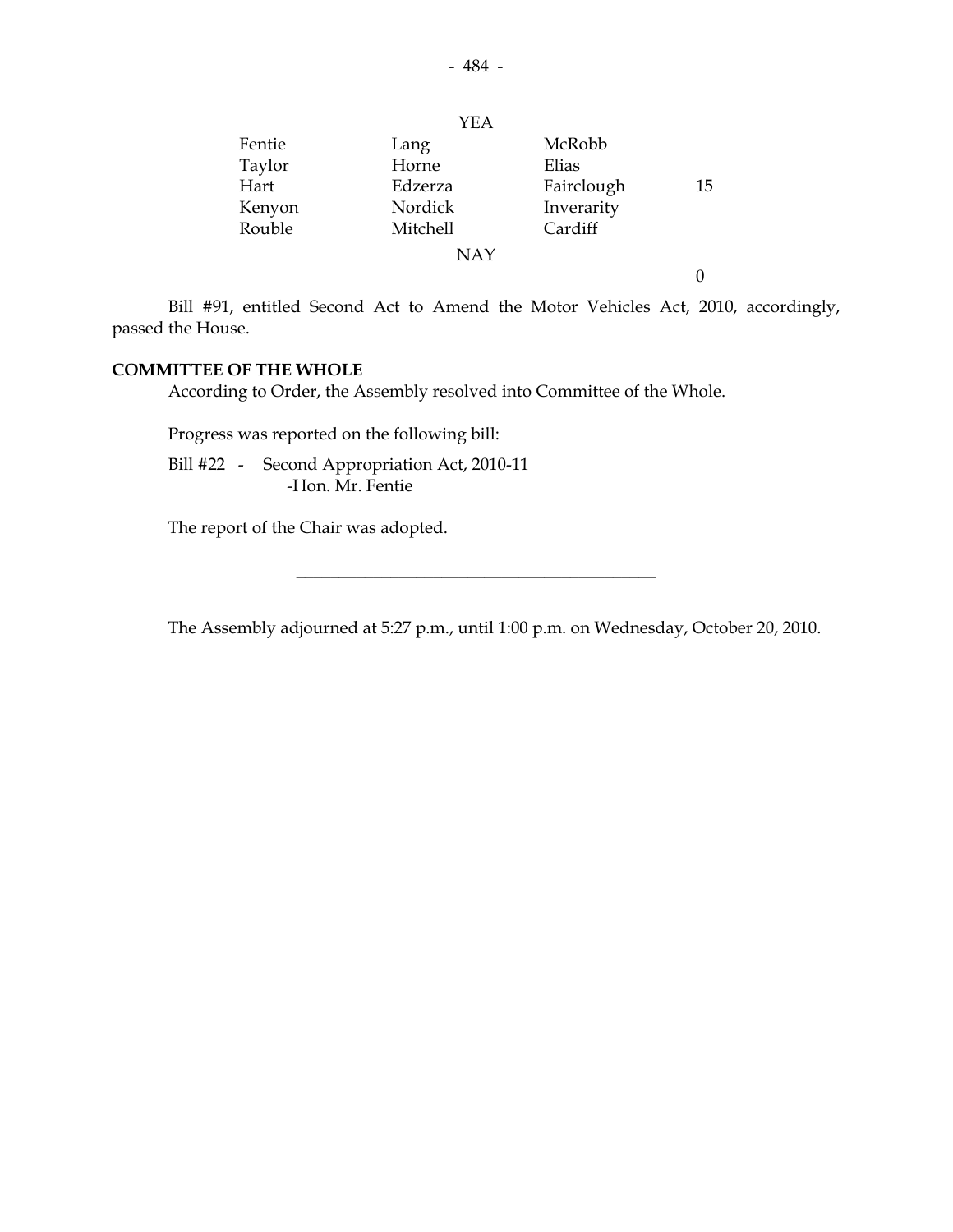# - 485 -

# **No. 242**

# **VOTES AND PROCEEDINGS**

# **of the**

# **YUKON LEGISLATIVE ASSEMBLY**

# **32nd Legislative Assembly First Session**

# Wednesday, October 20, 2010

The Speaker took the Chair at 1:00 p.m.

#### **SPEAKER'S STATEMENT (Re: Changes to the Order Paper – Withdrawal of Motions)**

 Prior to proceeding with the Daily Routine, the Speaker made the following statement regarding a change made to the Order Paper:

 "The Chair wishes to inform the House that Motion #1189, standing in the name of the Member for Lake Laberge, has been removed from the Order Paper, as it is now outdated."

#### **OPPOSITION PRIVATE MEMBERS' BUSINESS**

Moved by Mr. Mitchell, Member for Copperbelt:

THAT this House urges the Yukon Government to support the efforts of the Northern City Supportive Housing Coalition to build supportive housing for the homeless population in Whitehorse in the following ways:

- (1) directing the Minister of Health and Social Services and the Minister responsible for the Yukon Housing Corporation to work together with the coalition, to ensure the project is approved and the budget is spent by March 31, 2011,
- (2) including in budgeting, operational funding of a predetermined amount annually for the purpose of providing supports for residents of the facility; and
- (3) working with all levels of government, non-government organizations, First Nations and stakeholder groups to support a Housing First approach to ending homelessness in Yukon. **(Motion #1123)**

 A debate having started on the motion, it was moved by the Hon. Mr. Kenyon, Minister responsible for the Yukon Housing Corporation, in amendment thereto:

THAT Motion #1123 be amended by:

- (1) deleting the words "support the efforts of" and replacing them with the words "work with",
- (2) adding a comma and the following words after the word "Coalition": "the Options for Independence Society and other associations."
- (3) adding the words "and others with housing needs" after the word "population"; and
- (4) deleting all the words after the word "Whitehorse" and adding the following words: "and in other Yukon communities."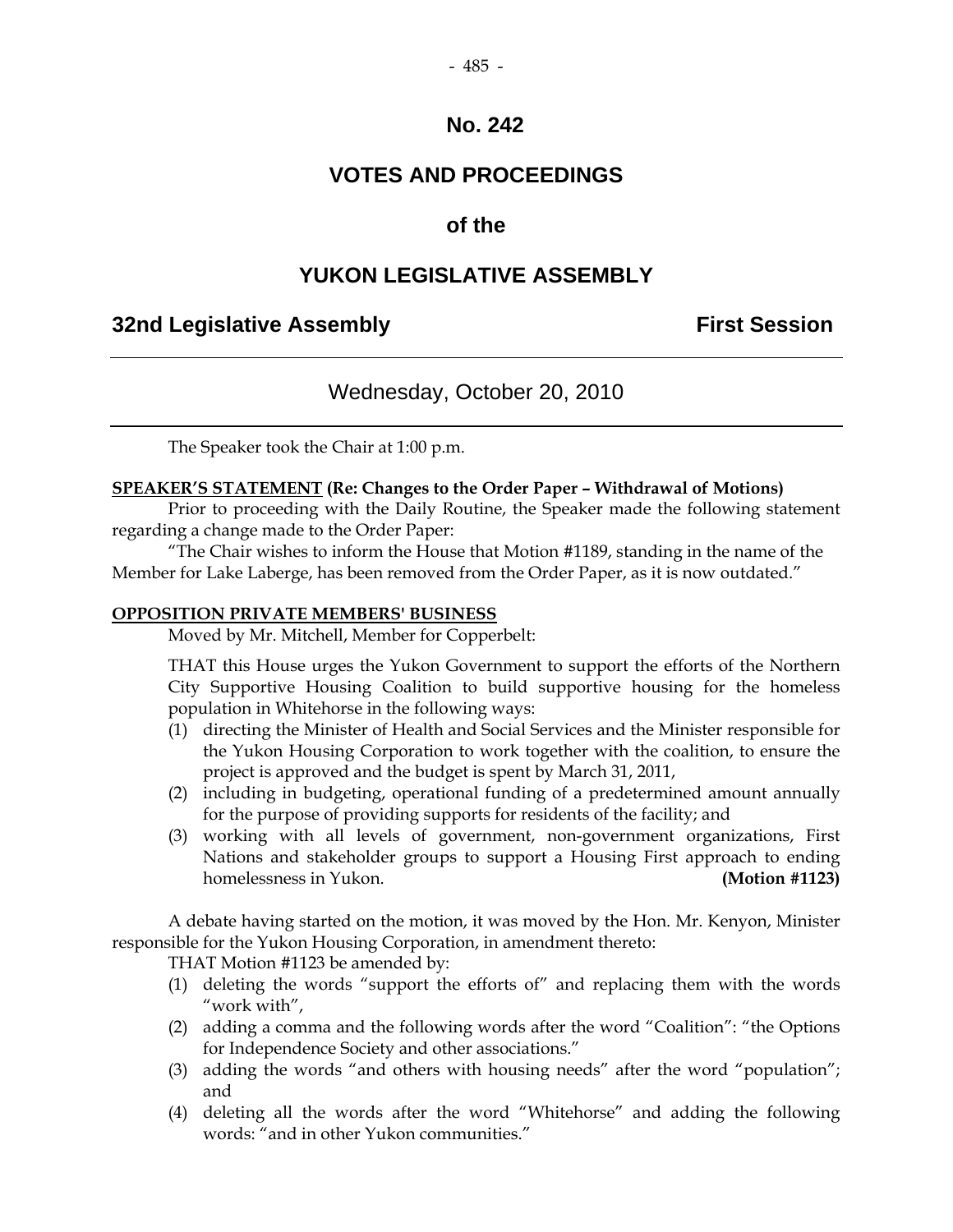A debate arising on the amendment, and the question being put, it was agreed to on the following recorded Division:

|            | YEA        |         |  |
|------------|------------|---------|--|
| Fentie     | Kenyon     | Edzerza |  |
| Taylor     | Rouble     | Nordick |  |
| Hart       | Horne      |         |  |
|            | <b>NAY</b> |         |  |
| Mitchell   | Inverarity | Cardiff |  |
| Fairclough |            |         |  |

 The debate arising on Motion #1123 as amended, and the question being put, it was agreed to on the following recorded Division:

|            | YEA        |         |  |
|------------|------------|---------|--|
| Fentie     | Kenyon     | Horne   |  |
| Taylor     | Rouble     | Edzerza |  |
| Hart       | Lang       | Nordick |  |
|            | NAY        |         |  |
| Mitchell   | Inverarity | Cardiff |  |
| Fairclough |            |         |  |

Moved by Mr. Cardiff, Member for Mount Lorne:

THAT this House urges the Yukon Government to honour the commitment in the 2001 Yukon Literacy Strategy to make literacy programming accessible to all Yukon people, to develop partnerships with First Nation communities, and to provide multi-year funding that would be relevant and accessible for communities at levels consistent with Community Training Funds. **(Motion #122)** 

 A debate started on the motion, and the time reaching 5:30 p.m., while Mr. Cardiff, Member for Mount Lorne, was speaking to it, the Speaker, pursuant to Standing Order 2(2), adjourned the House until 1:00 p.m., Thursday, October 21, 2010 and debate on the motion was accordingly adjourned.

The Assembly adjourned at 5:30 p.m., until 1:00 p.m. on Thursday, October 21, 2010.

 $\overline{\phantom{a}}$  , and the set of the set of the set of the set of the set of the set of the set of the set of the set of the set of the set of the set of the set of the set of the set of the set of the set of the set of the s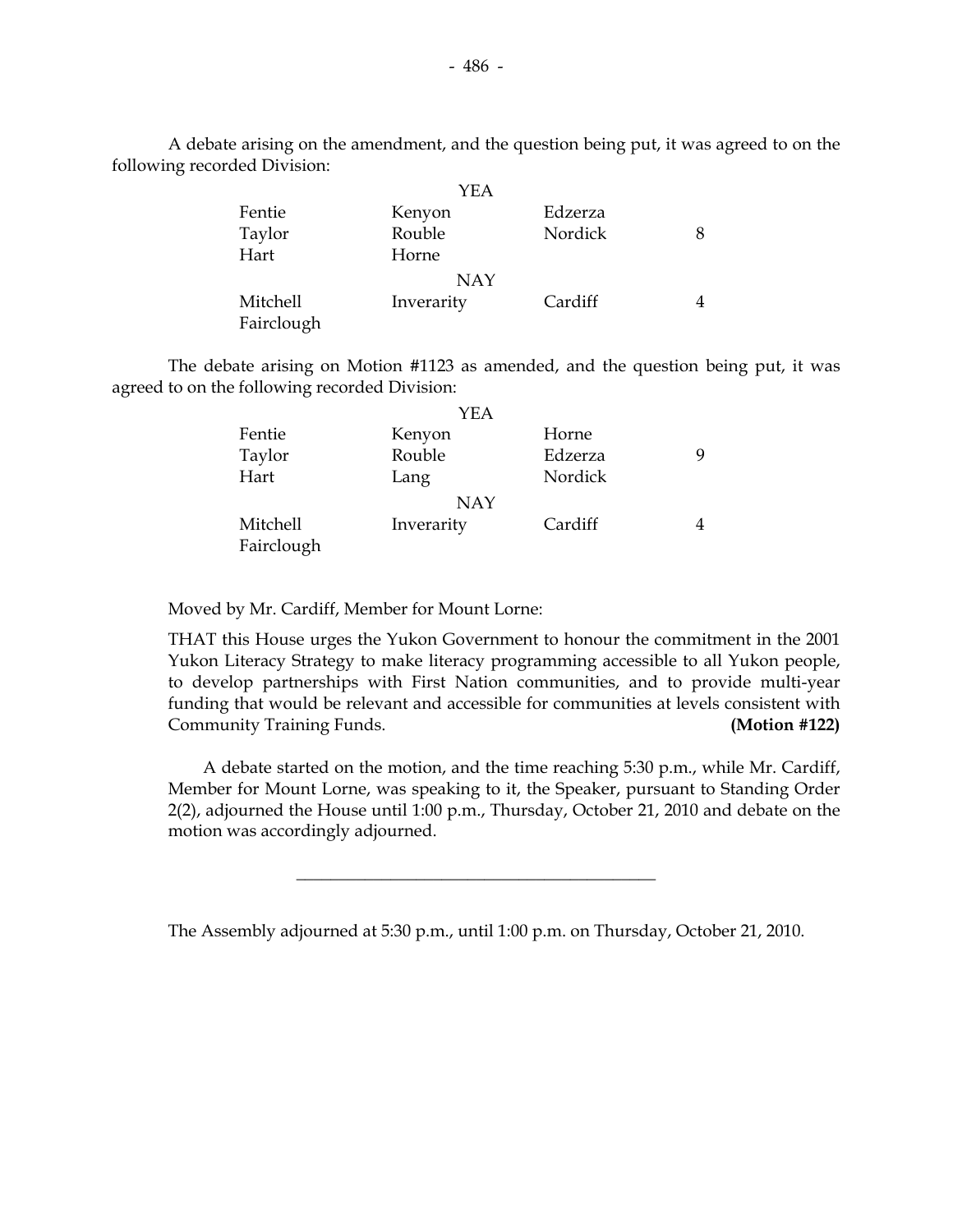#### - 487 -

# **No. 243**

# **VOTES AND PROCEEDINGS**

# **of the**

# **YUKON LEGISLATIVE ASSEMBLY**

# **32nd Legislative Assembly The Contract Session**

# Thursday, October 21, 2010

The Speaker took the Chair at 1:00 p.m.

#### **TABLING RETURNS AND DOCUMENTS**

Hon. Mr. Edzerza, Minister of Environment:

 - Yukon Fisheries, 2010, Status of, prepared by Environment Yukon, Fish and Wildlife Branch **(Filed Document #161)** 

#### **COMMITTEE OF THE WHOLE**

According to Order, the Assembly resolved into Committee of the Whole.

Progress was reported on the following bill:

 Bill #22 - Second Appropriation Act, 2010-11 -Hon. Mr. Fentie

The report of the Chair was adopted.

The Assembly adjourned at 5:30 p.m., until 1:00 p.m. on Monday, October 25, 2010.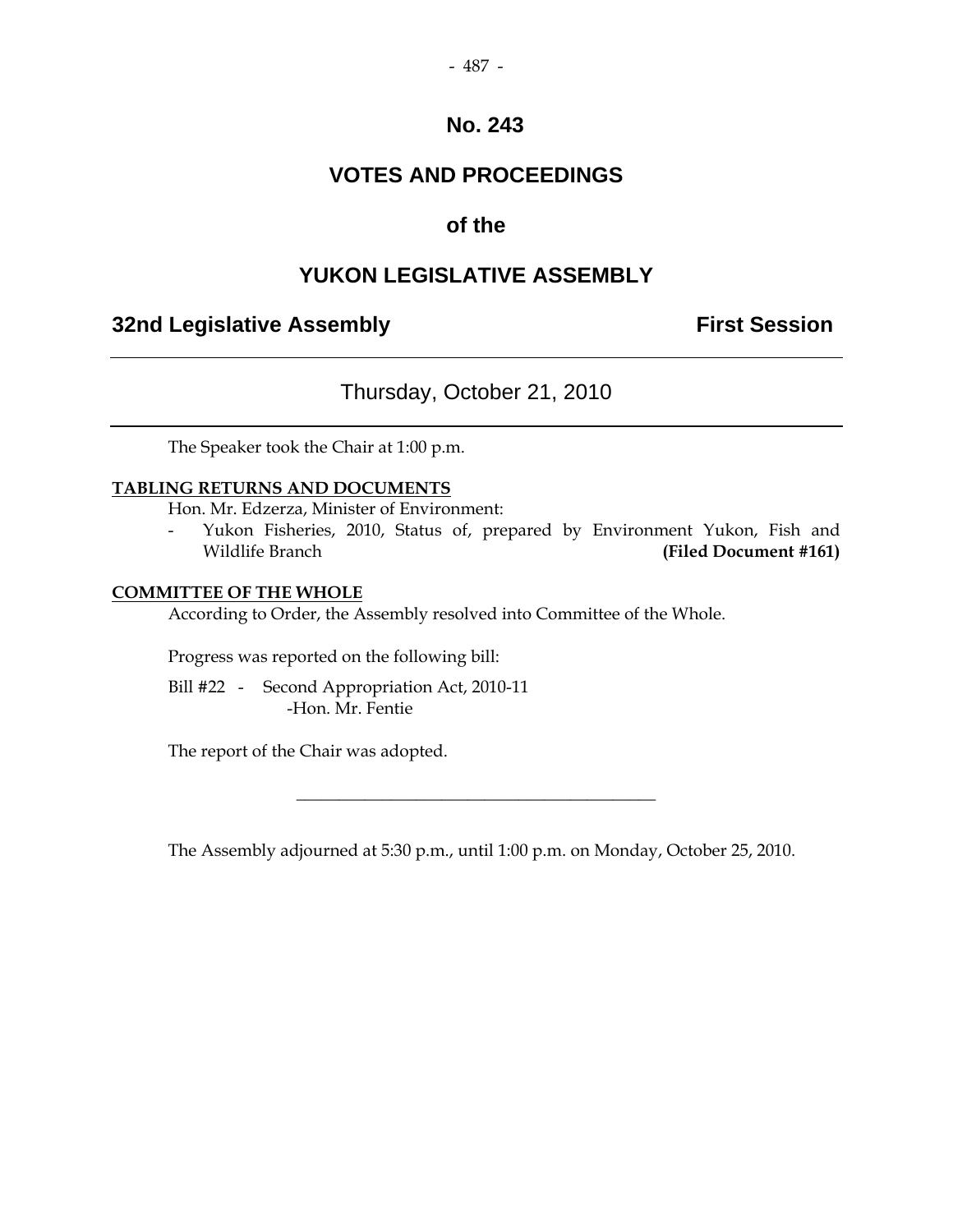# **VOTES AND PROCEEDINGS**

# **of the**

# **YUKON LEGISLATIVE ASSEMBLY**

# **32nd Legislative Assembly First Session**

# Monday, October 25, 2010

The Speaker took the Chair at 1:00 p.m.

## **SPEAKER'S RULING (Re: Point of Order raised during Question Period on October 21, 2010)**

Prior to proceeding with Question Period the Chair made the following ruling on a Point of Order raised during Question Period on October 21, 2010, by the Minister responsible for the Yukon Housing Corporation.

"At that time the Member for Kluane posed a series of questions to the Minister regarding government accountability.

During the course of his final supplementary question the Member for Kluane said, 'The Minister should be mindful of the oath of office he swore in this Assembly.'

At that point the Minister rose on a Point of Order and said, 'the Member opposite is saying that someone abrogated an oath.'

The Leader of the Official Opposition intervened on the Point of Order and said the Member for Kluane 'did not accuse the Minister of abrogating his oath. He reminded him of his oath…'

The Chair concurs with the Leader of the Official Opposition. There is no Point of Order.

However, the Chair would ask all Members to remember that personal comments they make in the preamble to their question or response may lead to disorder even where the words themselves are not disorderly.

In closing, the Chair would remind all Members of the words of one of the prayers we use to open our proceedings:

 May the deliberations in this House be characterized by temperance, understanding and reason, and may we, the elected members of this House, serve all Yukon citizens with dignity and honour.

I would ask all Members to keep those words in mind, and act in accordance with them as we conduct proceedings in this House."

## **COMMITTEE OF THE WHOLE**

According to Order, the Assembly resolved into Committee of the Whole.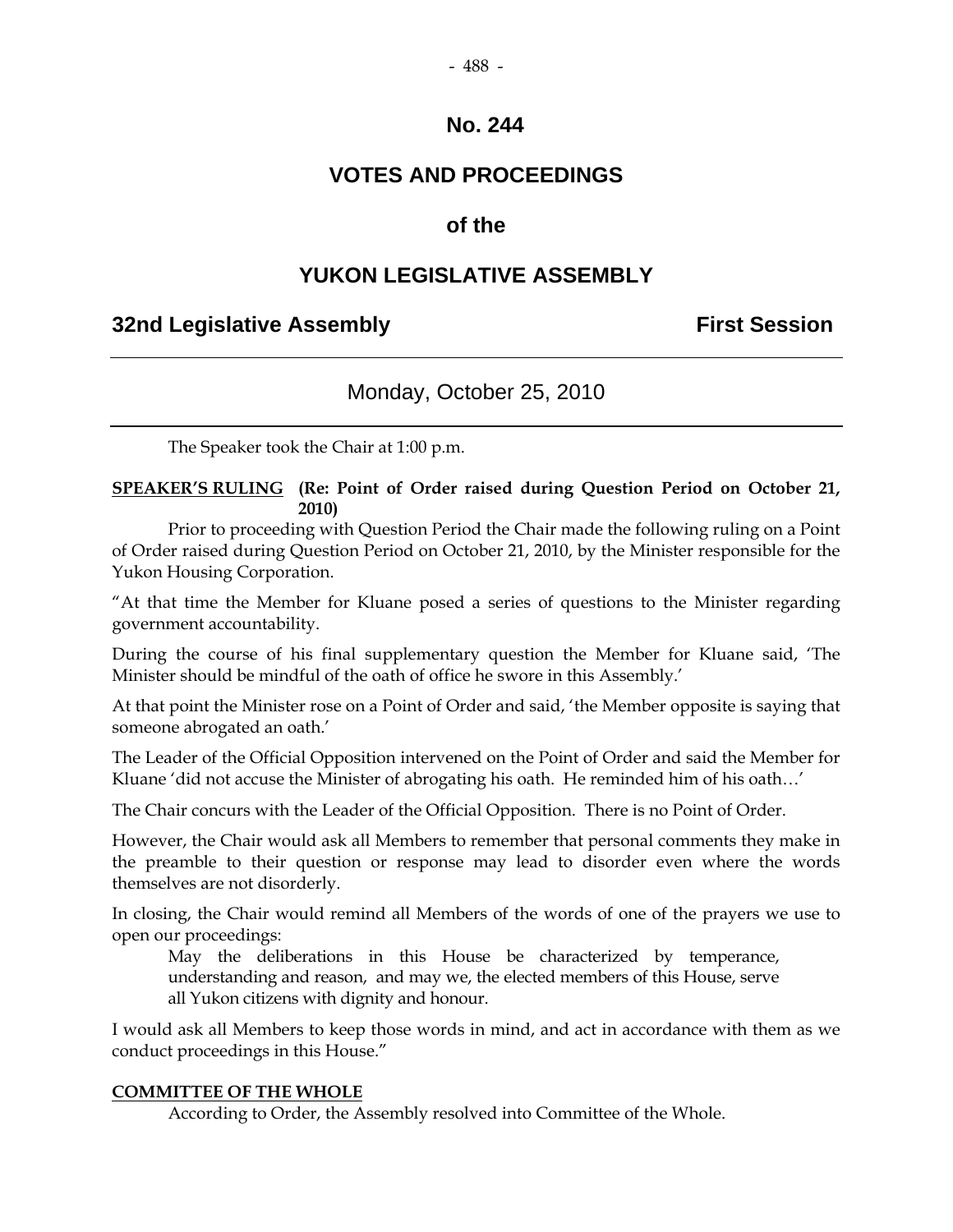Progress was reported on the following bill:

 Bill #22 - Second Appropriation Act, 2010-11 -Hon. Mr. Fentie

The report of the Chair was adopted.

The Assembly adjourned at 5:30 p.m., until 1:00 p.m. on Tuesday, October 26, 2010.

\_\_\_\_\_\_\_\_\_\_\_\_\_\_\_\_\_\_\_\_\_\_\_\_\_\_\_\_\_\_\_\_\_\_\_\_\_\_\_\_\_\_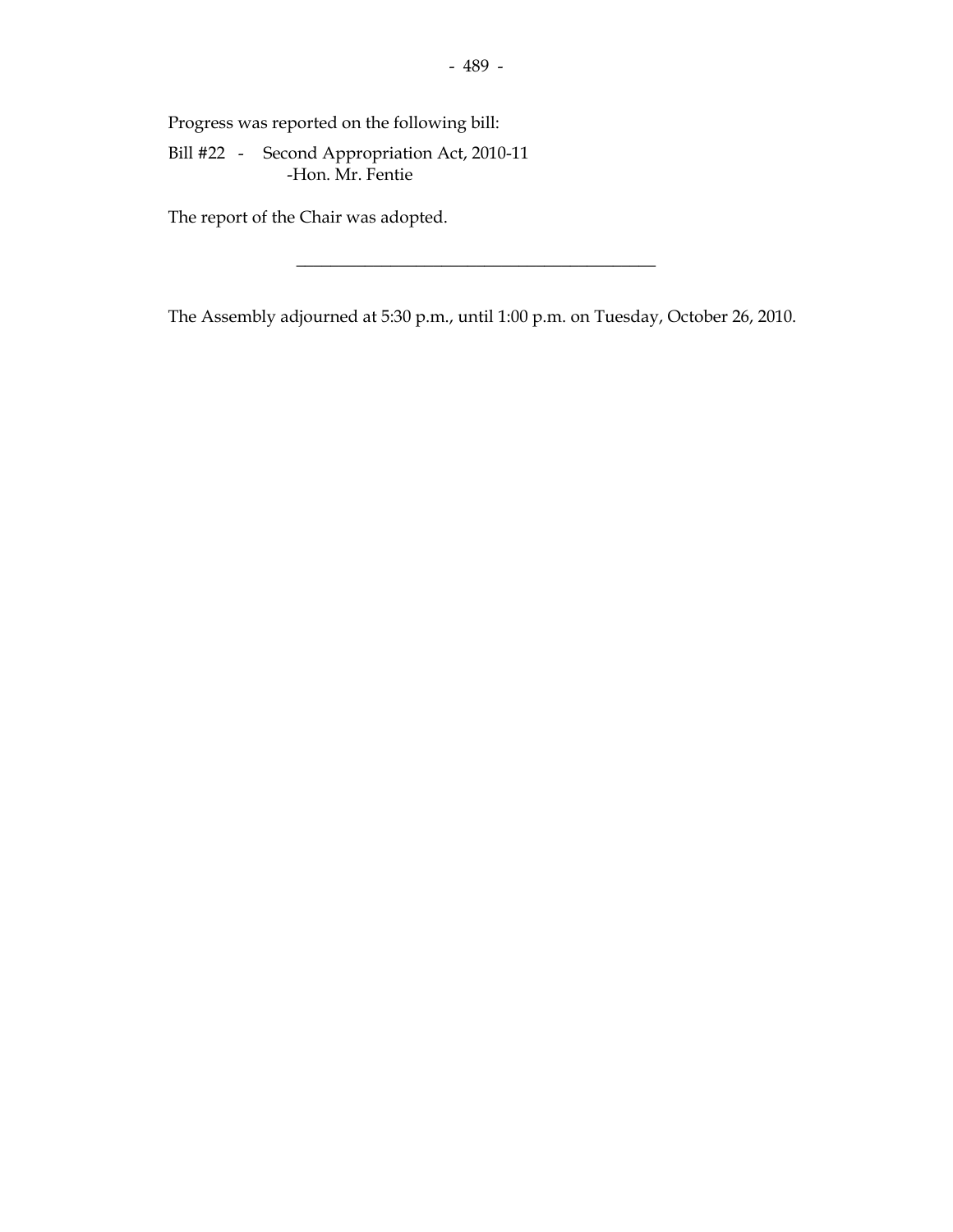#### - 490 -

## **No. 245**

## **VOTES AND PROCEEDINGS**

## **of the**

## **YUKON LEGISLATIVE ASSEMBLY**

## **32nd Legislative Assembly First Session**

## Tuesday, October 26, 2010

The Speaker took the Chair at 1:00 p.m.

#### **INTRODUCTION OF BILLS**

 Bill #111 - Act to Amend the Elections Act -Mr. Cardiff

#### **NOTICE RE GOVERNMENT PRIVATE MEMBERS' BUSINESS**

 Pursuant to Standing Order 14.2(7), the Hon. Ms. Taylor, Government House Leader, identified Motion #1217 and Motion #1218, as being the items to be called during Government Private Members' Business on Wednesday, October 27, 2010.

#### **COMMITTEE OF THE WHOLE**

According to Order, the Assembly resolved into Committee of the Whole.

Progress was reported on the following bill:

 Bill #22 - Second Appropriation Act, 2010-11 -Hon. Mr. Fentie

The report of the Chair was adopted.

The Assembly adjourned at 5:30 p.m., until 1:00 p.m. on Wednesday, October 27, 2010.

\_\_\_\_\_\_\_\_\_\_\_\_\_\_\_\_\_\_\_\_\_\_\_\_\_\_\_\_\_\_\_\_\_\_\_\_\_\_\_\_\_\_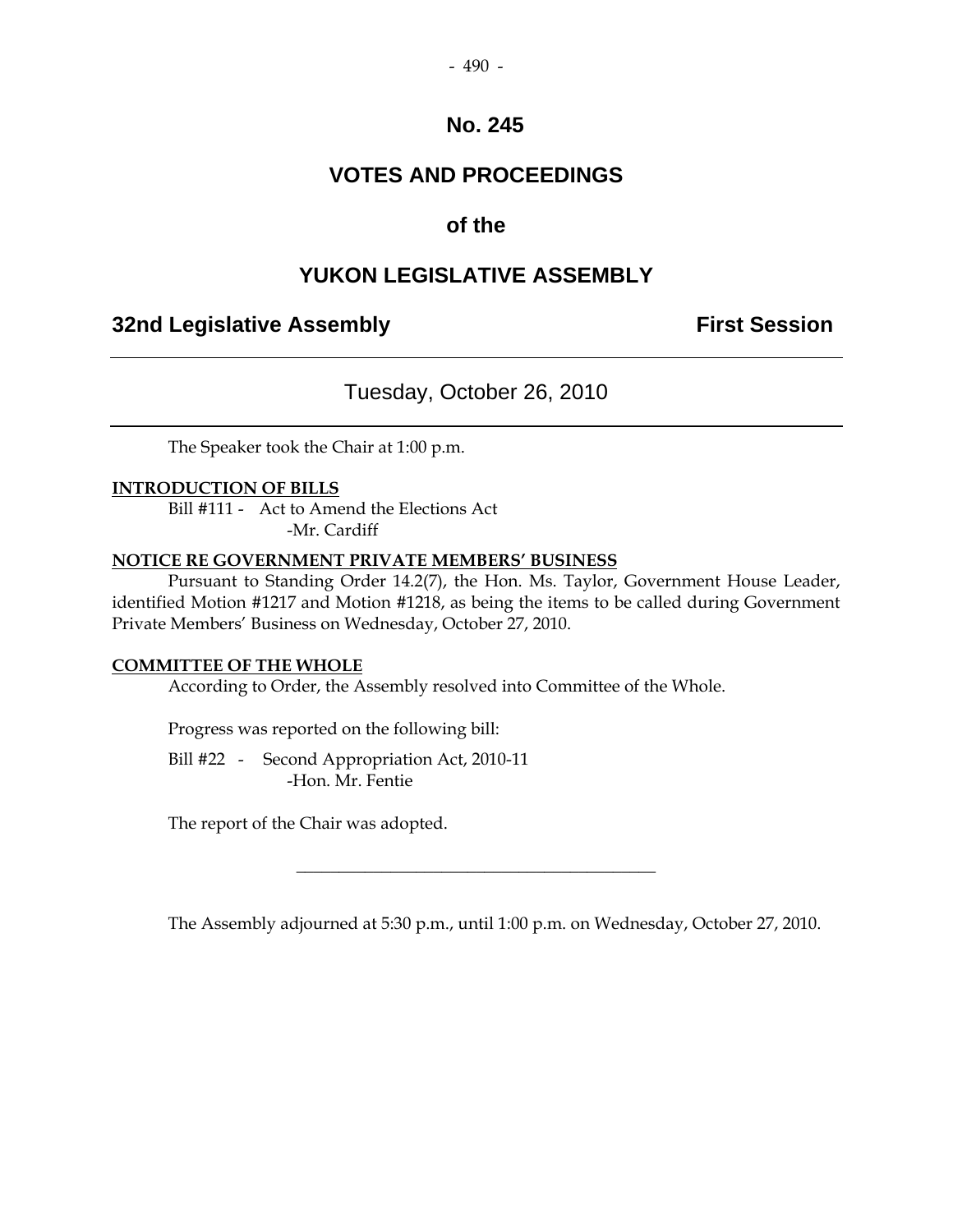#### - 491 -

#### **No. 246**

## **VOTES AND PROCEEDINGS**

## **of the**

## **YUKON LEGISLATIVE ASSEMBLY**

## **32nd Legislative Assembly First Session**

## Wednesday, October 27, 2010

The Speaker took the Chair at 1:00 p.m.

#### **GOVERNMENT PRIVATE MEMBERS' BUSINESS**

Moved by Mr. Nordick, Member for Klondike:

 THAT this House urges the Government of Yukon to develop a homeless shelter in downtown Whitehorse. **(Motion #1217)** 

 A debate having started on the motion, it was moved by Mr. Mitchell, Member for Copperbelt, in amendment thereto:

THAT Motion #1217 be amended by:

inserting immediately after the words "to develop a" the following words:

"permanent 24-hour"; and inserting after "Whitehorse" the following words:

"that would incorporate the following objectives:

- (1) provide access to a safe environment for more than one evening at a time,
- (2) provide healthy living alternatives and counselling,
- (3) provide specific programming to benefit youth and adults at risk; and
- (4) provide 24-hour support staff. "

 A debate arising on the amendment, it was moved in amendment by the Hon. Mr. Hart, Minister of Health and Social Services, thereto:

 THAT the amendment to Motion #1217 be amended by deleting all the words after the word "support" in clause 4.

 A debate arising on the sub-amendment and the question being put, it was agreed to on the following recorded Division:  $Y<sub>E</sub>$ 

|        | I EA     |            |    |
|--------|----------|------------|----|
| Fentie | Horne    | Elias      |    |
| Taylor | Edzerza  | Fairclough |    |
| Hart   | Nordick  | Inverarity | 16 |
| Kenyon | Mitchell | Cardiff    |    |
| Rouble | McRobb   | Cathers    |    |
| Lang   |          |            |    |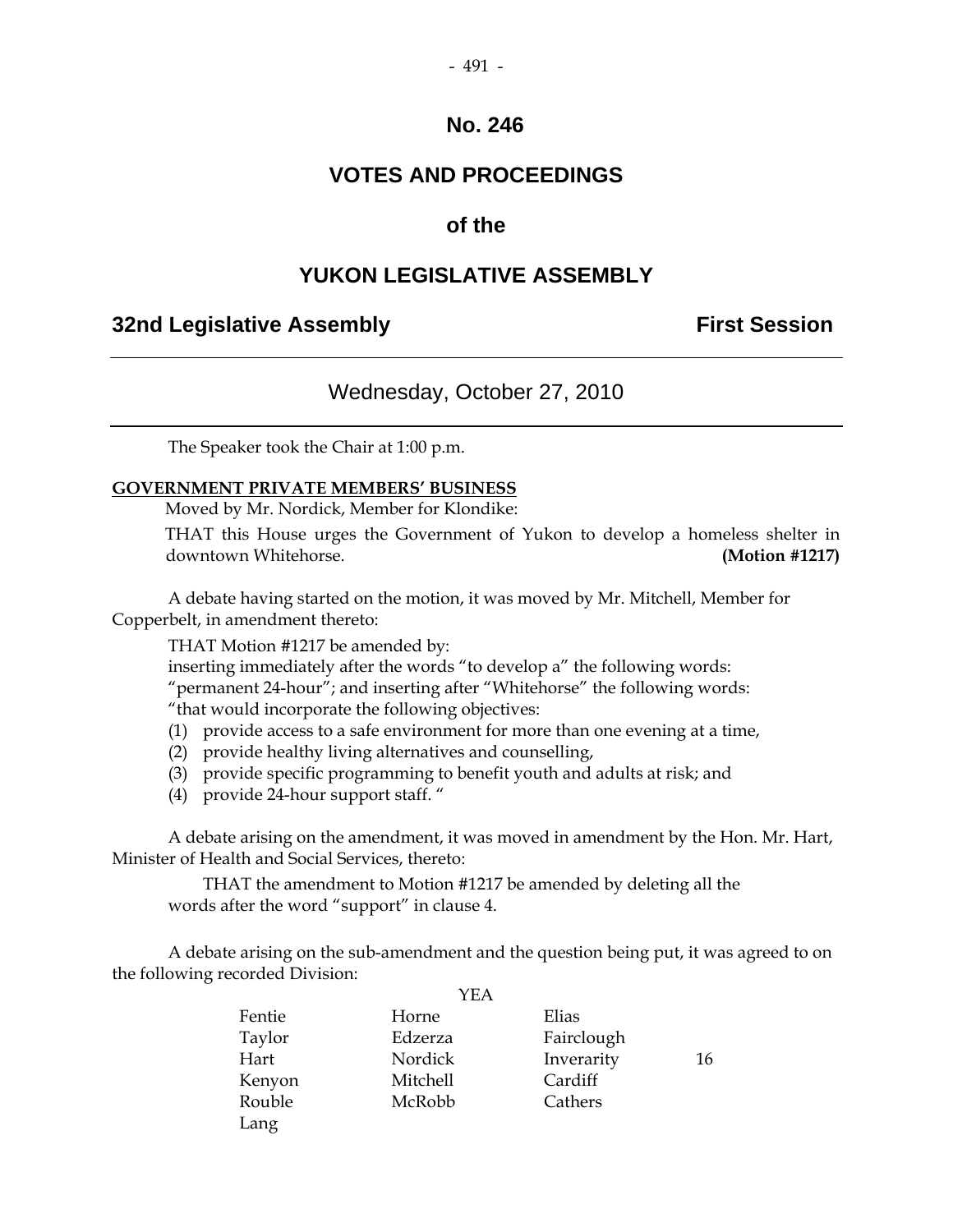#### NAY

 $\theta$ 

 A debate arising on amendment as amended, and the question being put, it was agreed to on the following recorded Division:

| Horne      | Elias      |    |
|------------|------------|----|
| Edzerza    | Fairclough |    |
| Nordick    | Inverarity | 16 |
| Mitchell   | Cardiff    |    |
| McRobb     | Cathers    |    |
|            |            |    |
| <b>NAY</b> |            |    |
|            |            |    |
|            | <b>YEA</b> |    |

 A debate arising on Motion #1217 as amended, and the question being put, it was agreed to on the following recorded Division:

|        | YEA        |            |    |
|--------|------------|------------|----|
| Fentie | Horne      | Elias      |    |
| Taylor | Edzerza    | Fairclough |    |
| Hart   | Nordick    | Inverarity | 16 |
| Kenyon | Mitchell   | Cardiff    |    |
| Rouble | McRobb     | Cathers    |    |
| Lang   |            |            |    |
|        | <b>NAY</b> |            |    |

0

Moved by Mr. Nordick, Member for Klondike:

 THAT this House urges the Government of Yukon to continue its initiatives to revitalize the City of Whitehorse's downtown core. **(Motion #1218)** 

 A debate started on the motion, and the time reaching 5:30 p.m., while Mr. Nordick, Member for Klondike, was speaking to it, the Speaker, pursuant to Standing Order 2(2), adjourned the House until 1:00 p.m., Thursday, October 28, 2010 and debate on the motion was accordingly adjourned.

\_\_\_\_\_\_\_\_\_\_\_\_\_\_\_\_\_\_\_\_\_\_\_\_\_\_\_\_\_\_\_\_\_\_\_\_\_\_\_\_\_\_

The Assembly adjourned at 5:30 p.m., until 1:00 p.m. on Thursday, October 28, 2010.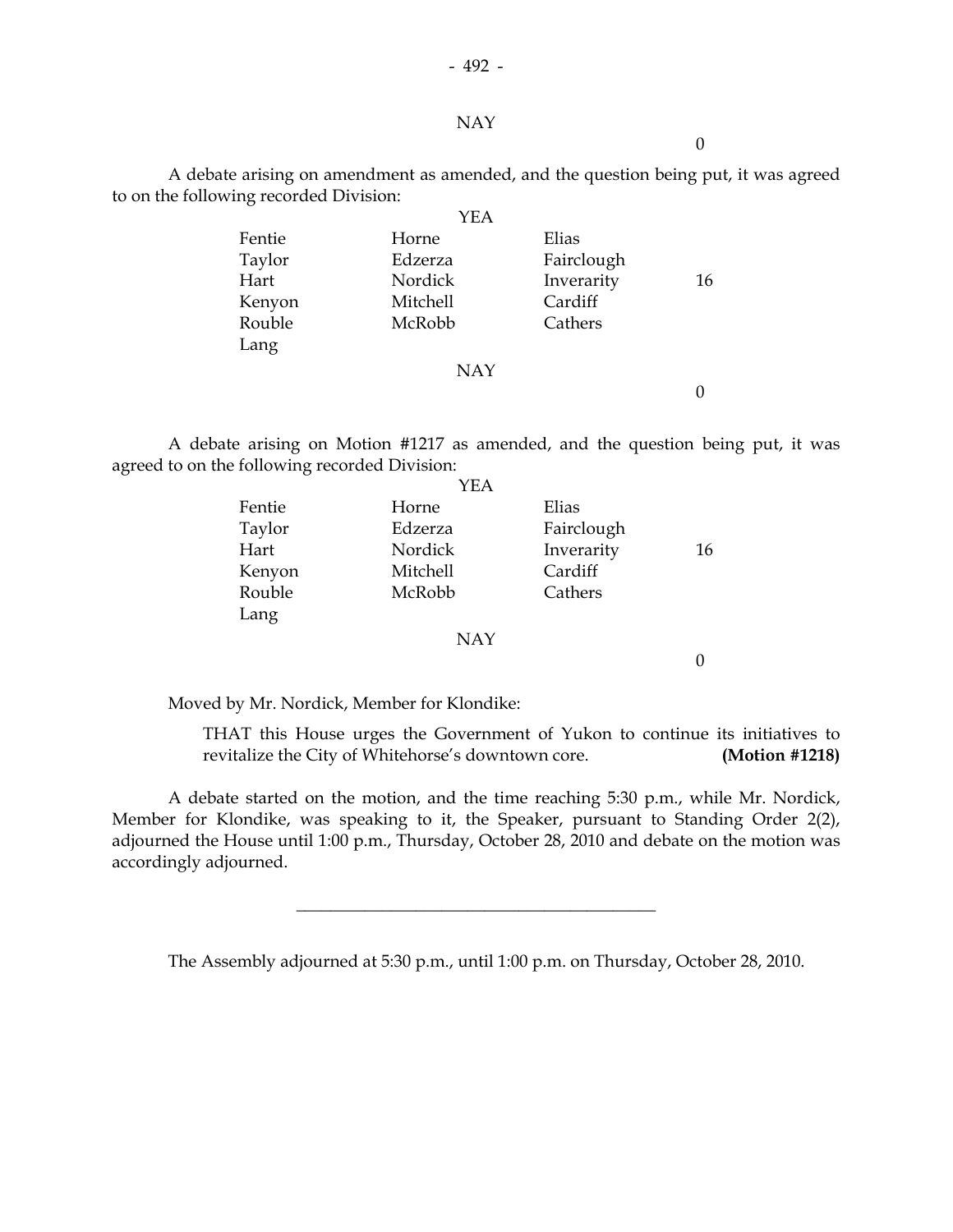## - 493 -

## **No. 247**

## **VOTES AND PROCEEDINGS**

## **of the**

## **YUKON LEGISLATIVE ASSEMBLY**

## **32nd Legislative Assembly First Session**

## Thursday, October 28, 2010

The Speaker took the Chair at 1:00 p.m.

#### **SPEAKER'S STATEMENT (Re: Changes to the Order Paper – Withdrawal of Motions)**

 Prior to proceeding with the Daily Routine, the Speaker made the following statement regarding changes made to the Order Paper:

 "The Chair wishes to inform the House of changes which have been made to the Order Paper. Motion #1219, standing in the name of the Member for Klondike, and Motion #1220, standing in the name of the Member for Mount Lorne, have been removed from the Order Paper as they are now outdated."

#### **TABLING RETURNS AND DOCUMENTS**

Hon. Mr. Fentie, Premier:

- Audited Consolidated Financial Statements of the Government of Yukon for the year ended March 31, 2009 **(Sessional Paper #180)**
- Public Accounts 2009-2010 of the Government of Yukon for the year ended March 31, 2010 **(Sessional Paper #181)**

#### **COMMITTEE OF THE WHOLE**

According to Order, the Assembly resolved into Committee of the Whole.

Progress was reported on the following bill:

 Bill #22 - Second Appropriation Act, 2010-11 -Hon. Mr. Fentie

The report of the Chair was adopted.

The Assembly adjourned at 5:30 p.m., until 1:00 p.m. on Monday, November 1, 2010.

\_\_\_\_\_\_\_\_\_\_\_\_\_\_\_\_\_\_\_\_\_\_\_\_\_\_\_\_\_\_\_\_\_\_\_\_\_\_\_\_\_\_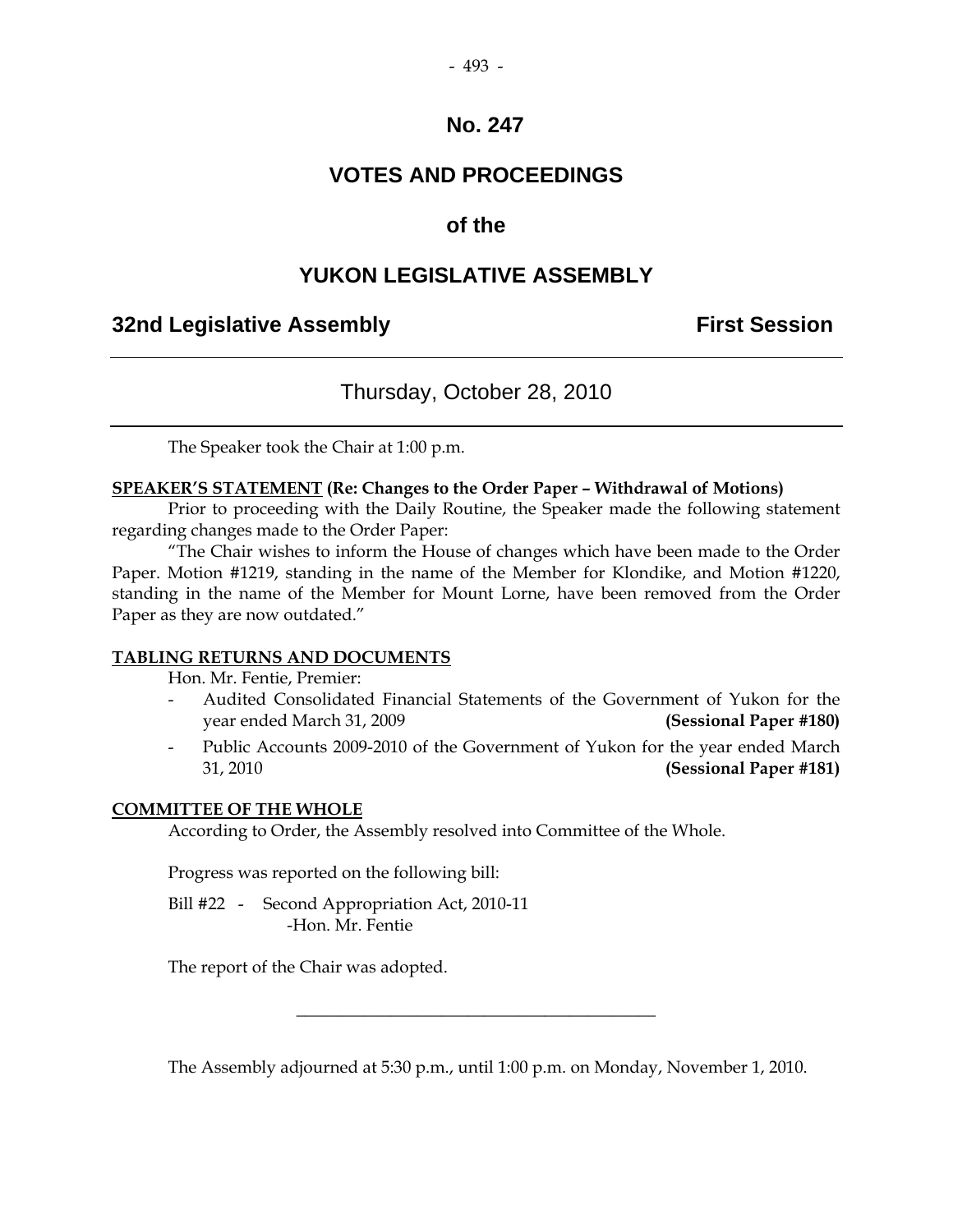#### - 494 -

## **No. 248**

## **VOTES AND PROCEEDINGS**

## **of the**

## **YUKON LEGISLATIVE ASSEMBLY**

## **32nd Legislative Assembly The Contract Session**

## Monday, November 1, 2010

The Speaker took the Chair at 1:00 p.m.

#### **COMMITTEE OF THE WHOLE**

According to Order, the Assembly resolved into Committee of the Whole.

Progress was reported on the following bill:

 Bill #22 - Second Appropriation Act, 2010-11 -Hon. Mr. Fentie

The report of the Chair was adopted.

The Assembly adjourned at 5:30 p.m., until 1:00 p.m. on Tuesday, November 2, 2010.

\_\_\_\_\_\_\_\_\_\_\_\_\_\_\_\_\_\_\_\_\_\_\_\_\_\_\_\_\_\_\_\_\_\_\_\_\_\_\_\_\_\_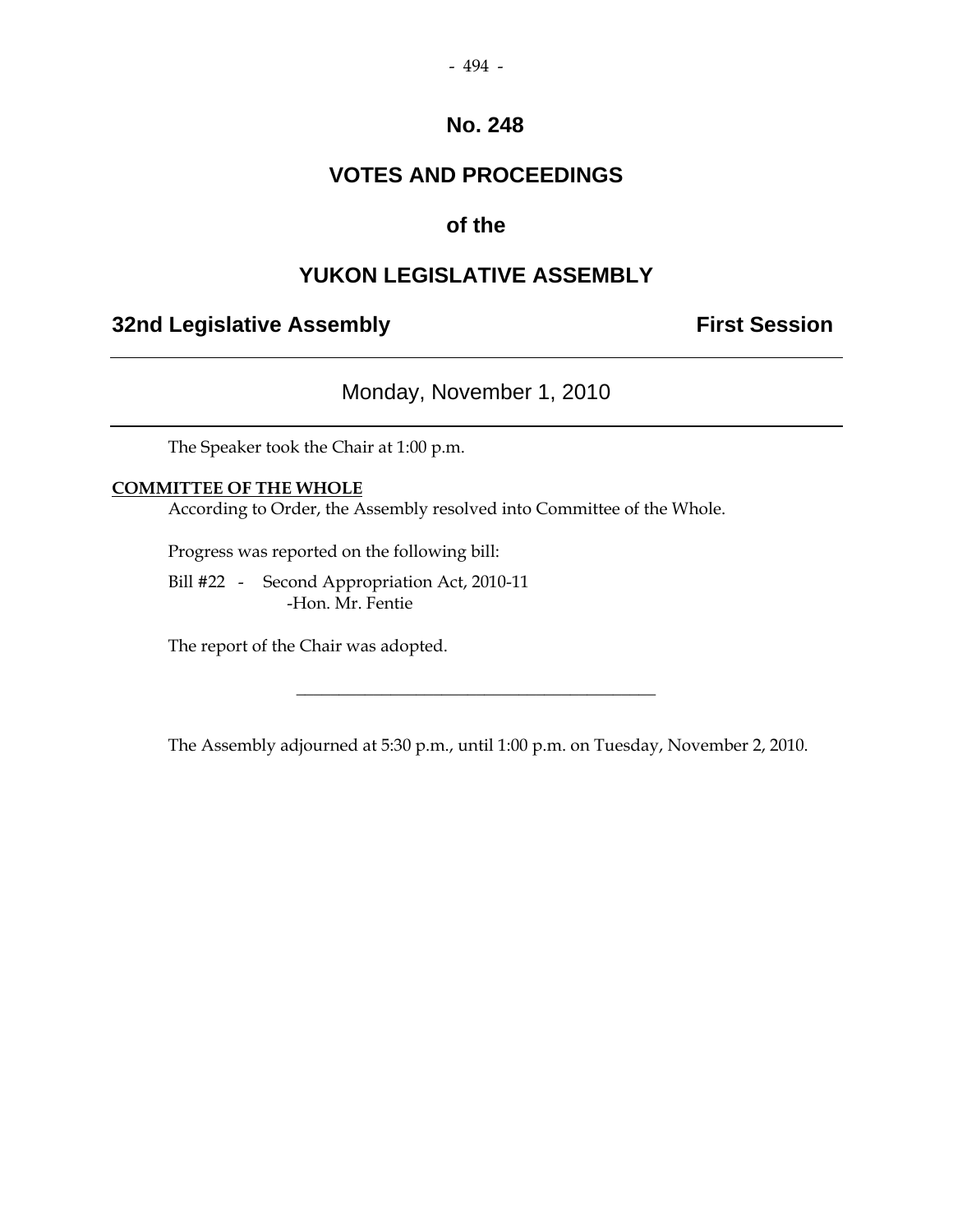#### - 495 -

## **No. 249**

## **VOTES AND PROCEEDINGS**

## **of the**

## **YUKON LEGISLATIVE ASSEMBLY**

## **32nd Legislative Assembly First Session**

## Tuesday, November 2, 2010

The Speaker took the Chair at 1:00 p.m.

#### **NOTICE OF OPPOSITION PRIVATE MEMBERS' BUSINESS**

 Pursuant to Standing Order 14.2(3), Mr. Cardiff, Leader of the Third Party, identified Bill #111 as being the item to be called during Opposition Private Members' Business on Wednesday, November 3, 2010.

 Pursuant to Standing Order 14.2(3), Mr. McRobb, Official Opposition House Leader, identified Motion #1179 as being the item to be called during Opposition Private Members' Business on Wednesday, November 3, 2010.

#### **UNANIMOUS CONSENT REQUESTED TO DEBATE MOTION #1226**

 The Hon. Ms. Taylor, Government House Leader, pursuant to Standing Order 14.3, requested the unanimous consent of the House to call Motion #1226 for debate. Unanimous consent was granted.

#### **GOVERNMENT MOTIONS**

Moved by the Hon. Mr. Edzerza, Minister of Environment:

 THAT the terms of reference of the Select Committee on the Safe Operation and Use of Off-road Vehicles, as established by Motion #834 of the 1st Session of the 32nd Legislative Assembly, be amended by changing the date of its reporting to the House from the 2010 Fall Sitting of the Legislative Assembly to the 2011 Spring Sitting of the Legislative Assembly. **(Motion #1226)** 

A debate arising on the motion and the question being put, it was agreed to.

#### **COMMITTEE OF THE WHOLE**

According to Order, the Assembly resolved into Committee of the Whole.

Progress was reported on the following bill:

 Bill #22 - Second Appropriation Act, 2010-11 -Hon. Mr. Fentie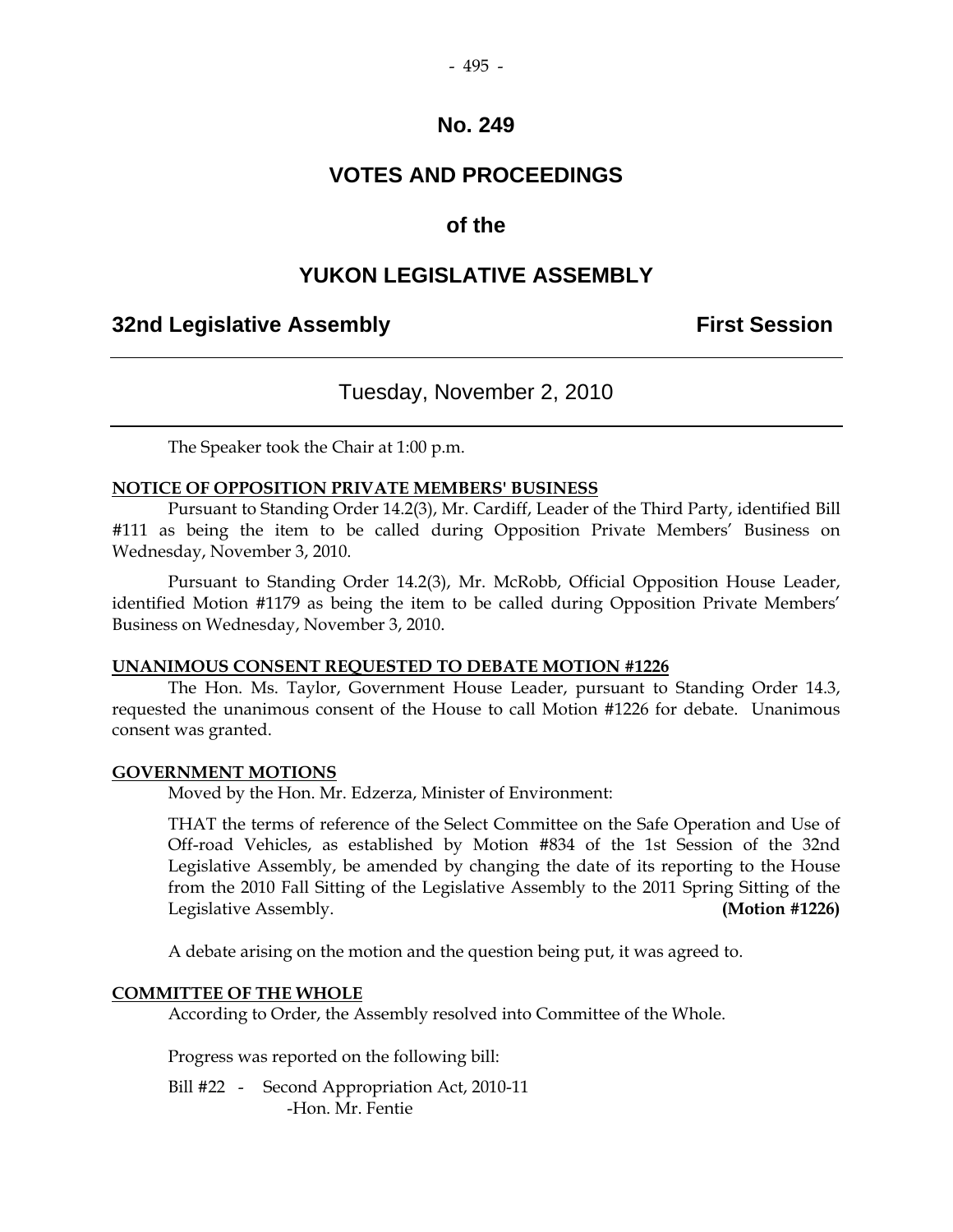\_\_\_\_\_\_\_\_\_\_\_\_\_\_\_\_\_\_\_\_\_\_\_\_\_\_\_\_\_\_\_\_\_\_\_\_\_\_\_\_\_\_

The report of the Chair was adopted.

The Assembly adjourned at 5:30 p.m., until 1:00 p.m. on Wednesday, November 3, 2010.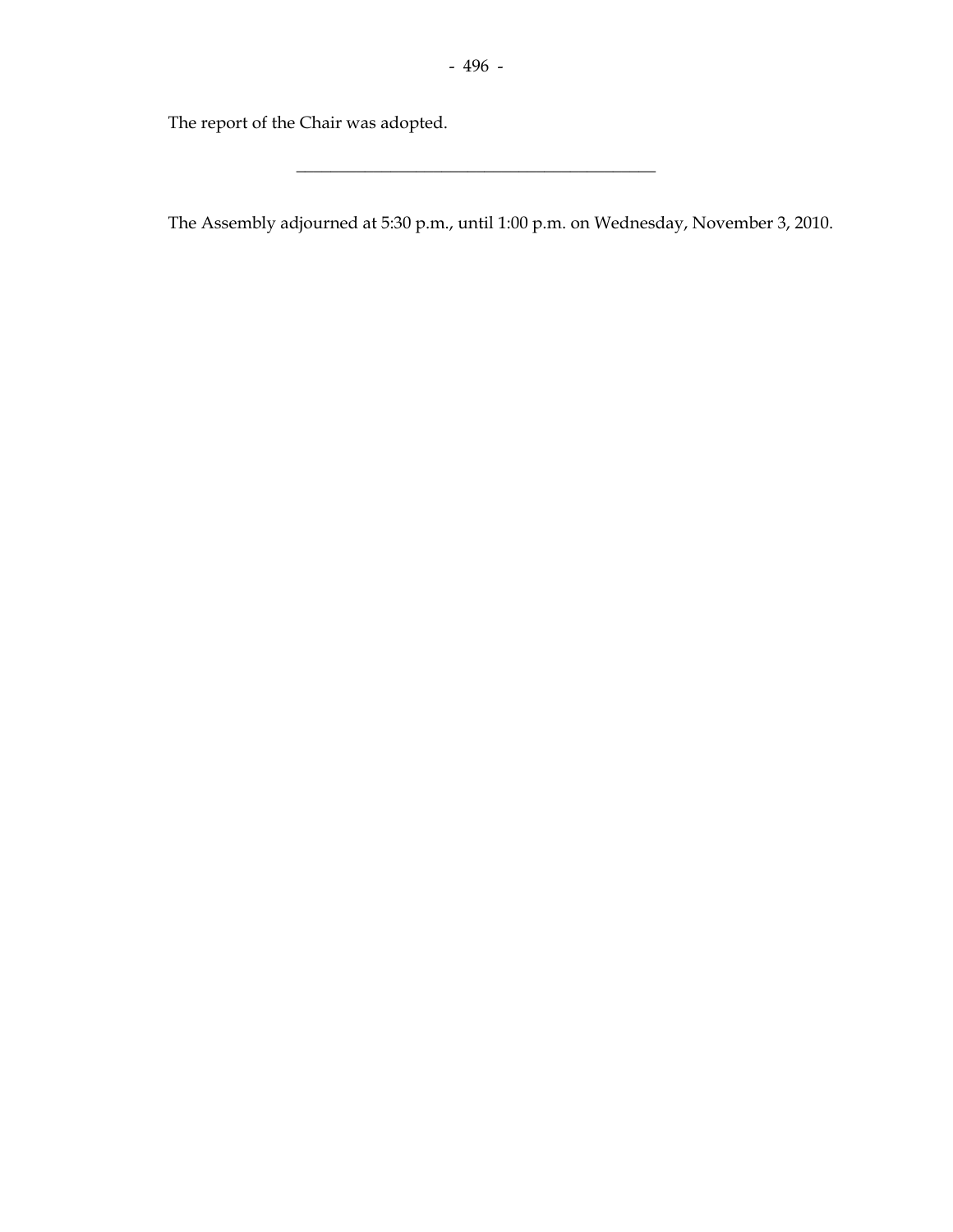#### - 497 -

## **No. 250**

## **VOTES AND PROCEEDINGS**

## **of the**

## **YUKON LEGISLATIVE ASSEMBLY**

## **32nd Legislative Assembly First Session**

## Wednesday, November 3, 2010

The Speaker took the Chair at 1:00 p.m.

#### **TABLING RETURNS AND DOCUMENTS**

Hon. Ms. Taylor, Minister of Tourism and Culture:

- Yukon Arts Centre 2009-2010 Annual Report **(Sessional Paper #182)**
- Yukon Geographical Place Names Board 2009-2010 Annual Report

**(Filed Document #162)** 

#### **MINISTERIAL STATEMENT**

Hon. Mr. Ezderza, Minister of Environment

 - Nordenskiold (Tsâwnjik Chu) Habitat Protection Area Management Plan **Signing** 

#### **FILED DOCUMENT**

 During Question Period, Mr. Elias, Member for Vuntut Gwitchin, filed the following document:

Arctic offshore drilling, National Energy Board public hearing in Yukon: letter (dated June 22, 2010) from Darius Elias, MLA, Vuntut Gwitchin, to Anne-Marie Erickson, Secretary of the Board, National Energy Board **(Filed Document #163)** 

#### **OPPOSITION PRIVATE MEMBERS' BUSINESS**

The following bill was called for Second Reading:

 Bill #111 - Act to Amend the Elections Act -Mr. Cardiff

 A debate arising on the motion for Second Reading of Bill #111, entitled Act to Amend the Elections Act, it was moved by the Hon. Mr. Fentie, Premier:

THAT the debate be now adjourned.

 The question being put on the motion, it was agreed to on the following recorded Division: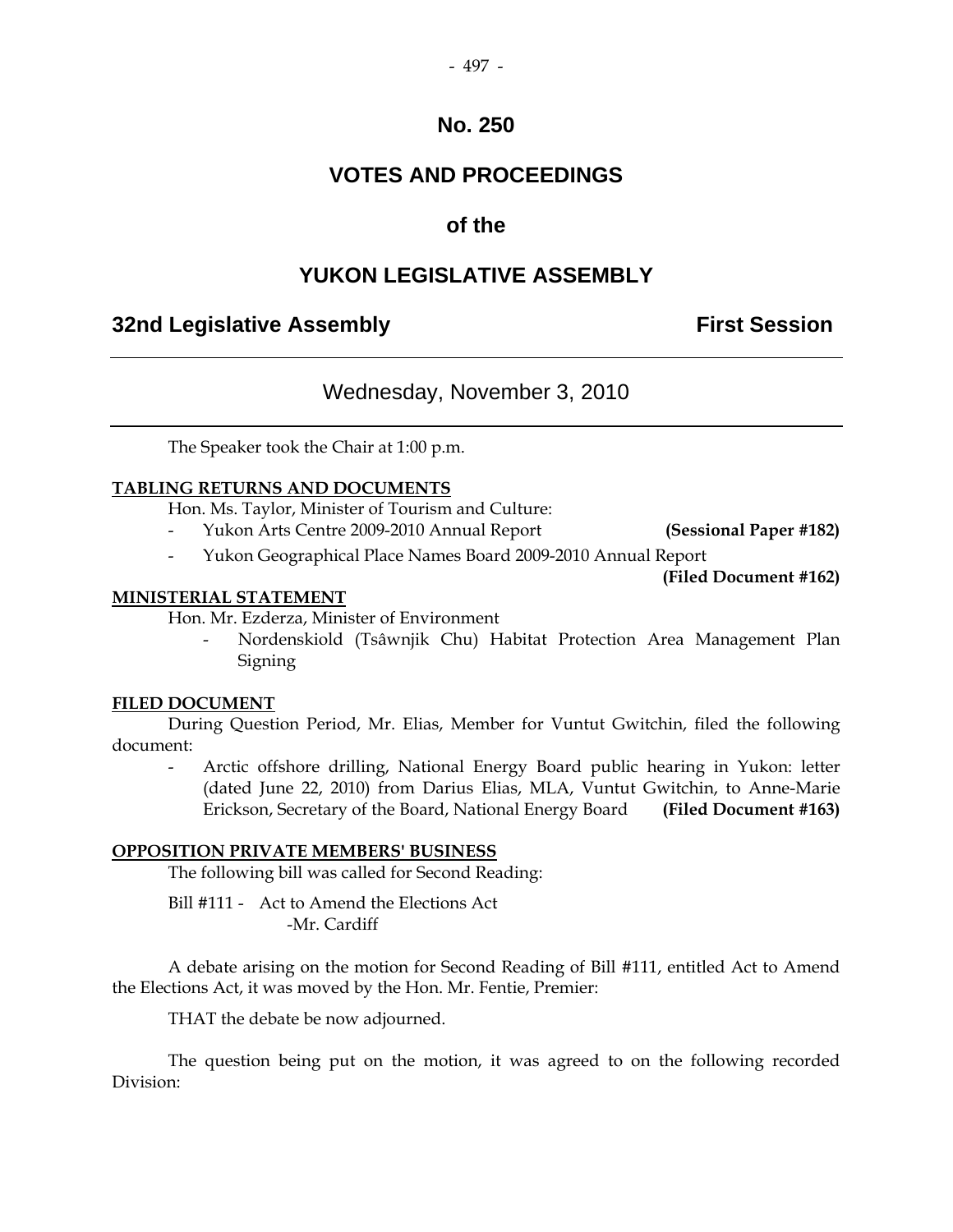| YEA      |            |            |   |  |
|----------|------------|------------|---|--|
| Fentie   | Kenyon     | Horne      |   |  |
| Taylor   | Rouble     | Edzerza    |   |  |
| Hart     | Lang       | Nordick    |   |  |
|          | <b>NAY</b> |            |   |  |
| Mitchell | Elias      | Inverarity | h |  |
| McRobb   | Fairclough | Cardiff    |   |  |

Debate on the motion for Second Reading of Bill #111 was accordingly, adjourned.

Moved by Mr. Elias, Member for Vuntut Gwitchin:

 THAT this House urges the Government of Yukon to address the unknown health implications of the consumption of energy drinks on youth under the age of 18 by:

- (1) immediately prohibiting the consumption, distribution and possession of energy drinks in all Yukon schools and within their jurisdictional boundaries,
- (2) developing legislation to ensure only persons over the age of 18 can purchase energy drinks in Yukon; and
- (3) working with Health Canada to ensure the consumption of energy drinks by adults only is being properly regulated in Canada. **(Motion #1179)**

 A debate having started on the motion, it was moved by the Hon. Mr. Rouble, Minister of Education, in amendment thereto:

THAT Motion #1179 be amended by deleting:

- (1) the colon after the words "18 by",
- (2) deleting clauses (1) and (2),
- (3) deleting the number "(3)" where it appears; and
- (4) deleting the words "by adults only".

 A debate started on the amendment, and the time reaching 5:30 p.m., while Mr. McRobb, Member for Kluane, was speaking to it, the Speaker, pursuant to Standing Order 2(2), adjourned the House until 1:00 p.m., Thursday, November 4, 2010, and debate on the amendment and Motion #1179, was accordingly adjourned.

\_\_\_\_\_\_\_\_\_\_\_\_\_\_\_\_\_\_\_\_\_\_\_\_\_\_\_\_\_\_\_\_\_\_\_\_\_\_\_\_\_\_

The Assembly adjourned at 5:30 p.m., until 1:00 p.m. on Thursday, November 4, 2010.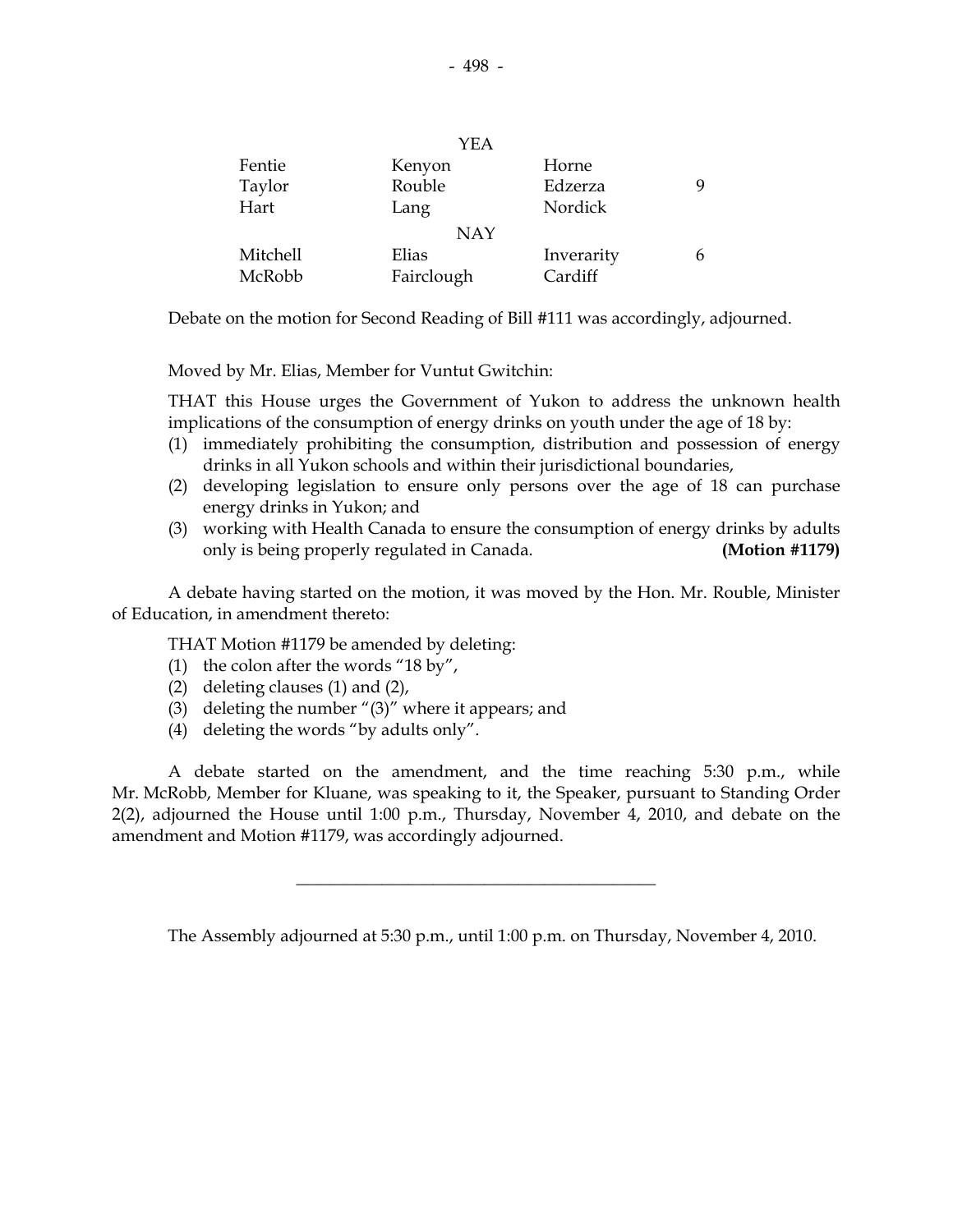#### - 499 -

## **No. 251**

## **VOTES AND PROCEEDINGS**

## **of the**

## **YUKON LEGISLATIVE ASSEMBLY**

## **32nd Legislative Assembly First Session**

## Thursday, November 4, 2010

The Speaker took the Chair at 1:00 p.m.

#### **TABLING RETURNS AND DOCUMENTS**

Hon. Mr. Hart, Minister of Health and Social Services:

 - Heath Care Insurance Programs: Statement of Revenue and Expenditures for Fiscal Years 2000/01 to 2009/10 **(Filed Document #164)** 

#### **PRESENTING REPORTS OF COMMITTEES**

 Hon. Ms. Taylor, Chair, Standing Committee on Appointments to Major Government Boards and Committees:

 - Appointments to Major Government Boards and Committees, Standing Committee on: Sixteenth Report (dated November 4, 2010)

**(Sessional Paper #183)**

#### **COMMITTEE OF THE WHOLE**

According to Order, the Assembly resolved into Committee of the Whole.

Progress was reported on the following bill:

 Bill #22 - Second Appropriation Act, 2010-11 -Hon. Mr. Fentie

The report of the Chair was adopted.

The Assembly adjourned at 5:30 p.m., until 1:00 p.m. on Monday, November 8, 2010.

 $\overline{\phantom{a}}$  , and the set of the set of the set of the set of the set of the set of the set of the set of the set of the set of the set of the set of the set of the set of the set of the set of the set of the set of the s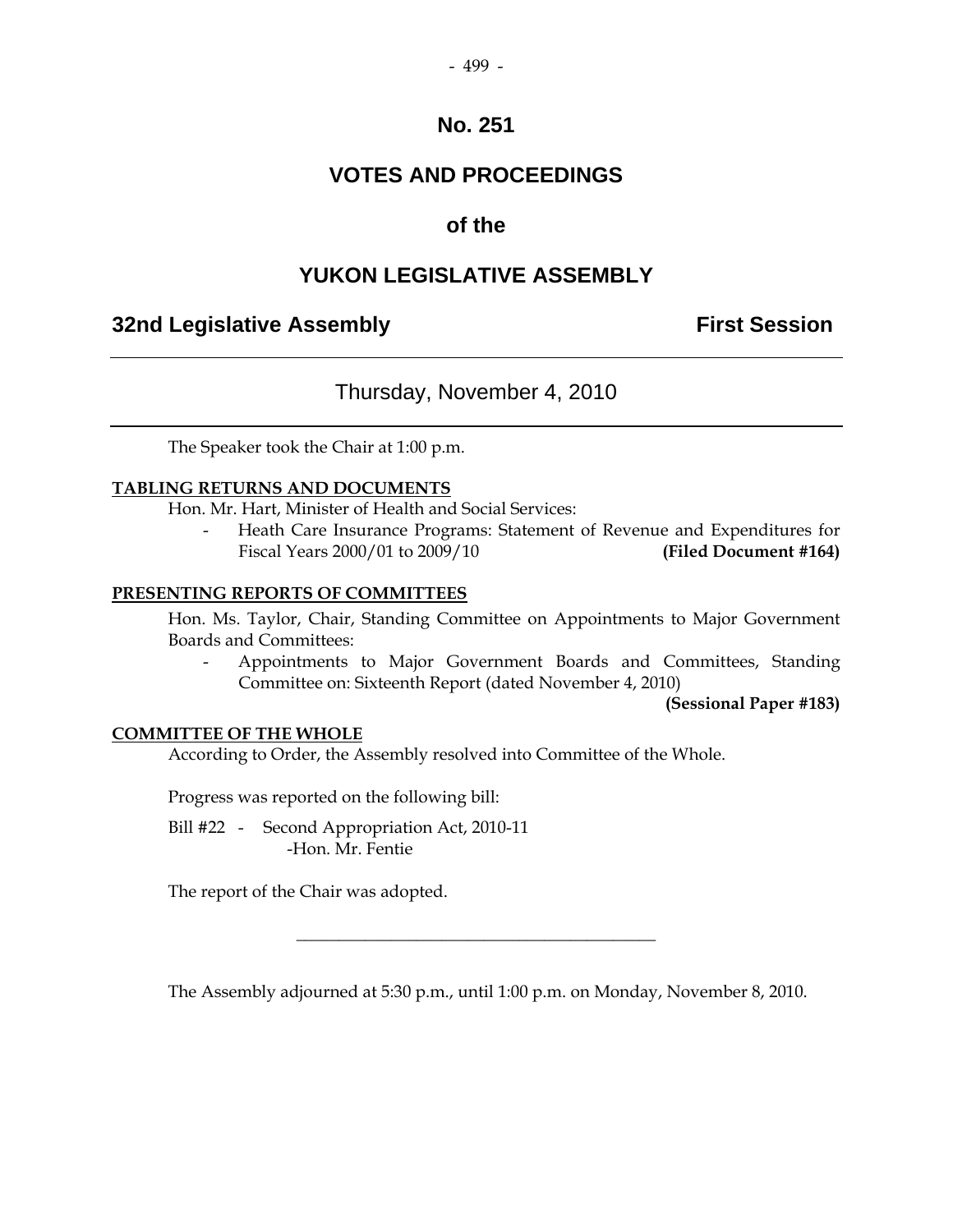#### - 500 -

## **No. 252**

## **VOTES AND PROCEEDINGS**

## **of the**

## **YUKON LEGISLATIVE ASSEMBLY**

## **32nd Legislative Assembly First Session**

## Monday, November 8, 2010

The Speaker took the Chair at 1:00 p.m.

#### **TABLING RETURNS AND DOCUMENTS**

Hon. Mr. Lang, Minister of Highways and Public Works

- Queen's Printer Agency 2009-2010 Annual Report **(Filed Document #165)** 
	- Fleet Vehicle Agency 2009-2010 Annual Report **(Filed Document #166)**

Hon. Mr. Hart, Minister of Health and Social Services

- Yukon Health and Social Services Council 2009-2010 Annual Report

**(Sessional Paper #184)** 

#### **PETITIONS**

Mr. Cathers, Member for Lake Laberge, presented the following Petition:

Takhini Hot Springs Road zoning **(Petition #14)** 

#### **COMMITTEE OF THE WHOLE**

According to Order, the Assembly resolved into Committee of the Whole.

At 1:59 p.m., Committee of the Whole passed the following motion:

 THAT, Mark Pike, Chair of the Yukon Workers' Compensation Health and Safety Board, and Valerie Royle, President and Chief Executive Officer of the Yukon Workers' Compensation Health and Safety Board, appear as witnesses before Committee of the Whole from 3:30 p.m. to 5:30 p.m. on Monday, November 8, 2010, to discuss matters relating to the Yukon Workers' Compensation Health and Safety Board.

**(C/W Motion #17)** 

A debate arising on the motion, and the question being put, it was agreed to.

Progress was reported on the following bill:

 Bill #22 - Second Appropriation Act, 2010-11 -Hon. Mr. Fentie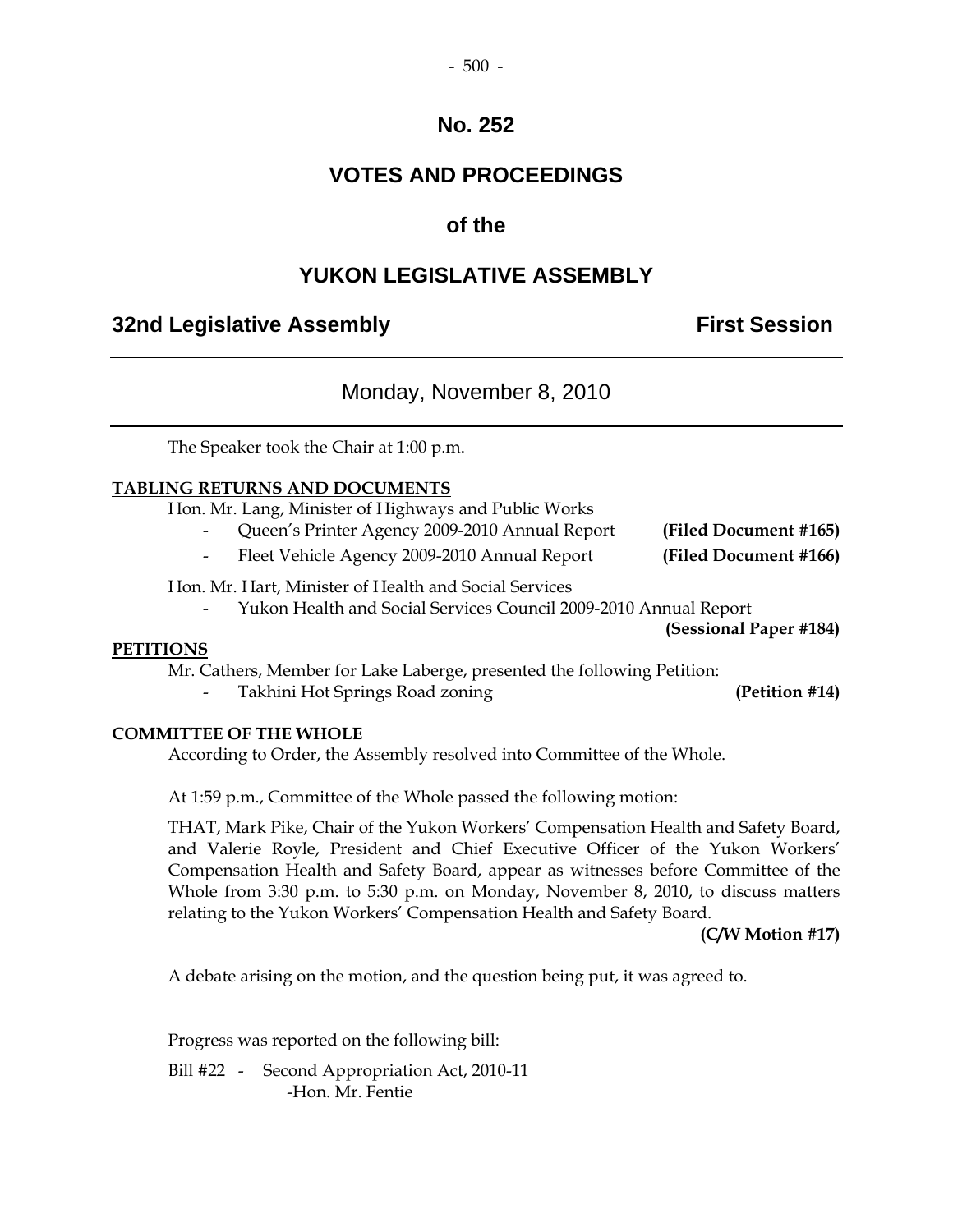Pursuant to Committee of the Whole Motion #17, passed at 1:59 p.m., this day, Mark Pike, Chair of the Yukon Workers' Compensation Health and Safety Board, and Valerie Royle, President and Chief Executive Officer of the Yukon Workers' Compensation Health and Safety Board, appeared as witnesses before Committee of the Whole from 3:30 p.m. to 5:30 p.m.

The report of the Chair was adopted.

The Assembly adjourned at 5:25 p.m., until 1:00 p.m. on Tuesday, November 9, 2010.

 $\overline{\phantom{a}}$  , and the set of the set of the set of the set of the set of the set of the set of the set of the set of the set of the set of the set of the set of the set of the set of the set of the set of the set of the s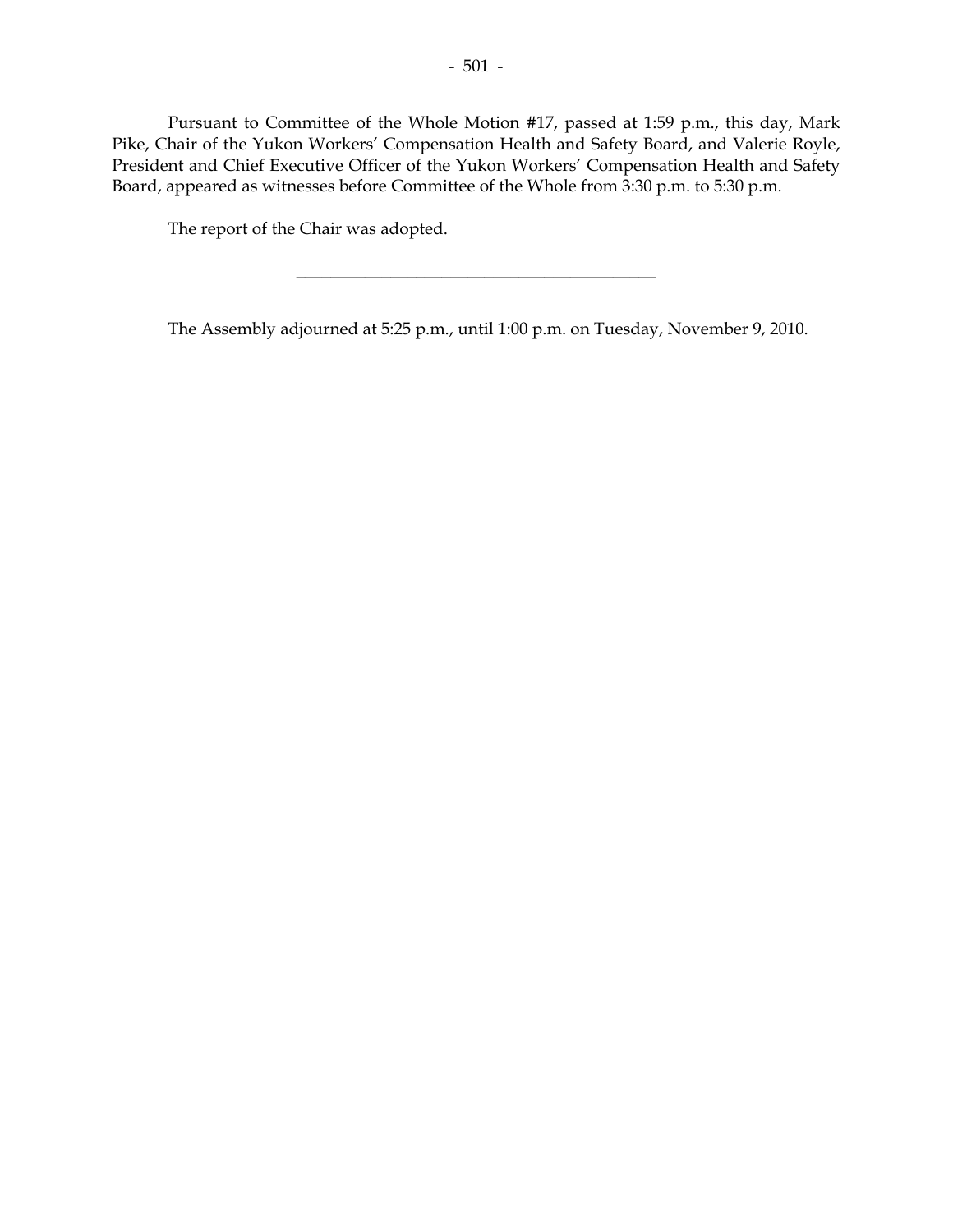## **No. 253**

## **VOTES AND PROCEEDINGS**

## **of the**

## **YUKON LEGISLATIVE ASSEMBLY**

## **32nd Legislative Assembly First Session**

## Tuesday, November 9, 2010

The Speaker took the Chair at 1:00 p.m.

#### **MOMENT OF SILENCE – In Recognition of Remembrance Day**

The Speaker and the House observed Remembrance Day as follows:

"Before the House proceeds to the Daily Routine, I would ask all Members to remain standing. We will take a few moments to honour those who have served, and continue to serve, in Canada's Armed Forces. Thursday, November 11, is Remembrance Day. Remembrance Day marks the end of Veterans Week, and it is a time for Yukoners and other Canadians to honour the men and women who have defended Canada during times of war, and have brought peace to troubled parts of the world. The freedoms we cherish exist largely because of the sacrifices made by these brave individuals. At this time of the year we wear poppies; we pause for two minutes of silent tribute and attend ceremonies to honour their memory. As this is the last sitting day before Remembrance Day, it is appropriate for members to observe a moment of silence. I would ask that everyone present reflect on the extraordinary sacrifices of those Canadians who have served, and continue to serve, in times of war and turmoil. We will have a moment of silence, please."

#### **SPEAKER'S RULING (Re: Tabling a Draft Committee Report)**

 "Prior to calling for the tabling of returns and documents the Chair will rule on an event that occurred yesterday.

Yesterday, during Tabling Returns and Documents, the Member for Mount Lorne and the Member for Mayo-Tatchun tabled a document entitled 'Minority Report on Whistle-blower Protection<sup>'</sup>

Both Members are members of the Select Committee on Whistle-blower Protection and the report they tabled is the draft report that is currently before the Committee.

It is, therefore, the Committee's report.

Standing Order 49(1) says, 'A report from a Committee shall be signed by the Chair, on behalf of the Committee, and shall be presented to the Assembly by the Chair or by another member of the Committee authorized by the Chair or the Committee.'

The Standing Orders do not provide for members of a committee to present a minority report.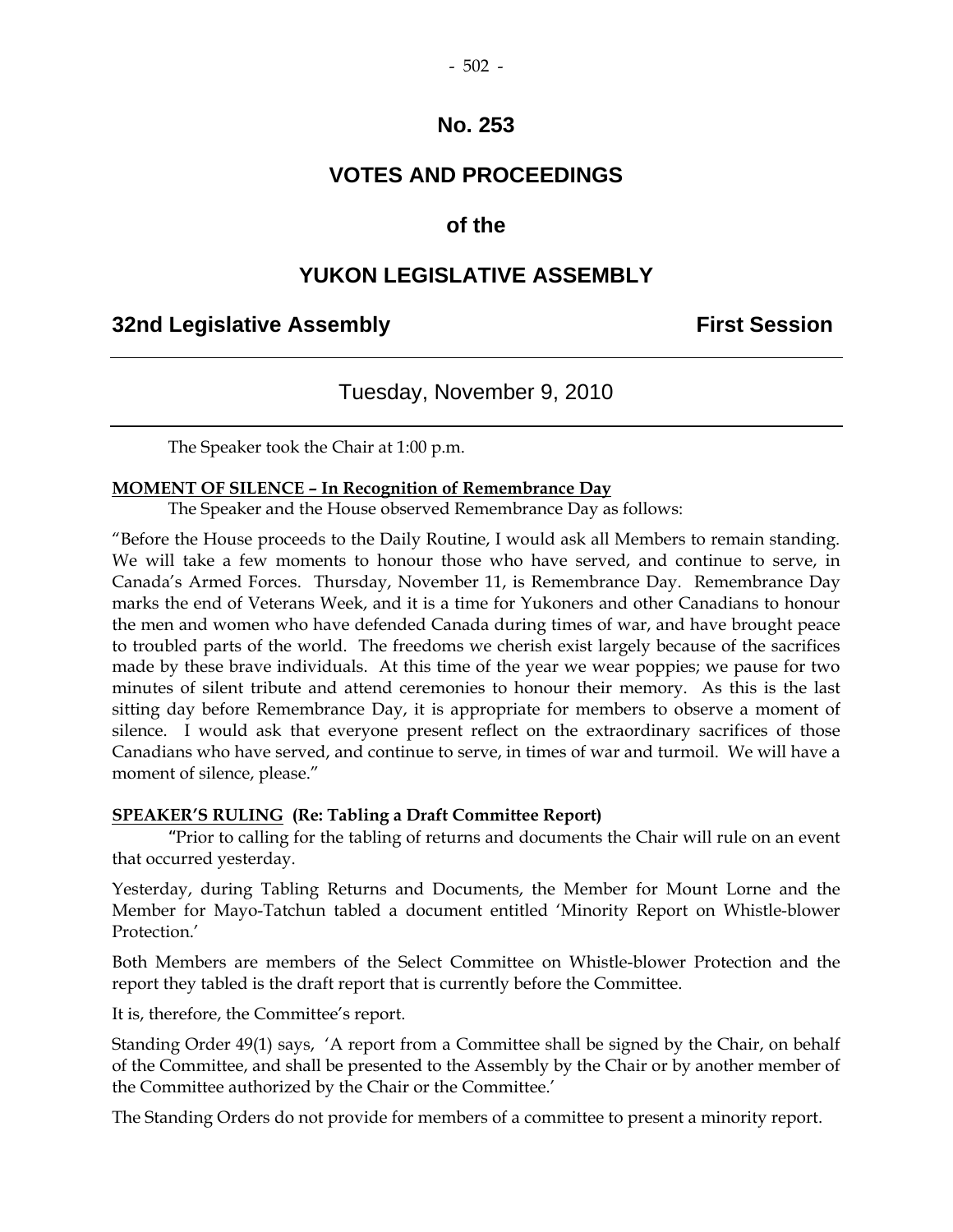The document tabled by the Member for Mount Lorne and the Member for Mayo-Tatchun does not meet the criteria of the Standing Orders and its tabling is, therefore, not in order.

The document shall not be entered into the working papers of the Assembly and will be returned to the Member for Mount Lorne and the Member for Mayo-Tatchun."

#### **TABLING RETURNS AND DOCUMENTS**

Hon. Mr. Rouble, Minister of Education

Yukon Department of Education 2009-2010 Academic Year Annual Report

#### **(Sessional Paper #185)**

Hon. Mr. Edzerza, Minister responsible for the Environment

 - Report on the Yukon Government's Performance under the *Environment Act*: Prepared by Government Audit Services Branch, Government of Yukon and Approved by the Audit Committee on September 8, 2010

#### **(Sessional Paper #186)**

Hon. Ms. Horne, Minister of Justice

- Crime Prevention and Victim Services Trust Fund 2008/2009 Annual Report **(Sessional Paper #187)**
- Crime Prevention and Victim Services Trust Fund 2009/2010 Annual Report **(Sessional Paper #188)**

Hon. Ms. Taylor, Minister responsible for the Public Service Commission

- Yukon Public Service Labour Relations Board 2009-2010 Annual Report

#### **(Sessional Paper #189)**

- Yukon Teachers Labour Relations Board 2009-2010 Annual Report

#### **(Sessional Paper #190)**

- Yukon Heritage Resources Board April 1, 2009 – March 31, 2010 Annual Report

#### **(Sessional Paper #191)**

Hon. Mr. Fentie, Premier

- Yukon Development Corporation 2009 Annual Report and Audited Financial Statements **(Sessional Paper #192)**
- Yukon Energy Corporation 2009 Annual Report and Audited Financial Statements **(Sessional Paper #193)**

Hon. Mr. Hart, Minister of Health and Social Services

- Yukon Hospital Corporation 2009 -2010 Annual Report **(Sessional Paper #194)**

Hon. Mr. Kenyon, Minister responsible for the Yukon Liquor Corporation

 - Yukon Liquor Corporation April 1, 2009 – March 31, 2010 Annual Report and Audited Financial Statements **(Sessional Paper #195)**

Mr. Cathers, Member for Lake Laberge

Takhini Hotsprings Lots, Subdivision and Residential Development of: Legal opinion (dated November 9, 2010) form Stephen L. Walsh, Barrister and Solicitor, to Brad Cathers, MLA, Lake Laberge **(Filed Document #167)** 

#### **PRESENTING REPORTS OF COMMITTEES**

Mr. Nordick, Chair, Select Committee on the *Landlord and Tenant Act*:

Landlord and Tenant Act, Select Committee on the: Report (dated November 2010) **(Sessional Paper #196)**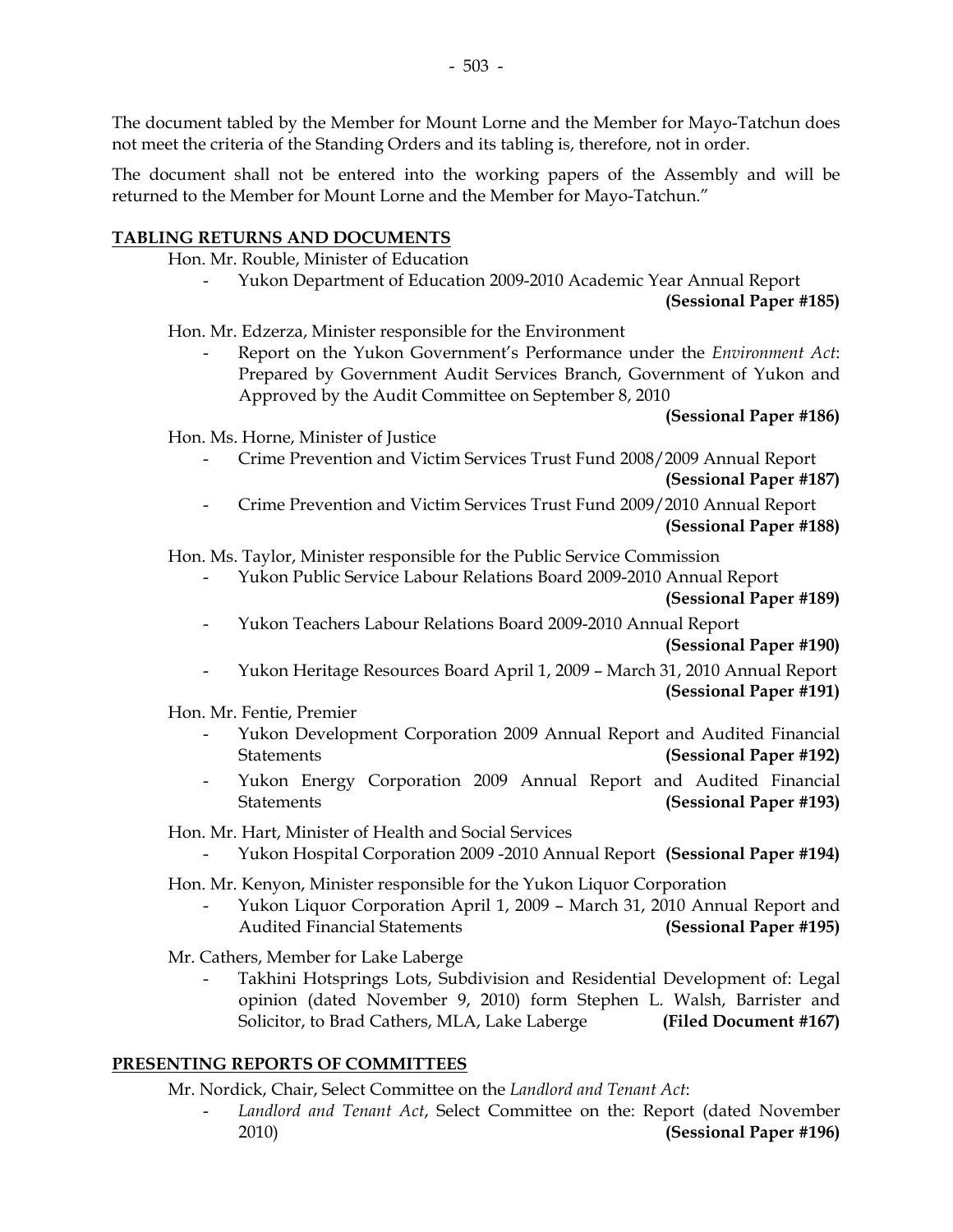#### **PETITIONS**

#### **Report of the Clerk**

"Mr. Speaker and Honourable Members of the Assembly:

 I have had the honour to review a petition, being Petition #14 of the First Session of the 32<sup>nd</sup> Legislative Assembly, as presented by the Member for Lake Laberge on November 8, 2010.

 This petition meets the requirements as to form of the Standing Orders of the Yukon Legislative Assembly.

> Floyd McCormick, Clerk Yukon Legislative Assembly"

The Speaker ruled that, Petition #14 is, accordingly, deemed to be read and received.

#### **GOVERNMENT MOTIONS**

Moved by the Hon. Mr. Fentie, Premier:

THAT the following Address be presented to the Commissioner of Yukon:

MAY IT PLEASE THE COMMISSIONER:

WHEREAS section 35 of the *Ombudsman Act* states:

 35(1) Subject to subsection (2), this Act shall continue in force for a period of five years from the day on which it came into force, and no longer.

 (2) If at any time while this Act is in force, an address is presented to the Commissioner by the Legislative Assembly praying that this Act should be continued in force for a further period, not in any case exceeding five years, from the time at which it would otherwise expire and the Commissioner in Executive Council so orders, this act shall continue in force for that further period.

 AND WHEREAS the *Ombudsman Act* came into force on July 1, 1996 and, pursuant to Order in Council 2001/04, was continued in force from July 1, 2001 to June 30, 2006; and, pursuant to Order in Council 2006/27 was continued in force from July 1, 2006 to June 30, 2011,

 AND WHEREAS the Members of the Yukon Legislative Assembly believe it to be in the public interest to take action in a timely way respecting the continuance of the *Ombudsman Act*,

 NOW THEREFORE this Legislative Assembly prays that the *Ombudsman Act* should be continued in force for a further period, being from July 1, 2011 to June 30, 2013.

**(Motion #1236)** 

A debate on the motion and the question being put, it was agreed to.

Moved by the Hon. Ms. Horne, Minister of Justice:

 THAT the Yukon Legislative Assembly, pursuant to section 17(1) of the *Human Rights Act*, does appoint Fia Jampolsky and Juanita Wood as members of the Yukon Human Rights Commission for terms of three years effective December 10, 2010. **(Motion #1237)**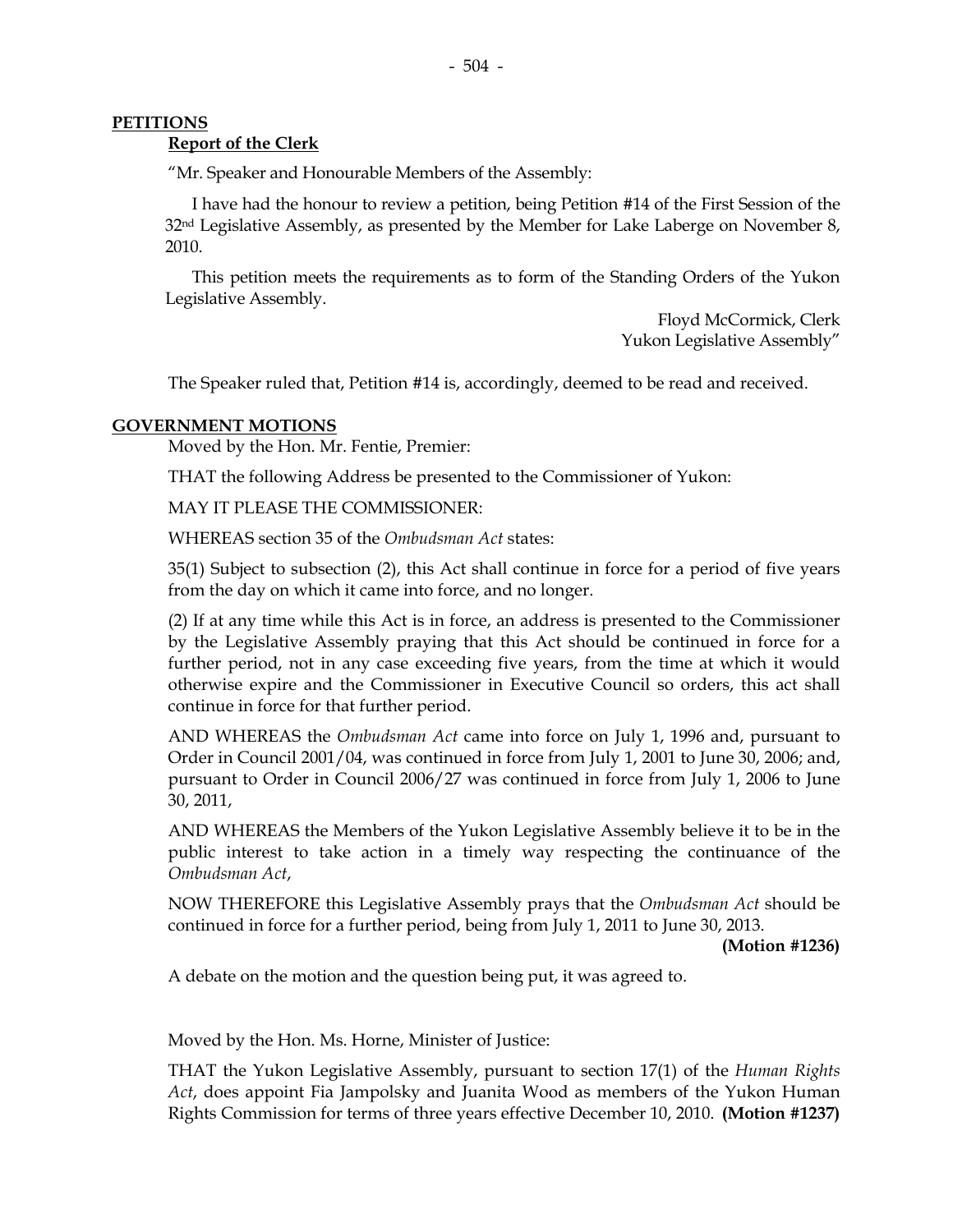A debate on the motion and the question being put, it was agreed to.

Moved by the Hon. Ms. Horne, Minister of Justice:

 THAT the Yukon Legislative Assembly, pursuant to section 22(2) of the *Human Rights Act*, does appoint Joie Quarton as chief adjudicator to the panel of adjudicators for a term of three years effective December 10, 2010. **(Motion #1238)** 

A debate on the motion and the question being put, it was agreed to.

Moved by the Hon. Ms. Horne, Minister of Justice:

 THAT the Yukon Legislative Assembly, pursuant to section 22(2) of the *Human Rights Act*, does appoint Kim Cholette as a member of the panel of adjudicators for a term of three years effective December 10, 2010. **(Motion #1239)** 

A debate on the motion and the question being put, it was agreed to.

#### **COMMITTEE OF THE WHOLE**

According to Order, the Assembly resolved into Committee of the Whole.

The following bills were reported without amendment:

- Bill #92 Act to Amend the Income Tax Act (2010) -Hon. Mr. Fentie
- Bill #86 Act to Amend the Business Corporations Act -Hon. Mr. Lang
- Bill #87 Securities Transfer Act -Hon. Mr. Lang
- Bill #88 Act to Amend the Partnership and Business Names Act -Hon. Mr. Lang
- Bill #89 Act to Amend the Societies Act -Hon. Mr. Lang
- Bill #90 Act to Amend the Cooperative Associations Act -Hon. Mr. Lang

#### **Termination of Sitting as per Standing Order 76(1)**

The Chair made the following statement:

"Order please. The time has reached  $5:00$  p.m. on this the  $28<sup>th</sup>$  day of the  $2010$ Fall Sitting. Standing Order 76(1) states: 'On the sitting day that the Assembly has reached the maximum number of sitting days allocated for that Sitting pursuant to Standing Order 75, the Chair of the Committee of the Whole, if the Assembly is in Committee of the Whole at the time, shall interrupt proceedings at 5:00 p.m. and, with respect to each Government Bill before Committee that the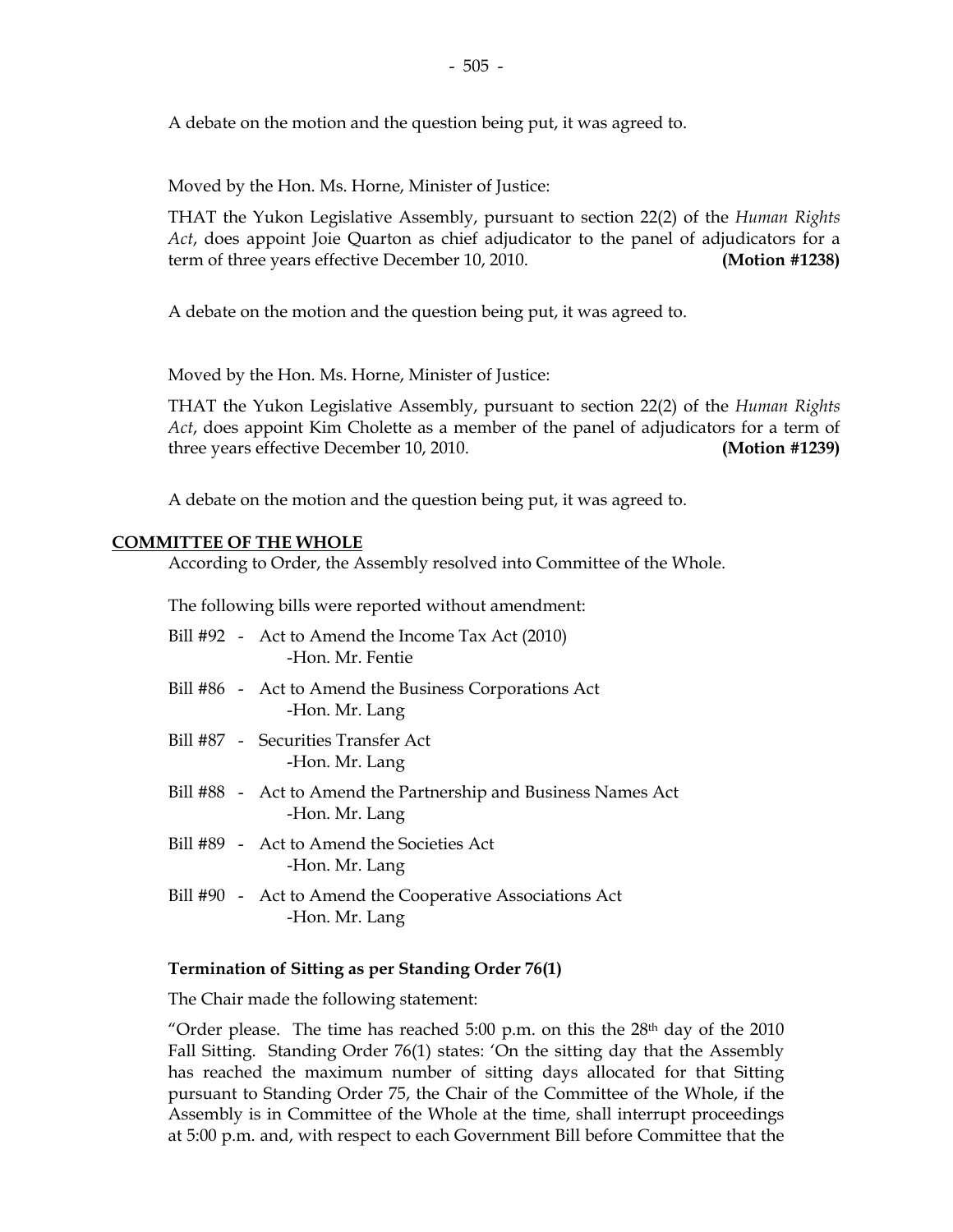Government House Leader directs to be called, shall:

- (a) put the question on any amendment then before the Committee;
- (b) put the question, without debate or amendment, on a motion moved by a Minister that the bill, including all clauses, schedules, title and preamble, be deemed to be read and carried;
- (c ) put the question on a motion moved by a Minister that the bill be reported to the Assembly; and
- (d) when all bills have been dealt with, recall the Speaker to the Chair to report on the proceedings of the Committee. '

It is the duty of the Chair to now conduct the business of the Committee of the Whole in the manner directed by Standing Order 76(1).

The Chair would now ask the Government House Leader to indicate the Government Bills now before the Committee of the Whole, which should be called."

The Hon. Ms. Taylor, Government House Leader, directed that Bills No. 22, and 93, be called.

The Committee agreed to report the following bills without amendment:

- Bill #22 Second Appropriation Act, 2010-11 -Hon. Mr. Fentie
- Bill #93 Miscellaneous Statute Law Amendment Act, 2010 -Hon. Ms. Horne

The report of the Chair was adopted.

#### **SPEAKER'S STATEMENT**

### **THIRD READING OF BILLS AS PER STANDING ORDER 76(2)**

"Standing Order 76(2) states: 'On the sitting day that the Assembly has reached the maximum number of sitting days allocated for that Sitting pursuant to Standing Order 75, the Speaker of the Assembly, when recalled to the Chair after the House has been in the Committee of the Whole, shall:

- (d) with respect to each Government Bill standing on the Order Paper for Third Reading and designated to be called by the Government House Leader,
	- (i) receive a motion for Third Reading and passage of the bill, and
	- (ii) put the question, without debate or amendment, on that motion.'

I shall, therefore, ask the Government House Leader to identify which of the bills now standing at Third Reading should be called."

The Hon. Ms. Taylor, Government House Leader, directed that Bills No. 21, 22, 86, 87 88, 89, 90, 92, and 93 be called at this time.

#### **GOVERNMENT BILLS (Third Reading)**

The following bill was called for Third Reading:

 Bill #21 - Fourth Appropriation Act, 2009-10 -Hon. Mr. Fentie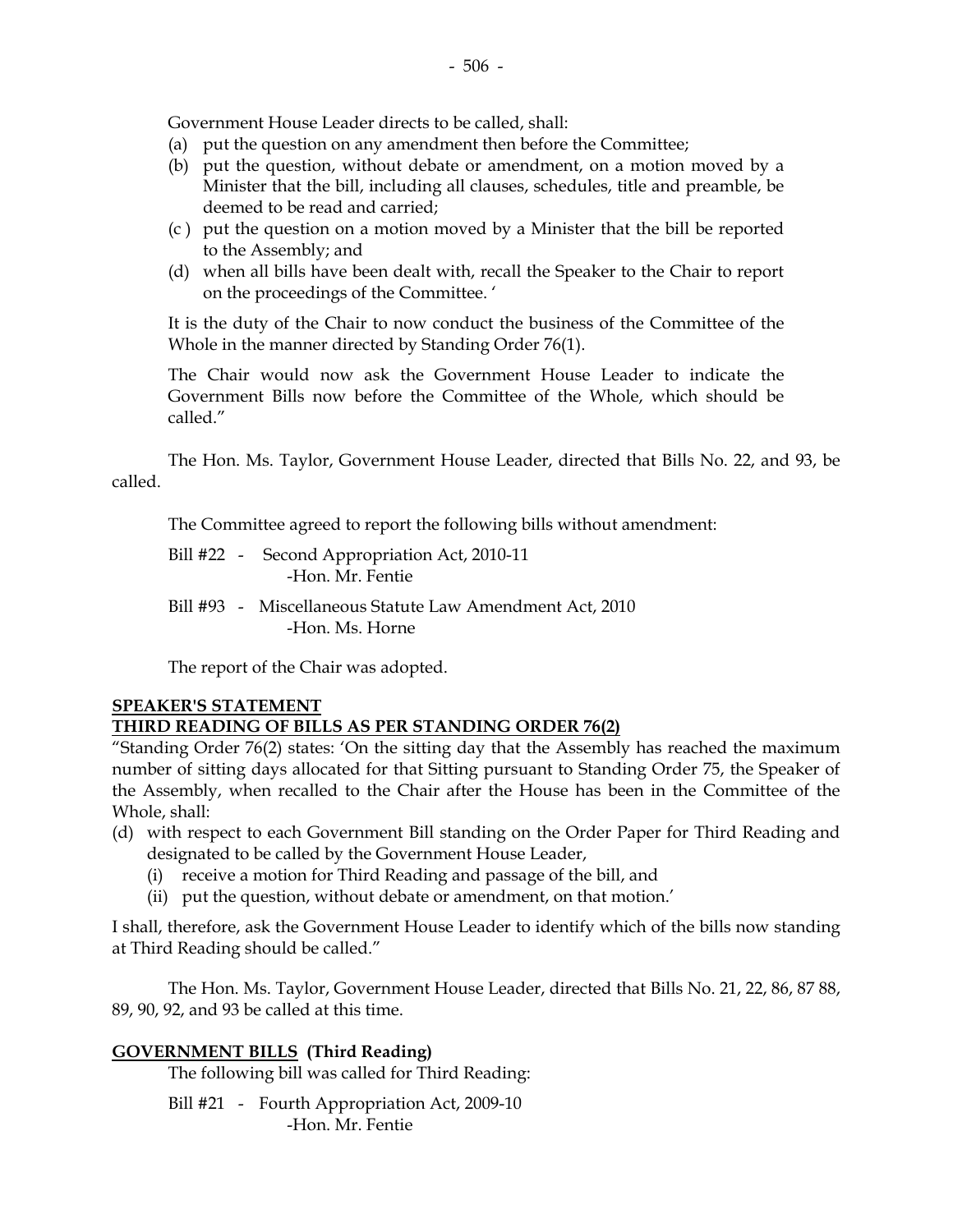The question being put on the motion for Third Reading of Bill #21, it was agreed to on the following recorded Division:  $V\Gamma$   $\Lambda$ 

|          | I EA       |            |    |
|----------|------------|------------|----|
| Fentie   | Rouble     | Edzerza    |    |
| Taylor   | Lang       | Nordick    | 10 |
| Hart     | Horne      | Cathers    |    |
| Kenyon   |            |            |    |
|          | <b>NAY</b> |            |    |
| Mitchell | Elias      | Inverarity |    |
| McRobb   | Fairclough | Cardiff    | 6  |

Bill #21, entitled Fourth Appropriation Act, 2009-10, accordingly, passed the House.

 The following bill was called for Third Reading: Bill #22 - Second Appropriation Act, 2010-11 -Hon. Mr. Fentie

 The question being put on the motion for Third Reading of Bill #22, it was agreed to on the following recorded Division:

|                          | YEA                     |                               |    |
|--------------------------|-------------------------|-------------------------------|----|
| Fentie<br>Taylor<br>Hart | Rouble<br>Lang<br>Horne | Edzerza<br>Nordick<br>Cathers | 10 |
| Kenyon                   |                         |                               |    |
|                          | <b>NAY</b>              |                               |    |
| Mitchell<br>McRobb       | Elias<br>Fairclough     | Inverarity<br>Cardiff         | 6  |
|                          |                         |                               |    |

Bill #22, entitled Second Appropriation Act, 2010-11, accordingly, passed the House.

The following bill was called for Third Reading:

 Bill #86 - Act to Amend the Business Corporations Act -Hon. Mr. Lang

 The question being put on the motion for Third Reading of Bill #86, it was agreed to on the following recorded Division: YEA

| Fentie | Horne    | Elias      |    |
|--------|----------|------------|----|
| Taylor | Edzerza  | Fairclough |    |
| Hart   | Nordick  | Inverarity | 16 |
| Kenyon | Mitchell | Cardiff    |    |
| Rouble | McRobb   | Cathers    |    |
| Lang   |          |            |    |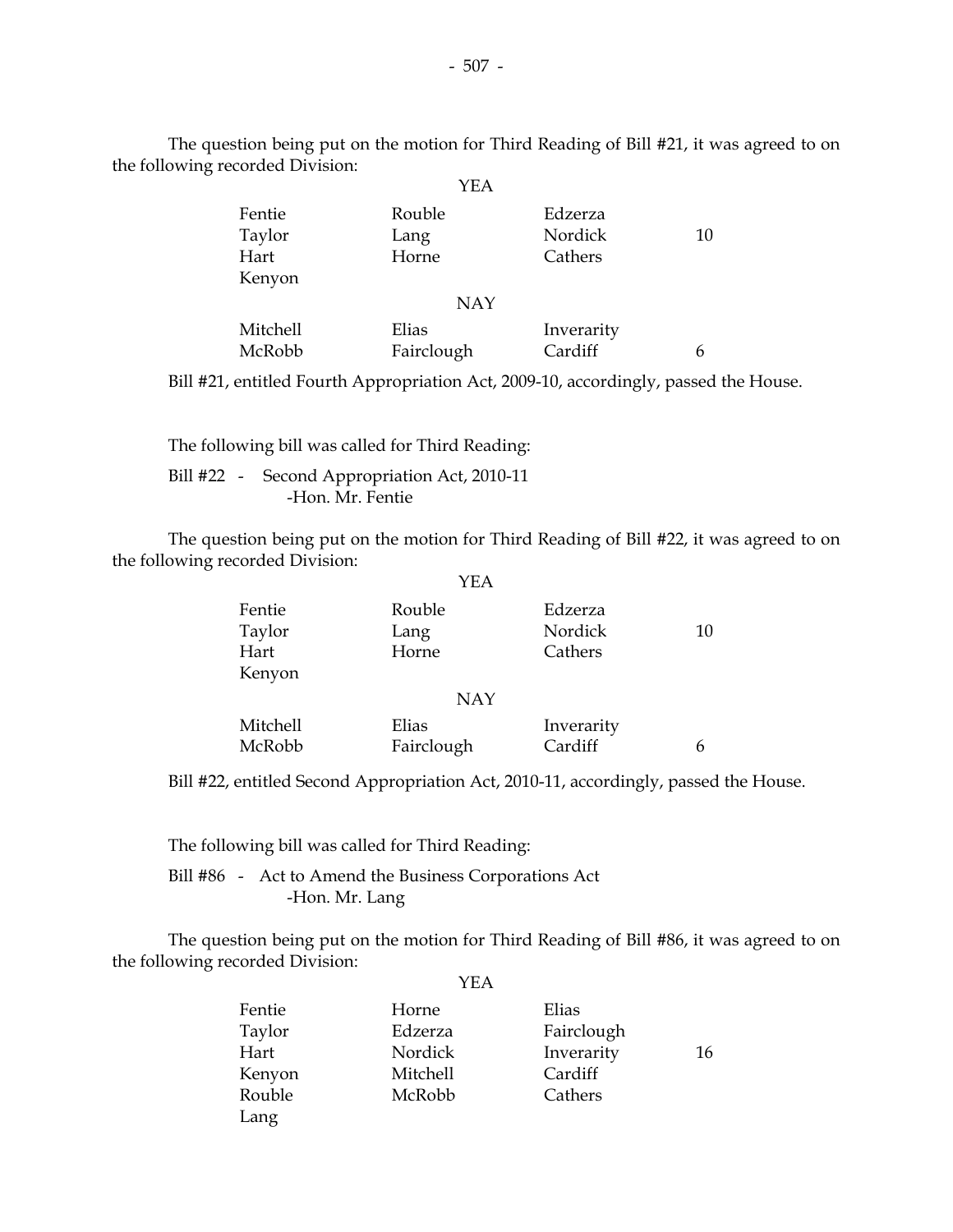#### NAY

 $\theta$ 

 Bill #86, entitled Act to Amend the Business Corporations Act, accordingly, passed the House.

The following bills were read a third time and passed:

| Bill #87 - Securities Transfer Act<br>-Hon. Mr. Lang                             |
|----------------------------------------------------------------------------------|
| Bill #88 - Act to Amend the Partnership and Business Names Act<br>-Hon. Mr. Lang |
| Bill #89 - Act to Amend the Societies Act<br>-Hon. Mr. Lang                      |
| Bill #90 - Act to Amend the Cooperative Associations Act<br>-Hon. Mr. Lang       |

The following bill was called for Third Reading:

Bill #92 - Act to Amend the Income Tax Act (2010) -Hon. Mr. Fentie

 The question being put on the motion for Third Reading of Bill #92, it was agreed to on the following recorded Division:  $\sqrt{2}$ 

|        | YEA      |            |    |
|--------|----------|------------|----|
| Fentie | Horne    | Elias      |    |
| Taylor | Edzerza  | Fairclough |    |
| Hart   | Nordick  | Inverarity | 16 |
| Kenyon | Mitchell | Cardiff    |    |
| Rouble | McRobb   | Cathers    |    |
| Lang   |          |            |    |
|        | NAY      |            |    |

 $\Omega$ 

 Bill #92, entitled Act to Amend the Income Tax Act (2010), accordingly, passed the House.

#### **ASSENT TO BILLS**

 The Assembly received the Commissioner, the Hon. Geraldine Van Bibber, in her capacity as Lieutenant-Governor, to give Assent to certain bills passed by the House.

The Commissioner, having entered the Chamber, took her seat in the Speaker's chair.

The Speaker, the Hon. Ted Staffen, addressed the Commissioner:

 "Madam Commissioner, the Assembly has, at its present Session, passed certain bills to which, in the name and on behalf of the Assembly, I respectfully request your Assent"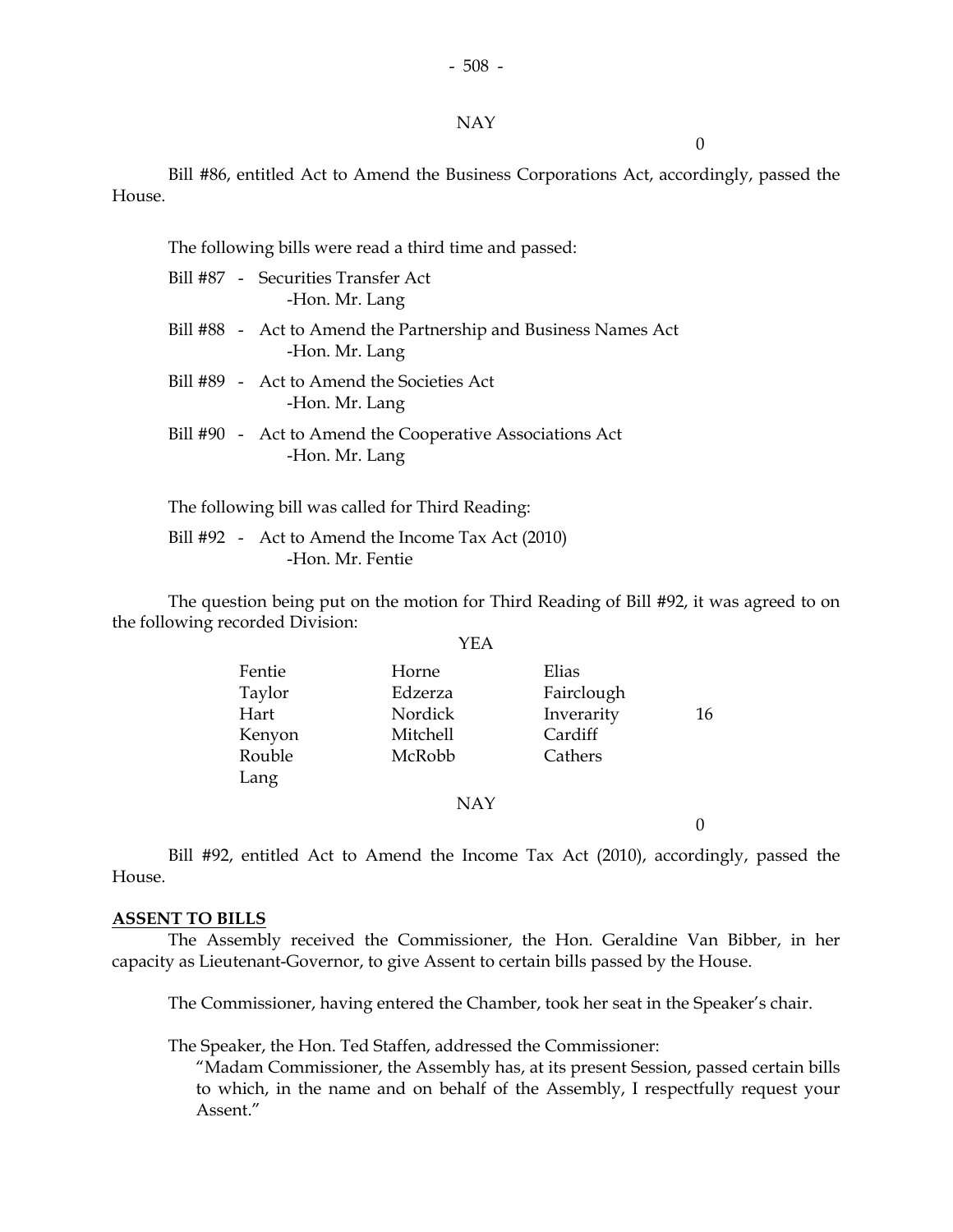The Clerk of the Assembly, Floyd McCormick, then read the titles of the bills which had been passed severally as follows:

> Fourth Appropriation Act, 2009-10 Second Appropriation Act, 2010-11 Act to Amend the Business Corporations Act Securities Transfer Act Act to Amend the Partnership and Business Names Act Act to Amend the Societies Act Act to Amend the Cooperative Associations Act Second Act to Amend the Motor Vehicles Act, 2010 Act to Amend the Income Tax Act (2010) Miscellaneous Statute Law Amendment Act, 2010

 The Commissioner assented to the bills: "I hereby Assent to the bills as enumerated by the Clerk."

#### **Commissioner Van Bibber's Remarks**

 "Today, I appear for the final time as Commissioner of Yukon to close the fall sitting of the Legislative Assembly. I'm going to take this opportunity to impart a few thoughts and to say a proper thanks and goodbye. You may have noticed I've changed the format today. I will readily admit I love the formal part of my position. My aides-de-camp, RMCP and military, have been so helpful and outstanding in their service to me these past five years. Please help me welcome Staff Sergeant Major Al Hubley and Captain Tad Nicol.

I have met many people in different venues in different levels of political involvement. It is inherent in us as a people to want to discuss politics, politicians and how decisions are affecting our lives. We cannot get away from it, whether it's First Nation, municipal, federal or territorial. The commissioners, lieutenant governors and Governor General of Canada are appointed non-political positions and should remain so. It is a safeguard for this unique group, as we are instructed to encourage, warn and advise.

Each Premier interacts with their viceregal or head representative differently. Some meet monthly, some quarterly and some only when required. I believe it depends on the personalities that are in place. I personally thank my First Minister, Premier Fentie, for having an open door with my office.

During my five years I have been very busy. When asked if I liked my job, I say, 'No, I  $\gamma$  don't like it  $-$  I love it.' It has given me an opportunity to see the wonderful things that Yukoners do for their communities. As I come closer to the date of November 30 and my five-year mandate is completed, I have two questions asked of me almost daily: 'What are you going to do next?' and 'Who is the next Commissioner?' I am now saying, before anyone can ask, that I don't know.

Most do not see what is entailed when one becomes a politician or understand what a difficult choice it must be to become the face of Yukon politics, but I now know a little bit of what it feels like to forego some of your private life. I commend you and your families for your contributions.

Throughout my mandate, I made sure that I said thank you every time I closed a session, and I again say thank you on behalf of all Yukoners.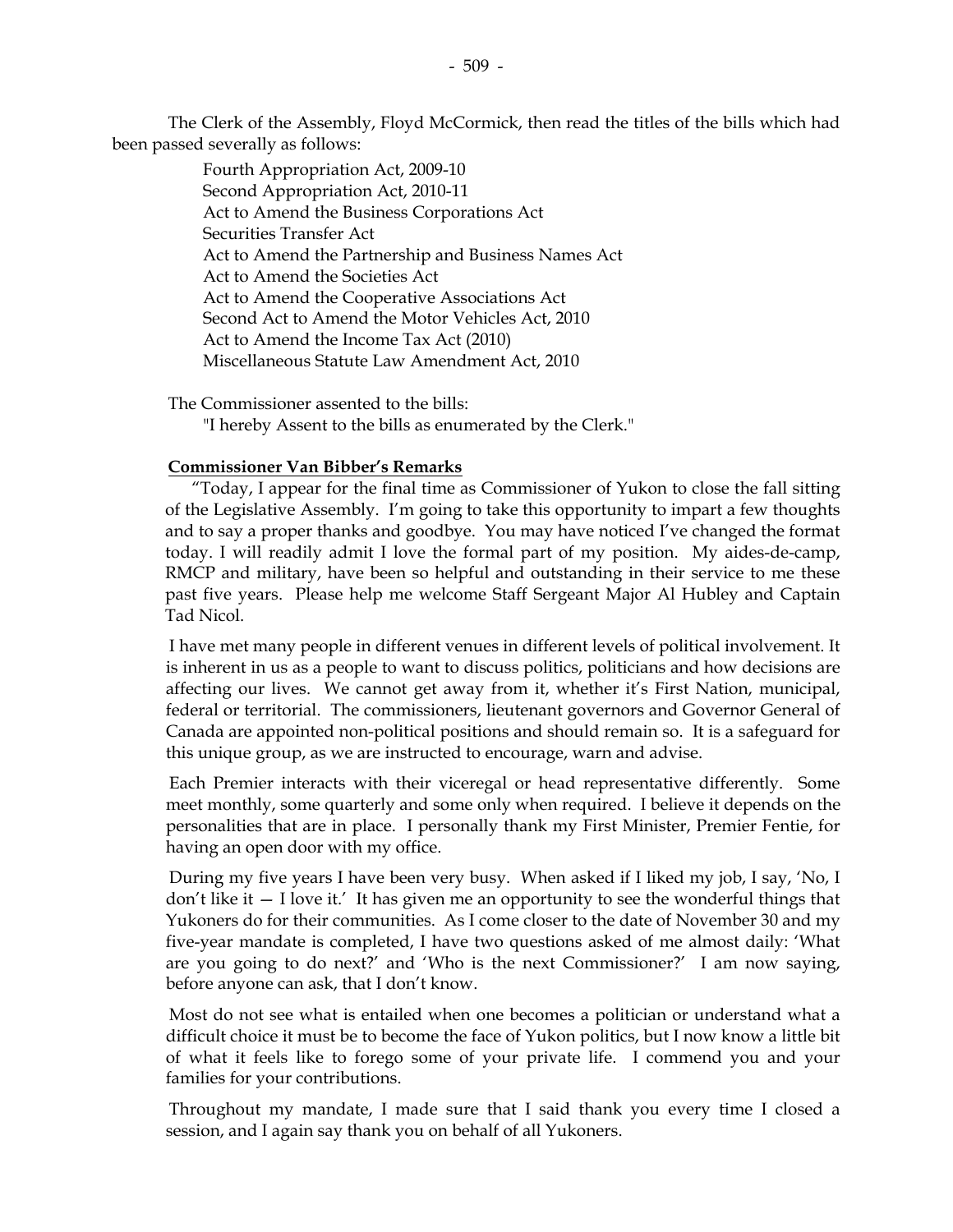To the Clerk of the Assembly, Floyd McCormick, and Deputy Clerk, Linda Kolody, the Sergeants-at-Arms, Rudy Couture and Doris McLean, the Legislative Assembly Office staff, the Hansard crew, and the pages, thanks to each of you. You have been so gracious to me each time I attend the House.

For those I might have missed, I express my appreciation for the support and kindness you have shown me as your Commissioner. Soon, we will welcome a new Commissioner to continue the work within this Chamber and for Yukoners. In a few days, on November 11, when we gather for Remembrance Day ceremonies throughout the territory, please take my regards to your communities on my behalf. Have a wonderful holiday season and all the best to you and your families."

#### **Speaker Staffen's remarks**

"I would ask the Members to remain standing.

 Hon. Commissioner, on behalf of all Members of the Yukon Legislative Assembly, I want to thank you for your service to this House and to the Yukon. From our perspective, you went from Dawson's pride and joy to making all Yukoners proud of the job that you have done on our behalf. So, on behalf of all Members of the Yukon Legislative Assembly, I would like to thank you very much and say, job well done."

 The Commissioner, accompanied by her aides-de-camp, then withdrew from the Chamber.

#### **ADJOURNMENT OF THE SITTING**

The Speaker called the House to order and stated:

 "As the House has reached the maximum number of days permitted for the 2010 Fall Sitting, as established pursuant to Standing Order 75, and the House has completed consideration of the designated legislation, it is the duty of the Chair to declare that this House now stands adjourned."

\_\_\_\_\_\_\_\_\_\_\_\_\_\_\_\_\_\_\_\_\_\_\_\_\_\_\_\_\_\_\_\_\_\_\_\_\_\_\_\_\_\_

The Assembly adjourned at 5:29 p.m.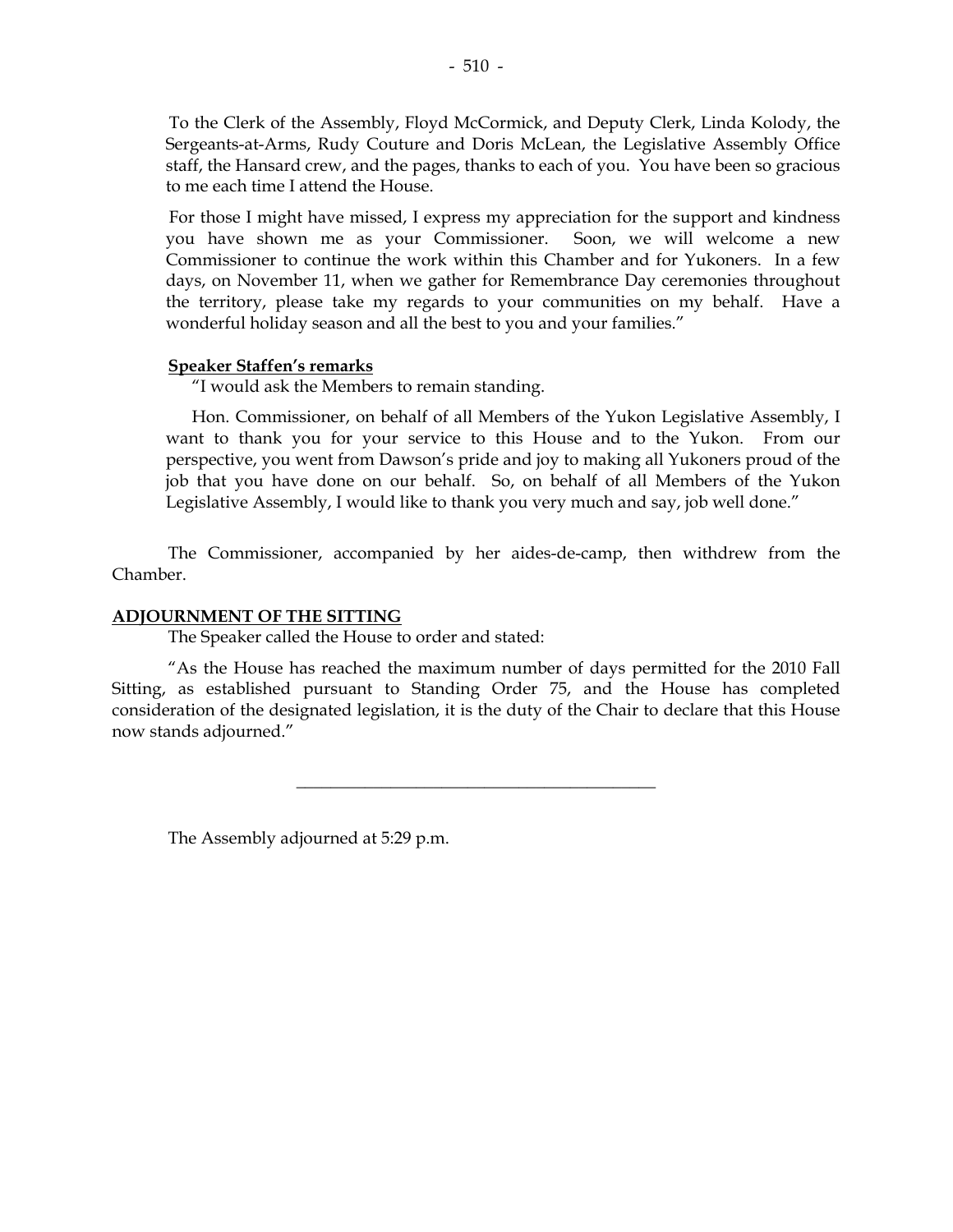## **INDEX TO JOURNALS**

## **First Session Contract Session Contract Session Contract Contract Contract Contract Contract Contract Contract Contract Contract Contract Contract Contract Contract Contract Contract Contract Contract Contract Contract Co**

## **September 21, 2010 – November 9, 2010**

## **YUKON LEGISLATIVE ASSEMBLY**

|                                                               | A                                                        |                   |
|---------------------------------------------------------------|----------------------------------------------------------|-------------------|
|                                                               |                                                          | <b>PAGE</b>       |
| <b>ADJOURNMENT OF THE SITTING</b>                             |                                                          |                   |
| <b>ASSENT TO BILLS</b>                                        |                                                          |                   |
|                                                               | B                                                        |                   |
| <b>BILLS</b><br>(For Progress of Bills chart, see Appendix A) |                                                          |                   |
|                                                               | <b>Abbreviations</b>                                     |                   |
| <b>1R</b> - First Reading of Bill                             | <b>C/W</b> - (Reported out of)<br>Committee of the Whole | <b>P</b> - Passed |
| 2R - Second Reading<br>3R - Third Reading                     |                                                          | A - Assent        |

#### **Bills, Government**

| Bill # | Title                                             | 1R       | 2R             | C/W            | 3R&P           | A                       |
|--------|---------------------------------------------------|----------|----------------|----------------|----------------|-------------------------|
| 86     | Business Corporations Act, Act to<br>Amend the    | 10-09-22 | $10-10-07$     | 10-11-09       | $10-11-09$     | 10-11-09                |
| 82     | Civil Forfeiture Act                              | 10-03-29 | $10 - 04 - 15$ |                |                |                         |
| 90     | Cooperative Associations Act, Act<br>to Amend the | 10-09-22 | $10 - 10 - 07$ | $10 - 11 - 09$ | $10 - 11 - 09$ | 10-11-09                |
| 21     | Fourth Appropriation Act, 2009-10                 | 10-09-21 | 10-09-27       | 10-10-05       | 10-11-09       | 10-11-09                |
| 92     | Income Tax Act (2010), Act to<br>Amend the        | 10-09-21 | 10-09-30       | $10 - 11 - 09$ | 10-11-09       | 10-11-09<br>(continued) |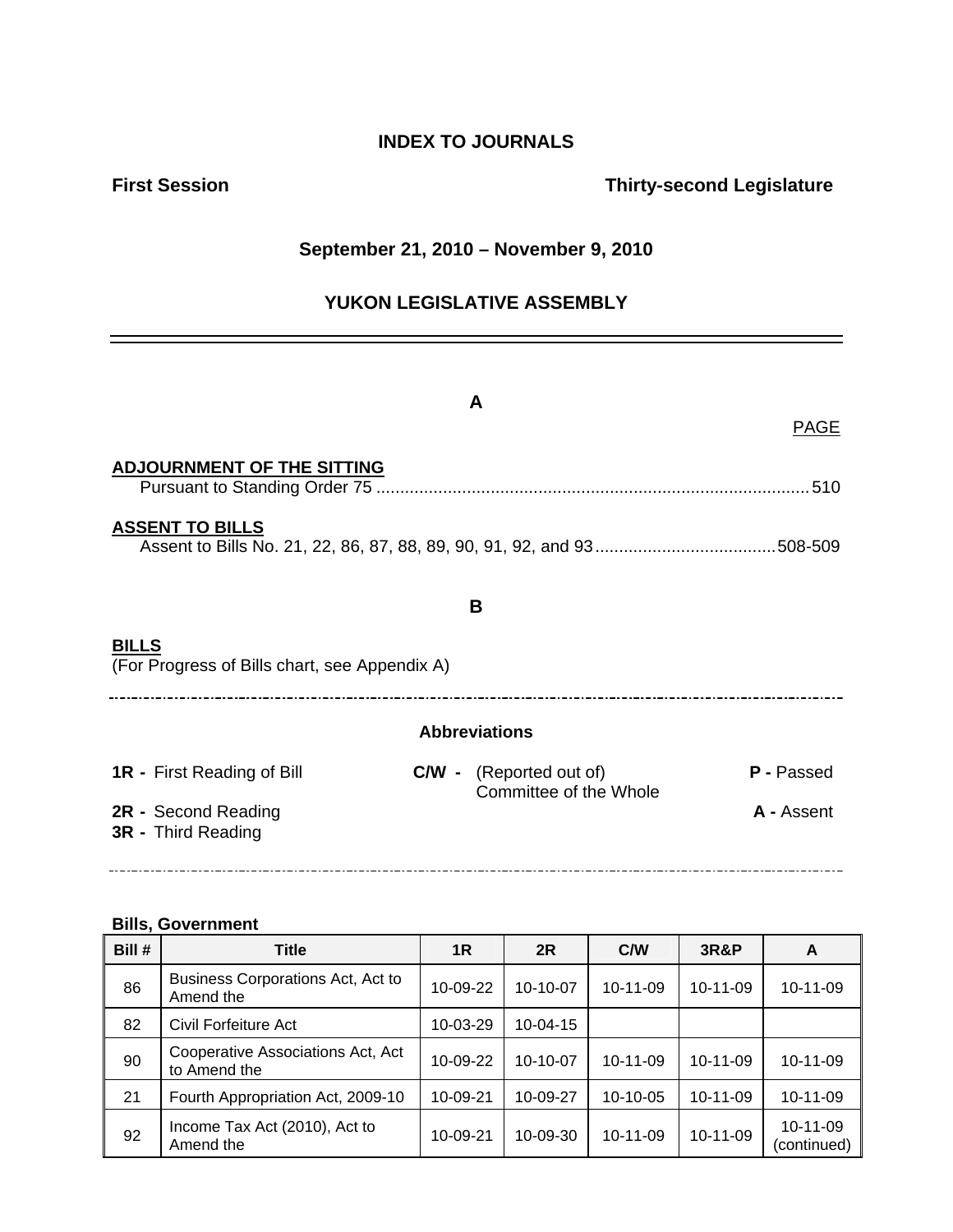| Bill # | <b>Title</b>                                            | 1 <sub>R</sub> | 2R             | C/W            | <b>3R&amp;P</b> | A              |
|--------|---------------------------------------------------------|----------------|----------------|----------------|-----------------|----------------|
| 93     | Miscellaneous Statute Law<br>Amendment Act, 2010        | $10 - 09 - 23$ | $10-10-07$     | $10 - 11 - 09$ | $10 - 11 - 09$  | $10 - 11 - 09$ |
| 88     | Partnership and Business Names<br>Act, Act to Amend the | 10-09-22       | $10 - 10 - 07$ | $10 - 11 - 09$ | $10 - 11 - 09$  | 10-11-09       |
| 91     | Motor Vehicles Act, 2010,<br>Second Act to Amend the    | 10-09-21       | 10-09-30       | $10-10-19$     | $10-10-19$      | $10-11-09$     |
| 22     | Second Appropriation Act, 2010-<br>11                   | 10-09-21       | $10 - 09 - 28$ | $10 - 11 - 09$ | $10 - 11 - 09$  | $10-11-09$     |
| 87     | Securities Transfer Act                                 | 10-09-22       | $10-10-07$     | $10 - 11 - 09$ | $10 - 11 - 09$  | 10-11-09       |
| 89     | Societies Act. Act to Amend the                         | 10-09-22       | $10-10-07$     | $10 - 11 - 09$ | $10 - 11 - 09$  | 10-11-09       |

## **Bills, Other Than Government**

| Bill # | <b>Title</b>                                             | 1R             | 2R | C/W | <b>3R&amp;P</b> | A |
|--------|----------------------------------------------------------|----------------|----|-----|-----------------|---|
| 101    | Act to Perpetuate a Certain<br><b>Ancient Right</b>      | $06-11-23$     |    |     |                 |   |
| 105    | Cooperation in Governance Act,<br>An Act to Amend the    | $07 - 10 - 31$ |    |     |                 |   |
| 108    | Legislative Renewal Act                                  | $07-11-29$     |    |     |                 |   |
| 109    | Young Worker Protection Act                              | 08-10-30       |    |     |                 |   |
| 110    | <b>Yukon Energy Corporation</b><br><b>Protection Act</b> | 09-11-03       |    |     |                 |   |
| 111    | Elections Act, Act to Amend the                          | $10-10-26$     |    |     |                 |   |

**C** 

#### **CHAIR, COMMITTEE OF THE WHOLE**

**Statements** 

| Re: Termination of Committee Proceedings as per Standing Order 76(1) 505-506             |  |
|------------------------------------------------------------------------------------------|--|
| <b>CHANGES TO THE ORDER PAPER</b>                                                        |  |
| Bill #108, Legislative Renewal Act reinstated on Order Paper, at 2 <sup>nd</sup> Reading |  |
|                                                                                          |  |

| Motion for the Production of Papers removed as the action requested              |  |
|----------------------------------------------------------------------------------|--|
|                                                                                  |  |
| Motions and Motions for the Production of Papers #35 standing in the name of     |  |
| the Member for Whitehorse Centre removed as the Member had passed                |  |
| away on July 28, 2010 (See Withdrawal of Motions for complete list)  454         |  |
| Motions No. 89, 106, 244, 500, 532, 732, 797, 802, 912, 978, 1025 and            |  |
| 1076 removed as the action requested had been fulfilled in whole or in part  454 |  |
| Motions No. 640, 651, 738, 789, 790, 846, 865, 891, 901, 904, 907                |  |
|                                                                                  |  |
| Motions No. 862, 1036, 1049, 1119 and 1130 removed as they were outdated 458     |  |
|                                                                                  |  |

(continued)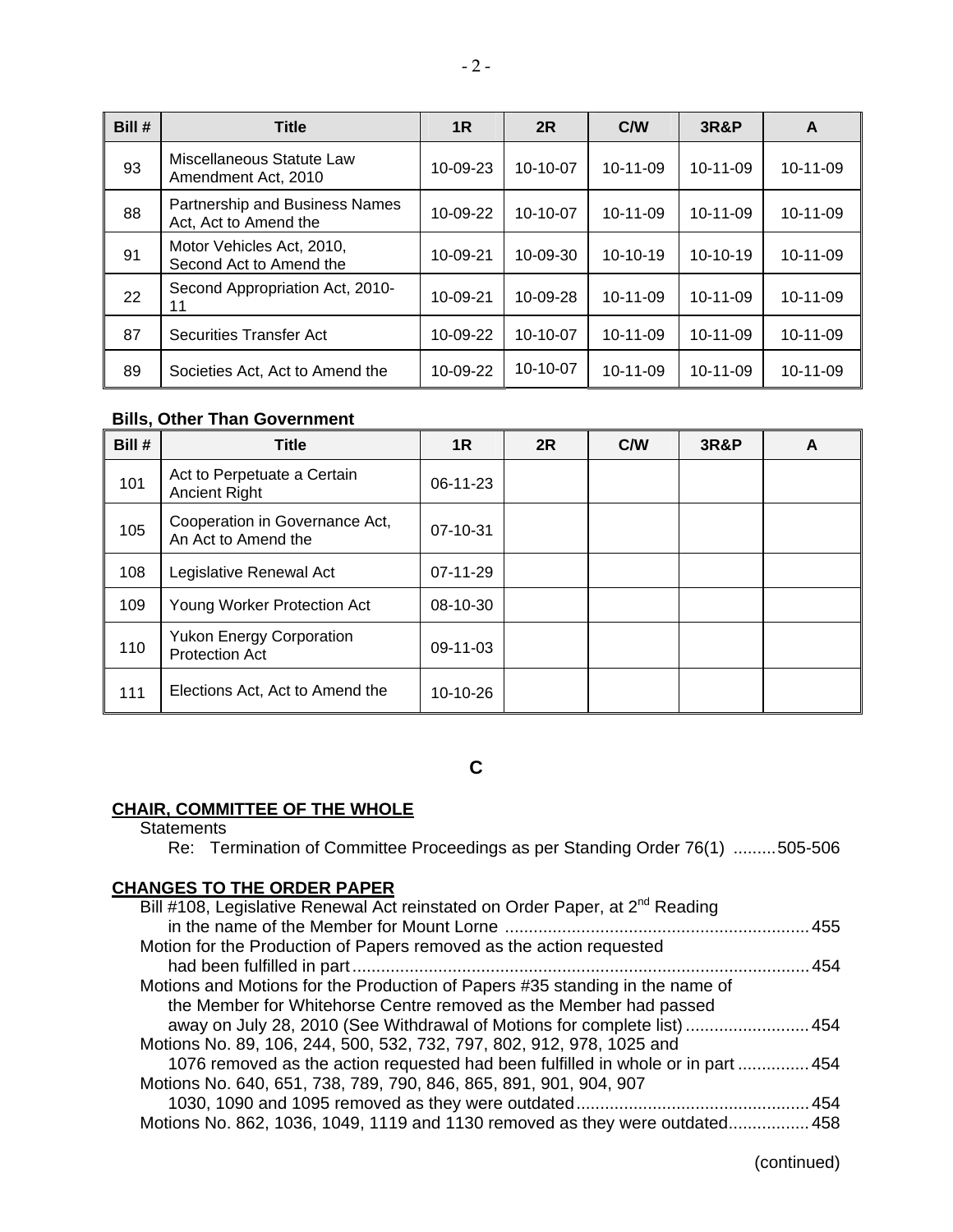## **CHANGES TO THE ORDER PAPER (continued)**

| Motion #1188 not placed on the Notice Paper as the question raised had |
|------------------------------------------------------------------------|
|                                                                        |
|                                                                        |
|                                                                        |

### **CLERK OF THE LEGISLATIVE ASSEMBLY (Floyd McCormick)**

## **COMMISSIONER (Hon. Geraldine Van Bibber)**

### **COMMITTEES, SELECT**

| Landlord and Tenant Act, Select Committee on the: Report (dated November 2010) |
|--------------------------------------------------------------------------------|
|                                                                                |
| Safe Operation and Use of Off-road Vehicles, Select Committee on the:          |
| Motion #1226 re extending reporting date for the Committee (Edzerza)  495      |

### **COMMITTEES, STANDING**

| Appointments to Major Government Boards and Committees                  |  |
|-------------------------------------------------------------------------|--|
|                                                                         |  |
|                                                                         |  |
| <b>Members' Services Board</b>                                          |  |
| Motion #1172 re appointing Steve Cardiff to the Committee (Taylor)  473 |  |
| <b>Public Accounts</b>                                                  |  |
|                                                                         |  |

#### **D**

#### **DEBATE**

| Adjourned:                                                                            |  |
|---------------------------------------------------------------------------------------|--|
|                                                                                       |  |
| Bill #22 (2 <sup>nd</sup> Reading) – pursuant to Standing Order 2(2) (Fairclough) 460 |  |
| Bill #92 (2 <sup>nd</sup> Reading) – pursuant to Standing Order 2(2) (Fairclough) 462 |  |
|                                                                                       |  |
|                                                                                       |  |
|                                                                                       |  |
|                                                                                       |  |
|                                                                                       |  |
|                                                                                       |  |
|                                                                                       |  |

#### **DIVISION**

| (continued) |
|-------------|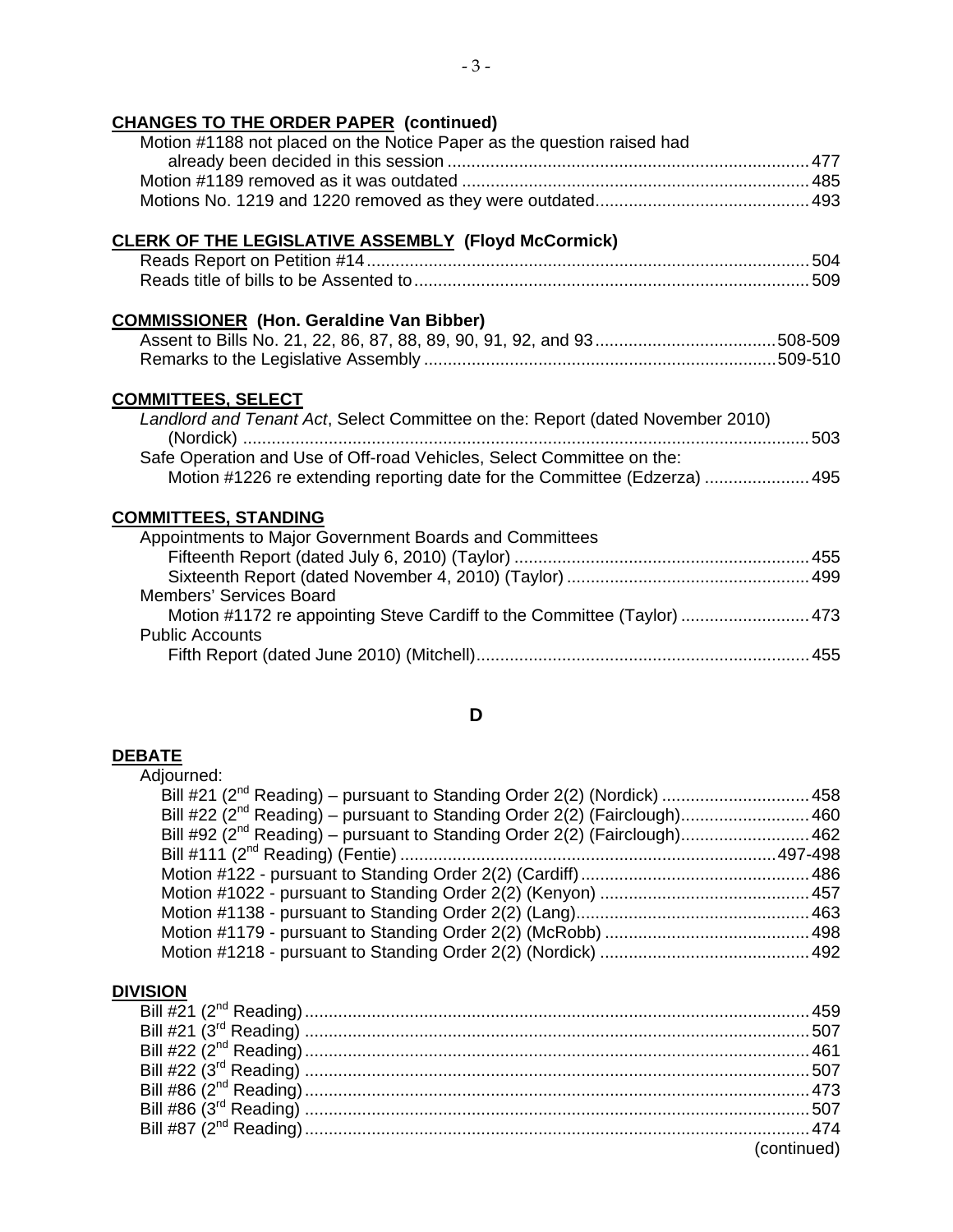# **DIVISION (continued)**

| Bill #111 (Motion to adjourn the debate on motion for 2 <sup>nd</sup> Reading)  497-498 |  |
|-----------------------------------------------------------------------------------------|--|
|                                                                                         |  |
|                                                                                         |  |
|                                                                                         |  |
|                                                                                         |  |
|                                                                                         |  |
|                                                                                         |  |
|                                                                                         |  |
|                                                                                         |  |
|                                                                                         |  |
|                                                                                         |  |
|                                                                                         |  |

## **F**

## **FILED DOCUMENTS**

|             | Arctic offshore drilling, National Energy Board public hearing in Yukon:<br>Letter (dated June 22, 2010) from Darius Elias, MLA, Vuntut Gwitchin,<br>to Anne-Marie Erickson, Secretary to the Board, National Energy          |
|-------------|-------------------------------------------------------------------------------------------------------------------------------------------------------------------------------------------------------------------------------|
|             | Energy drinks, regulation of : letter (dated October 12, 2010) from Darius<br>Elias, MLA for Vuntut Gwitchin, to the Hon. Patrick Rouble,                                                                                     |
|             | Energy drinks, regulation of : letter (dated October 12, 2010) from Darius<br>Elias, MLA for Vuntut Gwitchin, to the Hon. Glenn Hart, Minister of Health                                                                      |
|             | Fish and Wildlife Branch Highlights, 2009-2010; Department of                                                                                                                                                                 |
|             |                                                                                                                                                                                                                               |
|             | Health Care Insurance Programs: Statement of Revenue and Expenditures                                                                                                                                                         |
|             | Queen's Printer Agency 2009-2010 Annual Report (Lang) (10-1-165)500                                                                                                                                                           |
|             | Unsolved major crimes: correspondence (dated July 26, 2010 and<br>August 19, 2010) between Don Inverarity, MLA, Porter Creek South<br>and the Hon. Marian Horne, Minister of Justice (Inverarity) (10-1-157) 466              |
|             | Takhini Hotsprings Lots, Subdivision and Residential Development of: Legal<br>opinion (dated November 9, 2010) from Stephen L. Walsh, Barrister and<br>Solicitor, to Brad Cathers, MLA, Lake Laberge (10-1-167) (Cathers) 503 |
| (continued) |                                                                                                                                                                                                                               |

## **FILED DOCUMENTS (continued)**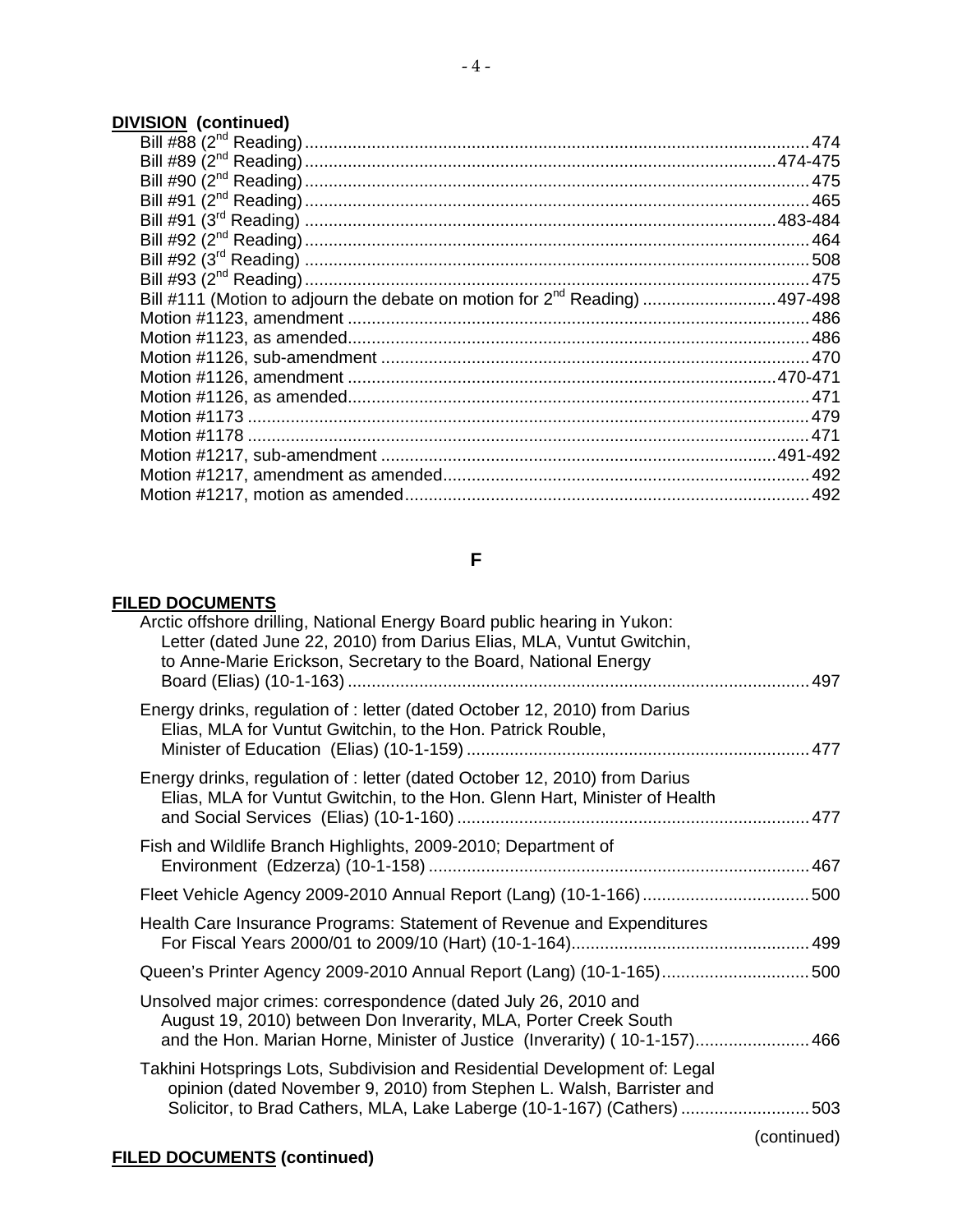| Yukon Fisheries, 2010, Status of, prepared by Environment Yukon, Fish                                                                                                                                                |
|----------------------------------------------------------------------------------------------------------------------------------------------------------------------------------------------------------------------|
| Yukon Geographical Place Names Board 2009-2010 Annual Report                                                                                                                                                         |
| Yukon Hospital Corporation Board of Trustees, remuneration of members:<br>letter (dated September 21, 2010) from Hon. Dennis Fentie, Premier of<br>Yukon, to Craig Tuton, Chair, Yukon Hospital Corporation Board of |
|                                                                                                                                                                                                                      |

#### **I**

#### **INTRODUCTIONS**

Pages..................................................................................................................................454

#### **L**

#### **LEGISLATIVE ASSEMBLY**

**Sessional Summary**

Bills Other than Government Bills introduced this sitting  $-1$  Passed - 0 Divisions - 26 Filed Documents - 12 Government Bills introduced this sitting - 10 Government Bills Passed - 10 Legislative Returns - 0 Motions Debated, Government - 6 Motions Passed, Government - 6 Motions Debated, Other than Government -10 Motions Passed, Other than Government - 4 Petitions - 1 Sessional Papers - 24 Sitting Days - 28 Written Questions - 0

#### **M**

#### **MINISTERIAL STATEMENTS**

| Hon. Mr. Edzerza                                               |  |
|----------------------------------------------------------------|--|
| (Environment)                                                  |  |
| Nordenskiold (Tsâwnjik Chu) Habitat Protection Area Management |  |
|                                                                |  |
| <b>MOMENT OF SILENCE</b>                                       |  |
|                                                                |  |

#### **MONEY MESSAGE**

|--|--|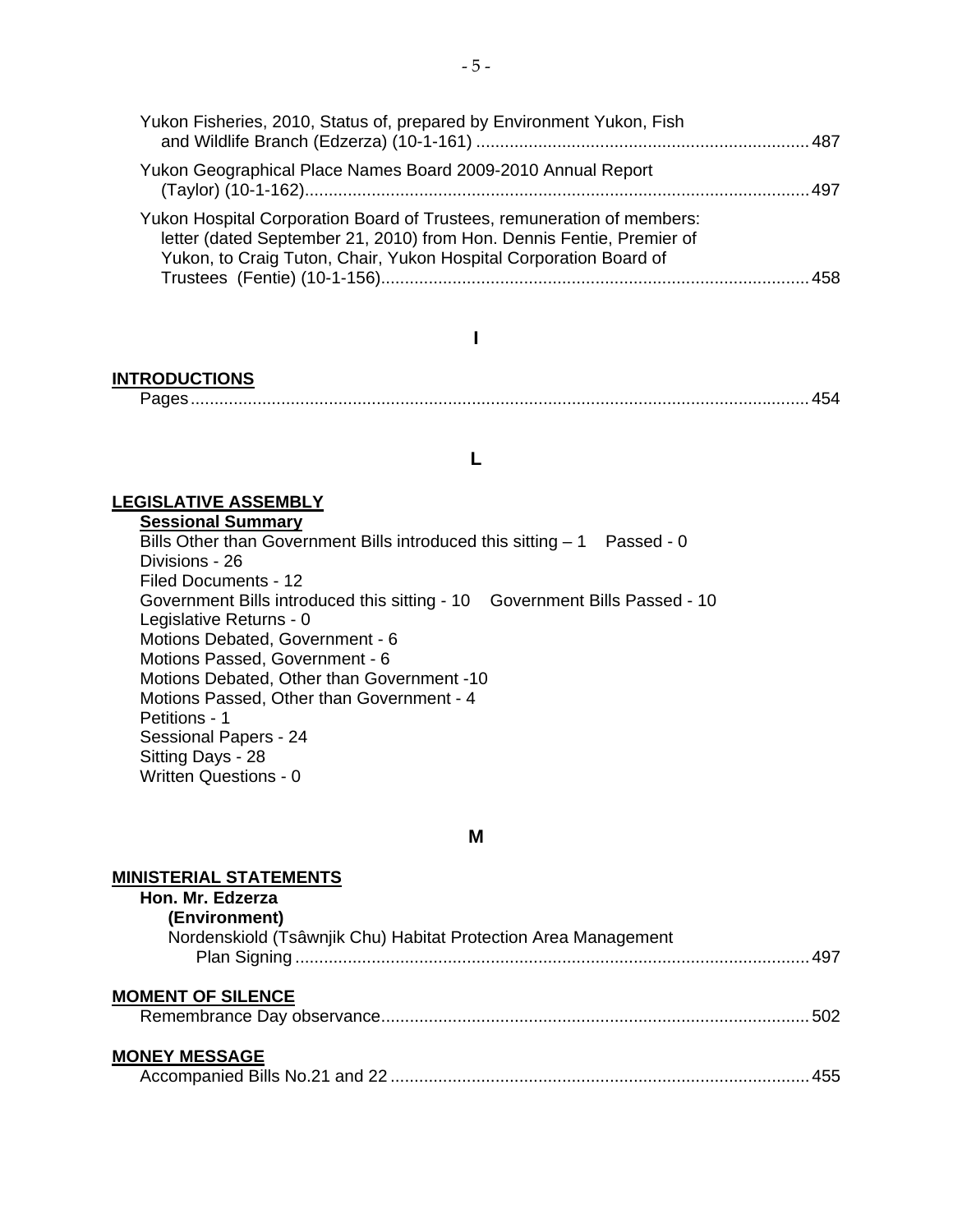| <b>MOTIONS - COMMITTEE OF THE WHOLE</b> | Member | Page | Amendment | <b>Disposition</b> |
|-----------------------------------------|--------|------|-----------|--------------------|
|-----------------------------------------|--------|------|-----------|--------------------|

Chair, and President/CEO of the Yukon Workers' Compensation Health and Safety Board to appear as witnesses on November 8, 2010 (C/W #17)

Hart 500 Carried

| $2010$ (C/VV #17)                                                                                       |                |             |                                     |                       |
|---------------------------------------------------------------------------------------------------------|----------------|-------------|-------------------------------------|-----------------------|
| <b>MOTIONS - GOVERNMENT</b>                                                                             | <u>Member</u>  | <u>Page</u> | <b>Amendment</b>                    | <b>Disposition</b>    |
| Human Rights Commission: appointment of<br>Fia Jampolsky and Juanita Wood as members<br>(H1237)         | Horne          | 504         |                                     | Carried               |
| Human Rights Panel of Adjudicators:<br>appointment of Joie Quarton as Chief<br>Adjudicator (#1238)      | Horne          | 505         |                                     | Carried               |
| Human Rights Panel of Adjudicators:<br>appointment of Kim Cholette as a member<br>(#1239)               | Horne          | 505         |                                     | Carried               |
| Members' Services Board membership:<br>appoint Steve Cardiff (#1172)                                    | Taylor         | 473         |                                     | Carried               |
| Ombudsman Act: continue in force until June<br>30, 2013 (#1236)                                         | Fentie         | 504         |                                     | Carried               |
| Select Committee on the Safe Operation and<br>Use of Off-road Vehicles: amend reporting<br>date (#1226) | Edzerza        | 495         |                                     | Carried               |
| <b>MOTIONS - OTHER THAN GOVERNMENT</b>                                                                  | <b>Member</b>  | <u>Page</u> | <b>Amendment</b>                    | <b>Disposition</b>    |
| City of Whitehorse downtown core,<br>revitalization of (#1218)                                          | <b>Nordick</b> | 492         |                                     | Adjourned<br>debate   |
| Commission to review all processes,<br>procedures, etc. re appointments to                              | Cardiff        | 470-<br>471 | 470-471<br>carried                  | Negatived             |
| Government Boards and Committees be<br>established (#1126)                                              |                |             | 470<br>sub-amendment<br>negatived   |                       |
| Energy drinks: consumption of (#1179)                                                                   | Elias          | 498         | 498<br>adjourned<br>debate          | Adjourned<br>debate   |
| Government of Yukon to practice good<br>governance (#1022)                                              | Mitchell       | 457         |                                     | Adjourned<br>debate   |
| Homeless Shelter, development of in<br>downtown Whitehorse (#1217)                                      | Nordick        | 491-<br>492 | 491-492<br>Sub-amendment<br>carried | Carried as<br>amended |
| Literacy program funding to be consistent with<br>levels as the Community Training Funds<br>(#122)      | Cardiff        | 486         |                                     | Adjourned<br>debate   |
| Nutrition North Canada Program to be                                                                    | Elias          | 471         |                                     | Carried               |
| continued by the federal government (#1178)                                                             |                |             |                                     | (continued)           |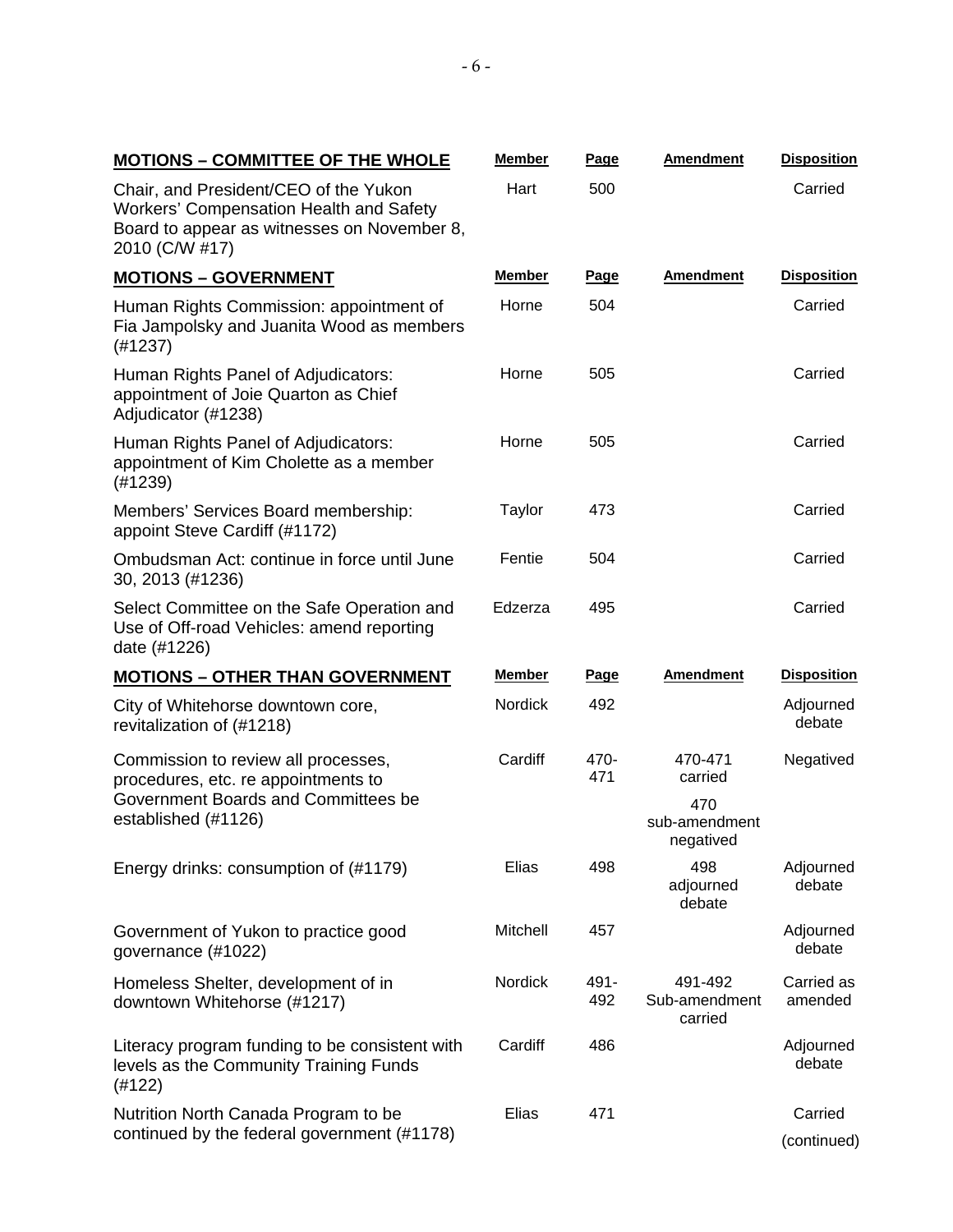| <b>MOTIONS - OTHER THAN GOVERNMENT</b><br>(continued)                                                                                        | <b>Member</b>  | <b>Page</b> | <b>Amendment</b> | <b>Disposition</b>    |
|----------------------------------------------------------------------------------------------------------------------------------------------|----------------|-------------|------------------|-----------------------|
| Recognition of Government of Yukon<br>accomplishments that improve the quality of<br>life for Yukoners (#1138)                               | <b>Nordick</b> | 463         |                  | Adjourned<br>debate   |
| Recognition of projects like the Sisters in Spirit<br>campaign in raising awareness of violence<br>against women (#1173)                     | <b>Nordick</b> | 479         |                  | Carried               |
| Support efforts of the Northern City Supportive<br>Housing Coalition to provide housing for the<br>homeless population in Whitehorse (#1123) | Mitchell       | 485-<br>486 | 485-486          | Carried as<br>amended |
| N                                                                                                                                            |                |             |                  |                       |
| NOTICE OF GOVERNMENT PRIVATE MEMBERS' BUSINESS<br>NOTICE OF OPPOSITION PRIVATE MEMBERS' BUSINESS                                             |                |             |                  |                       |
| P                                                                                                                                            |                |             |                  |                       |
| <b>PAGES</b>                                                                                                                                 |                |             |                  |                       |
| <b>PETITIONS</b><br>All Terrain Vehicles (#13)                                                                                               |                |             |                  |                       |
|                                                                                                                                              |                |             |                  |                       |
| Takhini Hot Springs Road Zoning (#14)                                                                                                        |                |             |                  |                       |
| POINT OF PERSONAL PRIVILEGE<br>September 29, 2010 (Horne) re clarification of comments made during                                           |                |             |                  |                       |
| R                                                                                                                                            |                |             |                  |                       |

### **REINSTATEMENT OF BILL#108, LEGISLATIVE RENEWAL ACT**

| Unanimous consent granted to reinstate Bill #108 on Order Paper at |  |
|--------------------------------------------------------------------|--|
|                                                                    |  |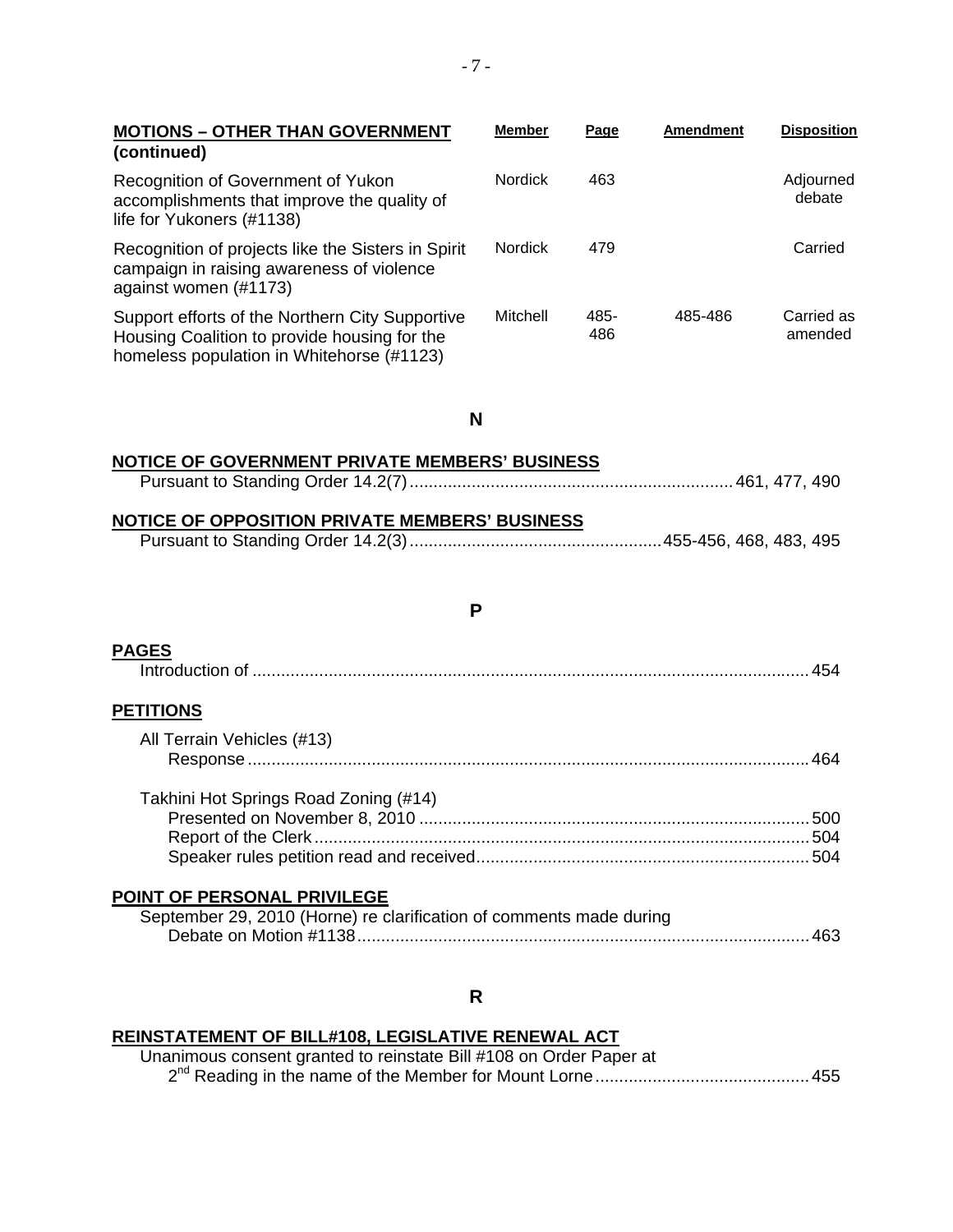## **S**

- 8 -

## **SESSIONAL PAPERS**

| Absence of Members from Sittings of the Legislative Assembly and its<br>Committees: Report from the Clerk of the Yukon Legislative Assembly                                                                     |             |
|-----------------------------------------------------------------------------------------------------------------------------------------------------------------------------------------------------------------|-------------|
| Appointments to Major Government Boards and Committees, Standing<br>Committee on: Fifteenth Report (dated July 6, 2010) (10-1-177) (Taylor)  455                                                                |             |
| Appointments to Major Government Boards and Committees, Standing<br>Committee on: Sixteenth Report (dated November 4, 2010)                                                                                     |             |
| Audited Consolidated Financial Statements of the Government of Yukon                                                                                                                                            |             |
| Conflict of Interest Commission Annual Report for the period from                                                                                                                                               |             |
| Crime Prevention and Victim Services Trust Fund 2008/2009 Annual                                                                                                                                                |             |
| Crime Prevention and Victim Services Trust Fund 2009/2010 Annual                                                                                                                                                |             |
| Landlord and Tenant Act, Select Committee on the: Report (dated November 2010)                                                                                                                                  |             |
| Notice (dated July 30, 2010) respecting the vacancy in the electoral district<br>of Whitehorse Centre caused by the death of Todd Hardy (10-1-173)                                                              |             |
| Public Accounts 2009-2010 of the Government of Yukon for the year ended                                                                                                                                         |             |
| Public Accounts, Standing Committee on: Fifth Report (dated June 2010)                                                                                                                                          |             |
| Report on the Yukon Government's Performance under the <i>Environment</i><br>Act: Prepared by Government Audit Services Branch, Government of<br>Yukon and Approved by the Audit Committee on September 8, 2010 | 503         |
| Vacancy in Electoral District of Whitehorse Centre: copy of letter (dated<br>August 9, 2010) from the Clerk of the Legislative Assembly to                                                                      |             |
|                                                                                                                                                                                                                 |             |
| Yukon Department of Education 2009-2010 Academic Year Annual                                                                                                                                                    |             |
| Yukon Development Corporation 2009 Annual Report and Audited                                                                                                                                                    |             |
| Yukon Energy Corporation 2009 Annual Report and Audited Financial                                                                                                                                               |             |
| Yukon Health and Social Services Council 2009-2010 Annual Report                                                                                                                                                |             |
|                                                                                                                                                                                                                 | (continued) |
|                                                                                                                                                                                                                 |             |

## **SESSIONAL PAPERS (continued)**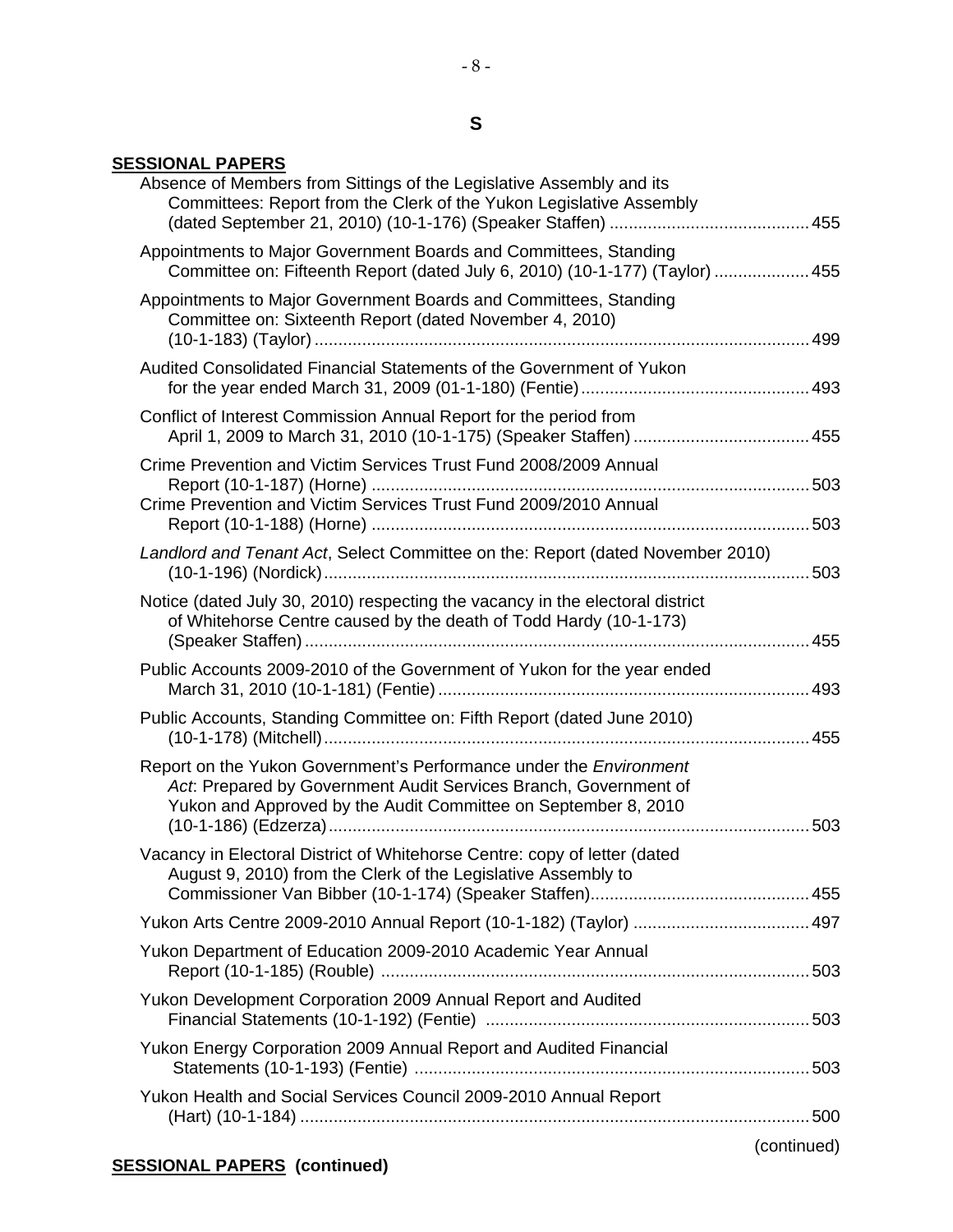| Yukon Heritage Resources Board April 1, 2009 - March 31, 2010 Annual                                                             |  |
|----------------------------------------------------------------------------------------------------------------------------------|--|
| Yukon Hospital Corporation 2009 -2010 Annual Report (10-1-194) (Hart) 503                                                        |  |
| Yukon Housing Corporation Annual Report for the year ended March 31,                                                             |  |
| Yukon Liquor Corporation April 1, 2009 – March 31, 2010 Annual Report                                                            |  |
| Yukon Public Service Labour Relations Board 2009-2010 Annual Report<br>(10-1-189) (Taylor) …………………………………………………………………………………………503 |  |
| Yukon Teachers Labour Relations Board 2009-2010 Annual Report                                                                    |  |
| <b>SPEAKER (Hon. Ted Staffen)</b>                                                                                                |  |
|                                                                                                                                  |  |
|                                                                                                                                  |  |
|                                                                                                                                  |  |
|                                                                                                                                  |  |
| Rulings:                                                                                                                         |  |
| Re: Point of Order raised on September 29, 2010 re Standing Order 19(h) 467-468                                                  |  |
|                                                                                                                                  |  |
| Re: Points of Order raised on October 13, 2010 during Question Period 480-481                                                    |  |
| Re: Point of Order raised on October 21, 2010 during Question Period  488                                                        |  |
|                                                                                                                                  |  |

| Statements:                                                                    |  |
|--------------------------------------------------------------------------------|--|
| Re: Changes to the Order Paper (withdrawal of Motions) 454, 458, 477, 485, 493 |  |
|                                                                                |  |
|                                                                                |  |
|                                                                                |  |
|                                                                                |  |

## **T**

## **TERMINATION OF SITTING (Standing Order 76)**

## **TRIBUTES**

| In remembrance of Gordon Cameron, former Yukon             |  |
|------------------------------------------------------------|--|
|                                                            |  |
| In remembrance of Todd Hardy, former Member for Whitehorse |  |
|                                                            |  |
|                                                            |  |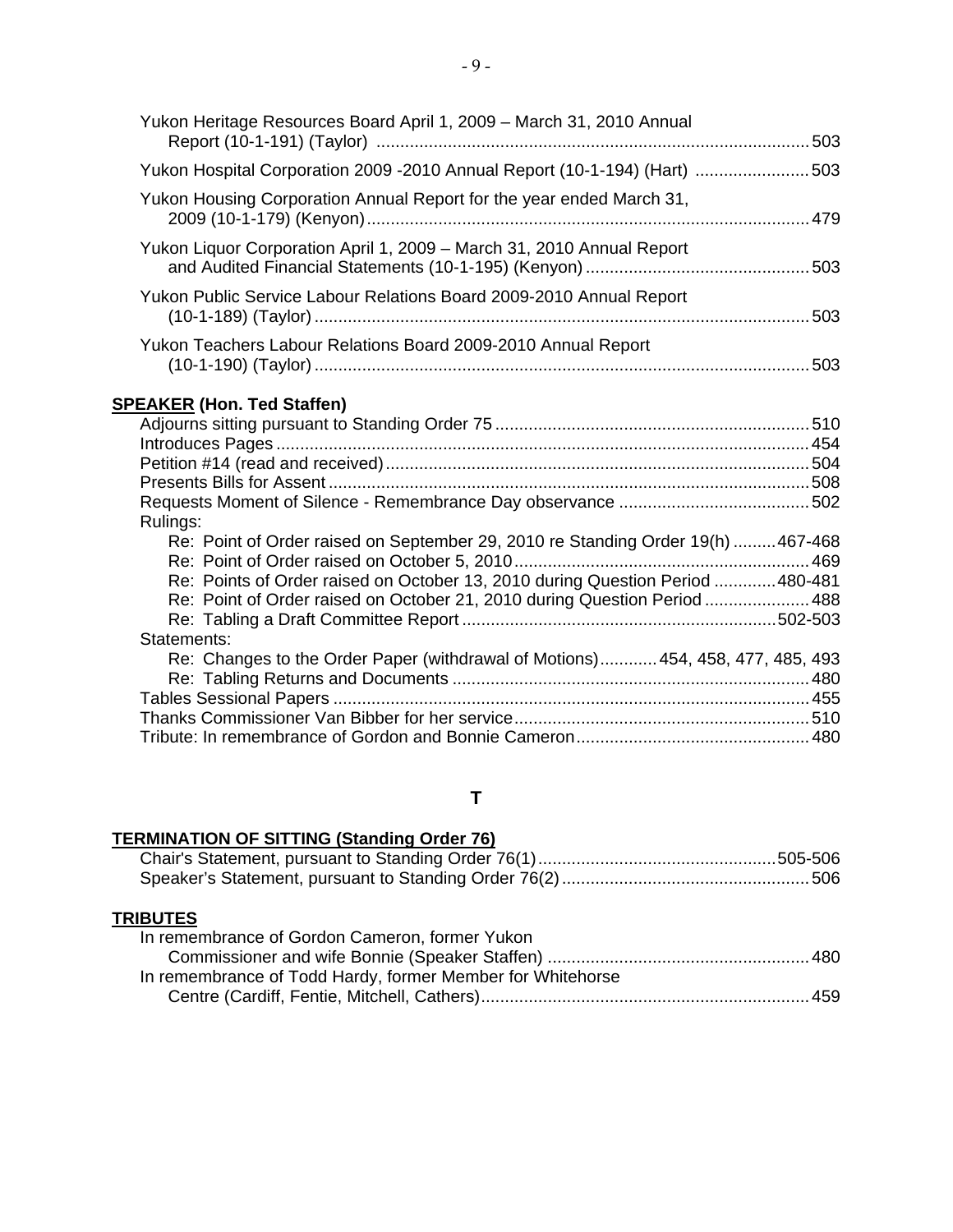#### **UNANIMOUS CONSENT**

| To reinstate Bill #108, Legislative Renewal Act, at 2 <sup>nd</sup> Reading to stand |  |
|--------------------------------------------------------------------------------------|--|
|                                                                                      |  |
|                                                                                      |  |
|                                                                                      |  |

#### **W**

#### **WITHDRAWAL OF MOTIONS**

| Motions standing in the name of the former Member for Whitehorse Centre          |
|----------------------------------------------------------------------------------|
| removed (as the Member had passed away on July 28, 2010)                         |
| Motions No. 78, 104, 134, 144, 145, 166, 178, 184, 197, 198, 202, 214,           |
| 223, 226, 231, 232, 245, 246, 256, 259, 260, 265, 270, 272, 275, 304,            |
| 312, 313, 314, 315, 316, 317, 318, 319, 331, 332, 333, 334, 344, 349,            |
| 355, 356, 364, 370, 373, 377, 383, 385, 402, 403, 404, 405, 428, 429,            |
| 436, 443, 444, 445, 446, 447, 451, 454, 469, 470, 471, 479, 488, 490,            |
| 508, 516, 524, 531, 535, 536, 544, 547, 610, 625, 626, 627, 632, 633,            |
| 638, 641, 642, 644, 645, 646, 672, 673, 674, 681, 686, 699, 700, 701,            |
| 706, 711, 722, 724, 725, 740, 741, 742, 743, 748, 756, 757, 758, 759,            |
| 760, 761, 762, 768, 770, 771, 772, 773, 804, 805, 809, 810, 827, 828,            |
| 829, 872, 885, 909, 923, 924, 933, 940, 944, 945, 949, 950, 951, 957,            |
| 959, 962, 965, 974, 976, 977, 979, 980, 981, 985, 986, 987, 1002, 1010,          |
| 1013, 1014, 1048, 1071, 1072, 1073, 1074, 1075, 1079, 1080, 1081,                |
|                                                                                  |
| Motions No. 89, 106, 244, 500, 532, 732, 797, 802, 912, 978, 1025 and            |
| 1076 removed as the action requested had been fulfilled in whole or in part  454 |
| Motions No. 640, 651, 738, 789, 790, 846, 865, 891, 901, 904, 907                |
|                                                                                  |
| Motions No. 862, 1036, 1049, 1119 and 1130 removed as they were outdated458      |
| Motion #1188 not placed on the Notice Paper as the question raised had           |
|                                                                                  |
|                                                                                  |
|                                                                                  |
|                                                                                  |

### **WITHDRAWAL OF MOTION FOR THE PRODUCTION OF PAPERS**

| Motion for the Production of Papers #35 removed as the action requested |  |
|-------------------------------------------------------------------------|--|
|                                                                         |  |

## **WITNESSES**

 Chair, and President/CEO of the Yukon Workers' Compensation Health and Safety Board appeared as witnesses on November 8, 2010 (C/W #17).......................501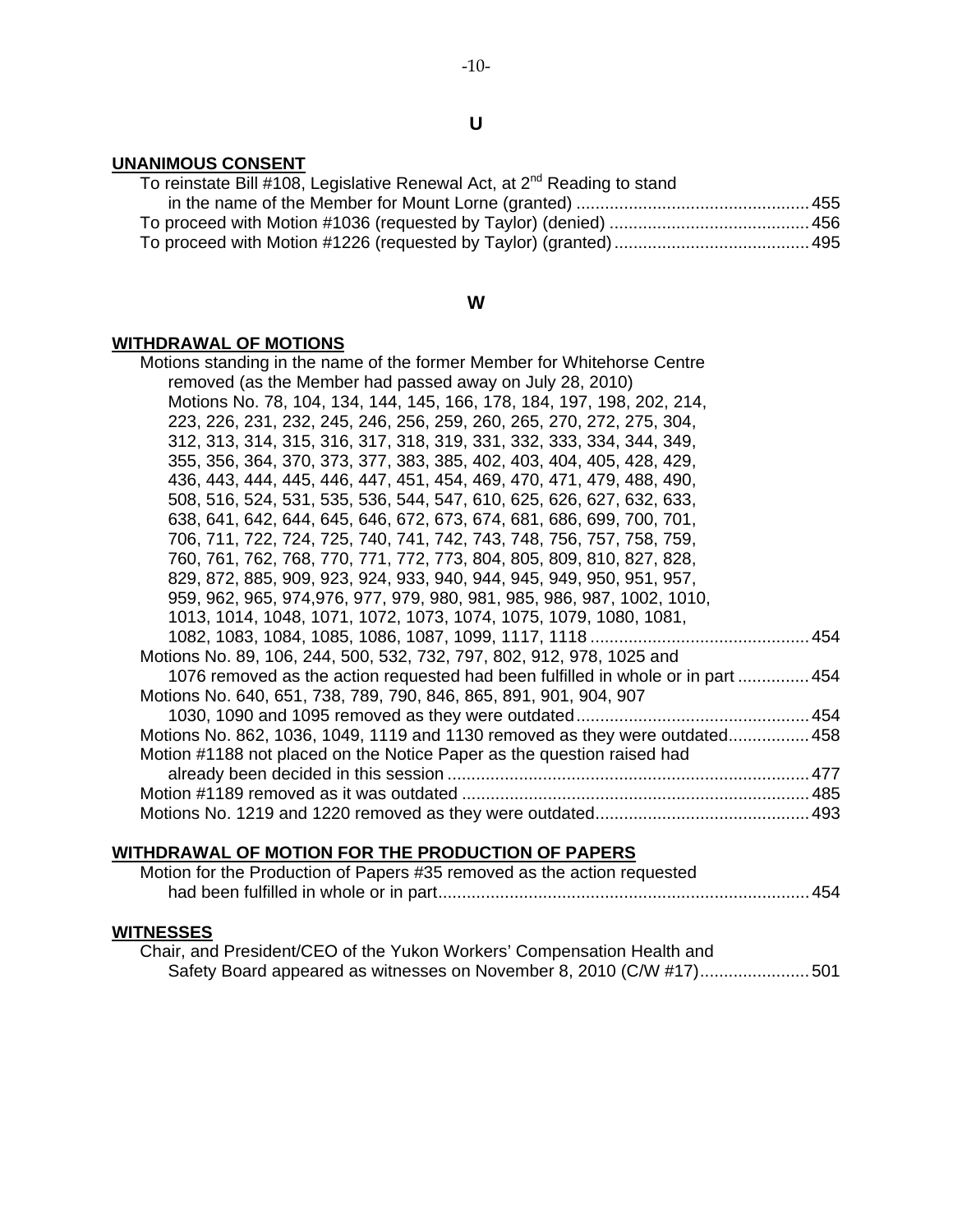## **YUKON LEGISLATIVE ASSEMBLY**

Motions adopted during the First Session of the 32nd Legislative Assembly

September 21, 2010 – November 9, 2010

 Note: The following is an unofficial consolidation of the substantive motions adopted during the time period noted above. If motions were amended before adoption, the amendment is incorporated in the text and a notation made that the motion was amended.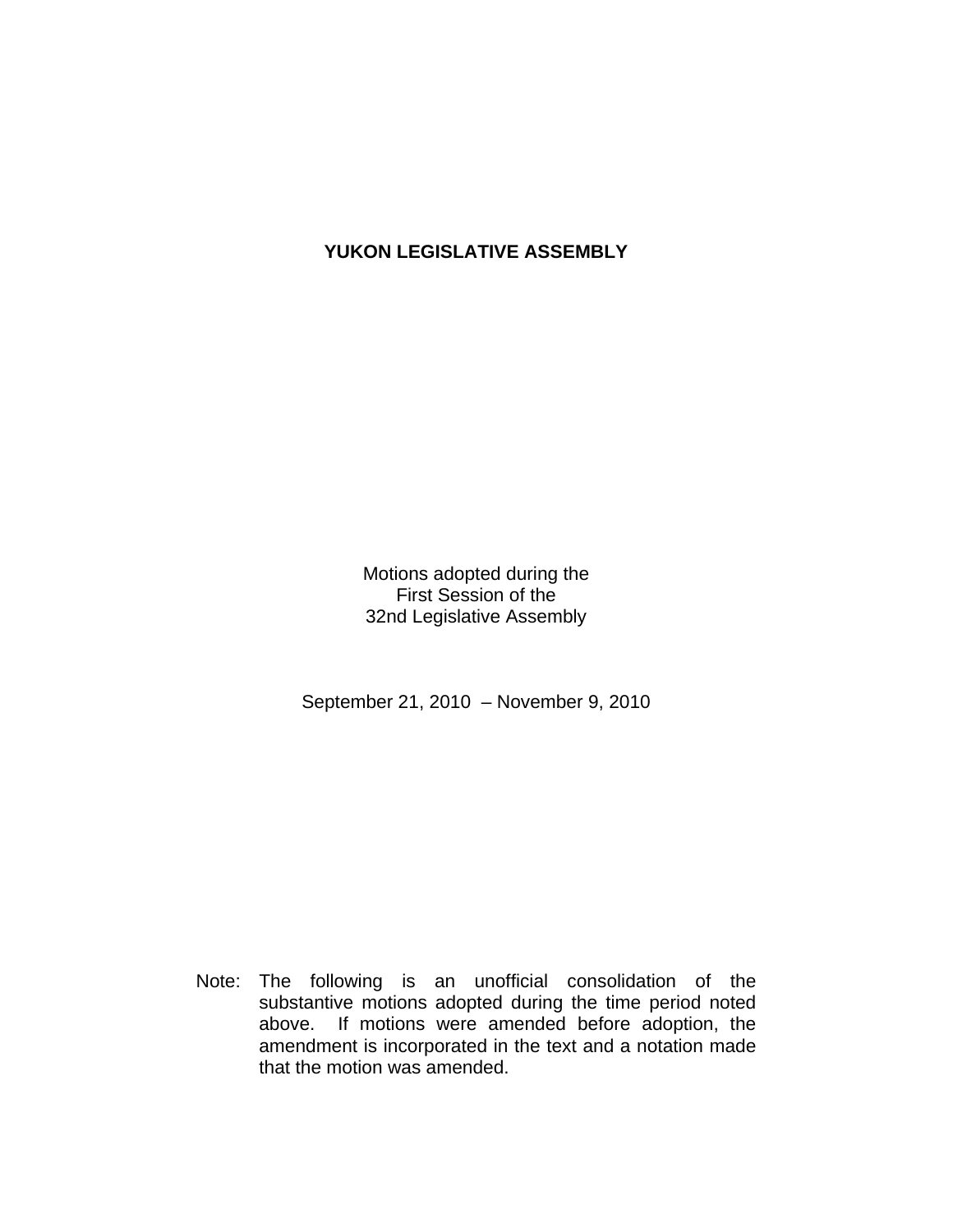#### **Consolidation of Motions adopted during the First Session of the 32nd Legislative Assembly**

September 21, 2010 – November 9, 2010

# **TABLE OF CONTENTS**

| <b>SUBSTANTIVE MOTIONS</b> (listed in numberical order)               | Page                                                                                       |
|-----------------------------------------------------------------------|--------------------------------------------------------------------------------------------|
|                                                                       |                                                                                            |
|                                                                       |                                                                                            |
|                                                                       |                                                                                            |
|                                                                       |                                                                                            |
|                                                                       |                                                                                            |
| Select Committee on the Safe Operation and Use of Off-road Vehicles:  |                                                                                            |
|                                                                       |                                                                                            |
| Yukon Human Rights Commission: appoint Fia Jampolsky and              |                                                                                            |
| Yukon Human Rights Panel of Adjudicators: appointment of Joie Quarton |                                                                                            |
| Yukon Human Rights Panel of Adjudicators: appointment of              |                                                                                            |
|                                                                       | <b>Subject Matter</b><br>Members' Services Board membership: appoint Steve Cardiff (#1172) |

## **COMMITTEE OF THE WHOLE MOTIONS**

| Witnesses - Chair, and President / CEO of the Yukon Workers' |
|--------------------------------------------------------------|
|                                                              |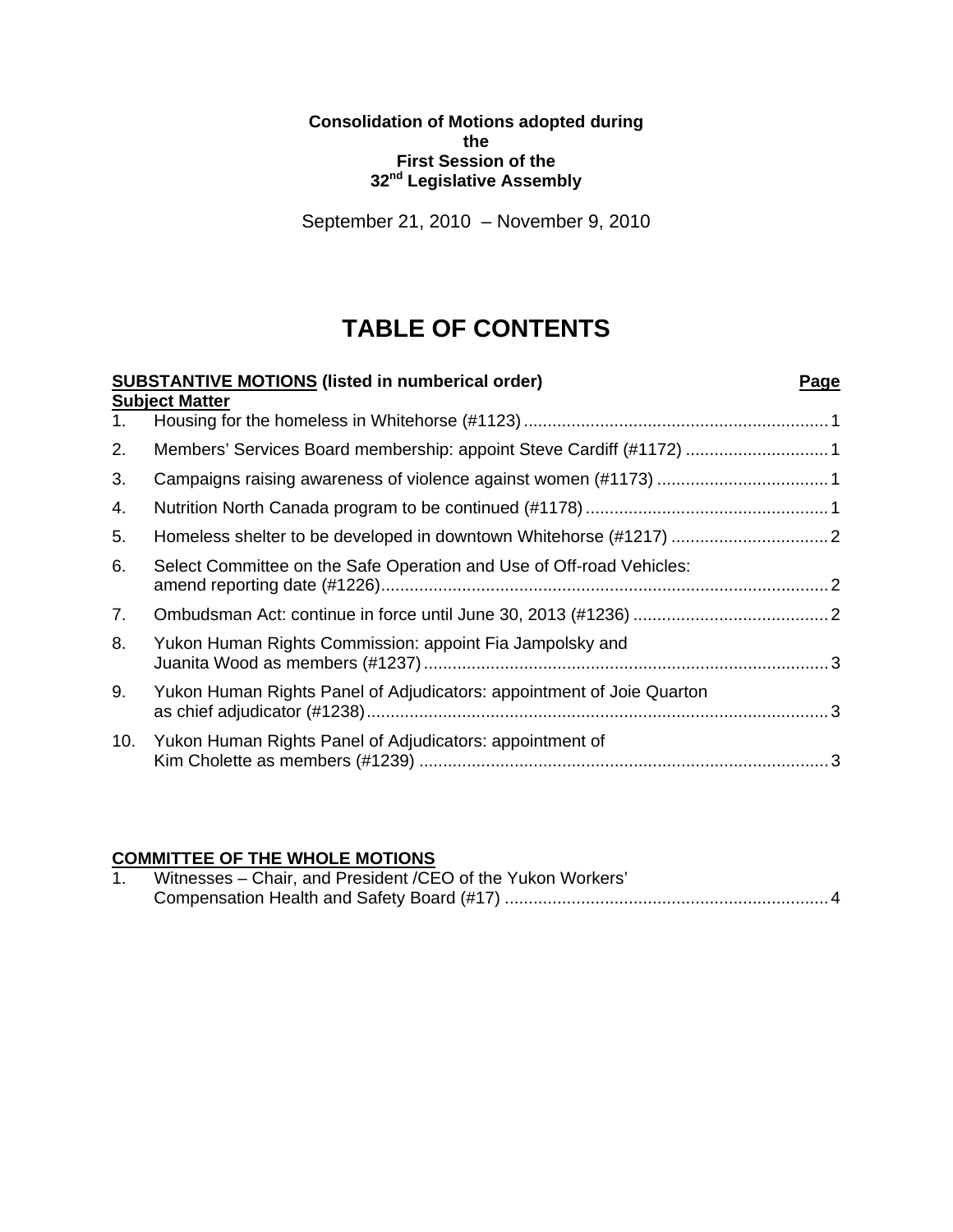#### **YUKON LEGISLATIVE ASSEMBLY**

Motions adopted during the First Session of the 32nd Legislative Assembly

September 21, 2010 – November 9, 2010

#### **Substantive Motions**

1. Motion #1123 – Mr. Mitchell, Member for Copperbelt Debated October 20, 2010 Carried October 20, 2010

 THAT this House urges the Yukon Government to work with the Northern City Supportive Housing Coalition, the Options for Independence Society and other associations, to build supportive housing for the homeless population and others with housing needs in Whitehorse and in other Yukon communities.

#### **Amended**

2. Motion #1172 – Hon. Ms. Taylor, Government House Leader Debated October 7, 2010 Carried October 7, 2010

 THAT the membership of the Members' Services Board, as established by Motion #7 and Motion #887 of the First Session of the 32nd Legislative Assembly, be amended by appointing Steve Cardiff to the Board.

3. Motion #1173 – Mr. Nordick, Member for Klondike Debated October 13, 2010 Carried October 13, 2010

 THAT this House recognizes and supports the important work of projects like the Sisters in Spirit campaign in raising awareness of violence against women and addressing its devastating impact on communities.

4. Motion #1178 – Mr. Elias, Member for Vuntut Gwitchin Debated October 6, 2010 Carried October 6, 2010

 THAT this House urges the Government of Canada's Minister of Indian & Northern Affairs to ensure that the new Nutrition North Canada program delivers healthy foods to citizens living in Old Crow, Yukon by:

- (1) ensuring the Nutrition North Canada program includes a personal shipping transportation subsidy from Whitehorse to Old Crow of "nutritious perishable foods", "non-perishable foods", "non-food items" and "essential non-food items" by the residents of Old Crow via Air North; and
- (2) maintaining a transportation subsidy that is administered by Air North with the company being accountable directly to the Department of Indian & Northern Affairs Canada.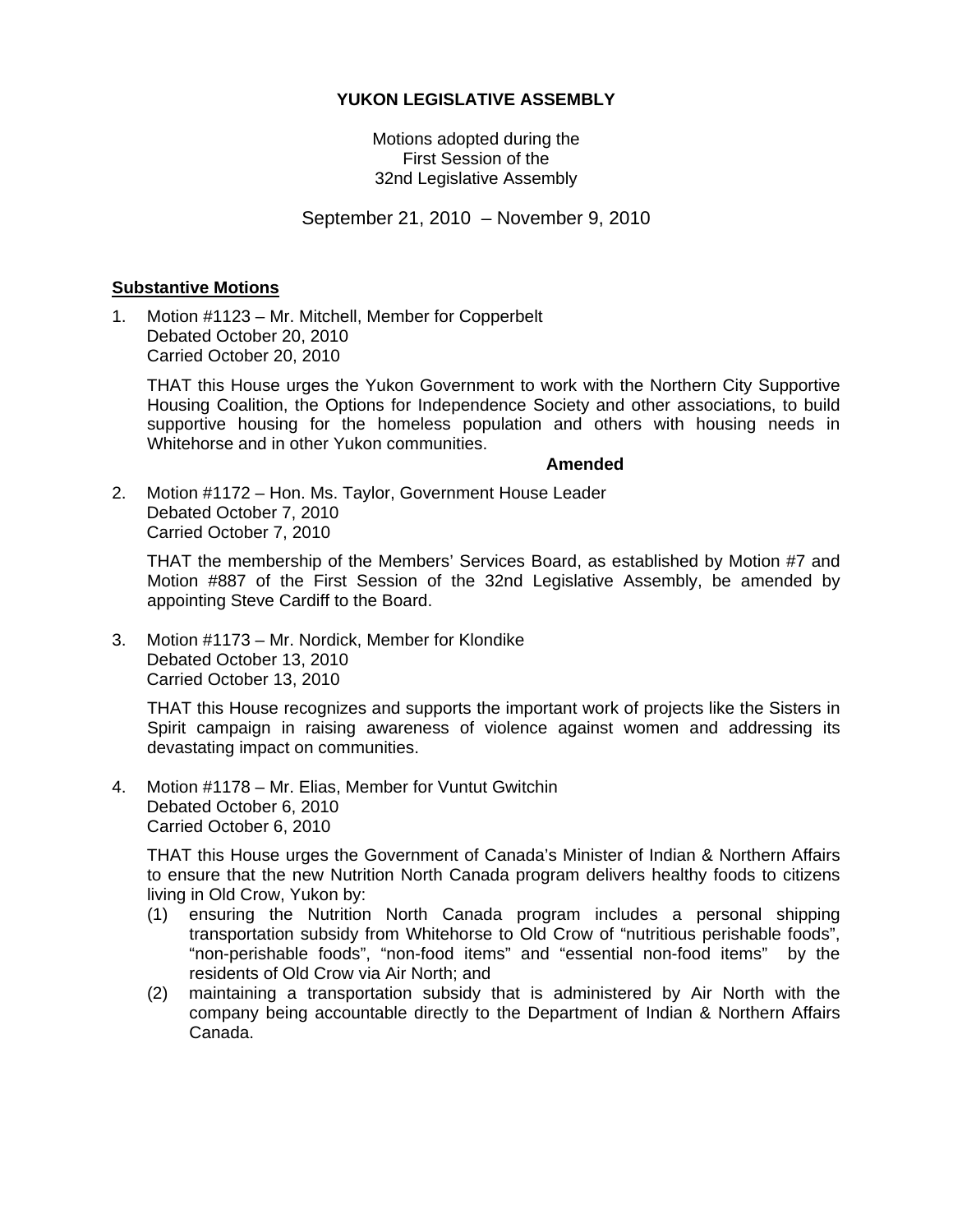5. Motion #1217 – Mr. Nordick, Member for Klondike Debated October 27, 2010 Carried October 27, 2010

 THAT this House urges the Government of Yukon to develop a permanent 24-hour homeless shelter in downtown Whitehorse that would incorporate the following objectives:

- (1) provide access to a safe environment for more than one evening at a time,
- (2) provide healthy living alternatives and counselling,
- (3) provide specific programming to benefit youth and adults at risk; and
- (4) provide 24-hour support.

#### **Amended**

6. Motion #1226 – Hon. Mr. Edzerza, Minister of Environment Debated November 2, 2010 Carried November 2, 2010

 THAT the terms of reference of the Select Committee on the Safe Operation and Use of Off-road Vehicles, as established by Motion #834 of the 1st Session of the 32nd Legislative Assembly, be amended by changing the date of its reporting to the House from the 2010 Fall Sitting of the Legislative Assembly to the 2011 Spring Sitting of the Legislative Assembly.

7. Motion #1236 – Hon. Mr. Fentie, Premier Debated November 9, 2010 Carried November 9, 2010

THAT the following Address be presented to the Commissioner of Yukon:

MAY IT PLEASE THE COMMISSIONER:

WHEREAS section 35 of the Ombudsman Act states:

 35(1) Subject to subsection (2), this act shall continue in force for a period of five years from the day on which it came into force, and no longer.

 (2) If at any time while this act is in force, an address is presented to the Commissioner by the Legislative Assembly praying that this act should be continued in force for a further period, not in any case exceeding five years, from the time at which it would otherwise expire and the Commissioner in Executive Council so orders, this act shall continue in force for that further period.

 AND WHEREAS the Ombudsman Act came into force on July 1, 1996 and, pursuant to Order in Council 2001/04, was continued in force from July 1, 2001 to June 30, 2006; and, pursuant to Order in Council 2006/27 was continued in force from July 1, 2006 to June 30, 2011,

 AND WHEREAS the Members of the Yukon Legislative Assembly believe it to be in the public interest to take action in a timely way respecting the continuance of the Ombudsman Act,

 NOW THEREFORE this Legislative Assembly prays that the Ombudsman Act should be continued in force for a further period, being from July 1, 2011 to June 30, 2013.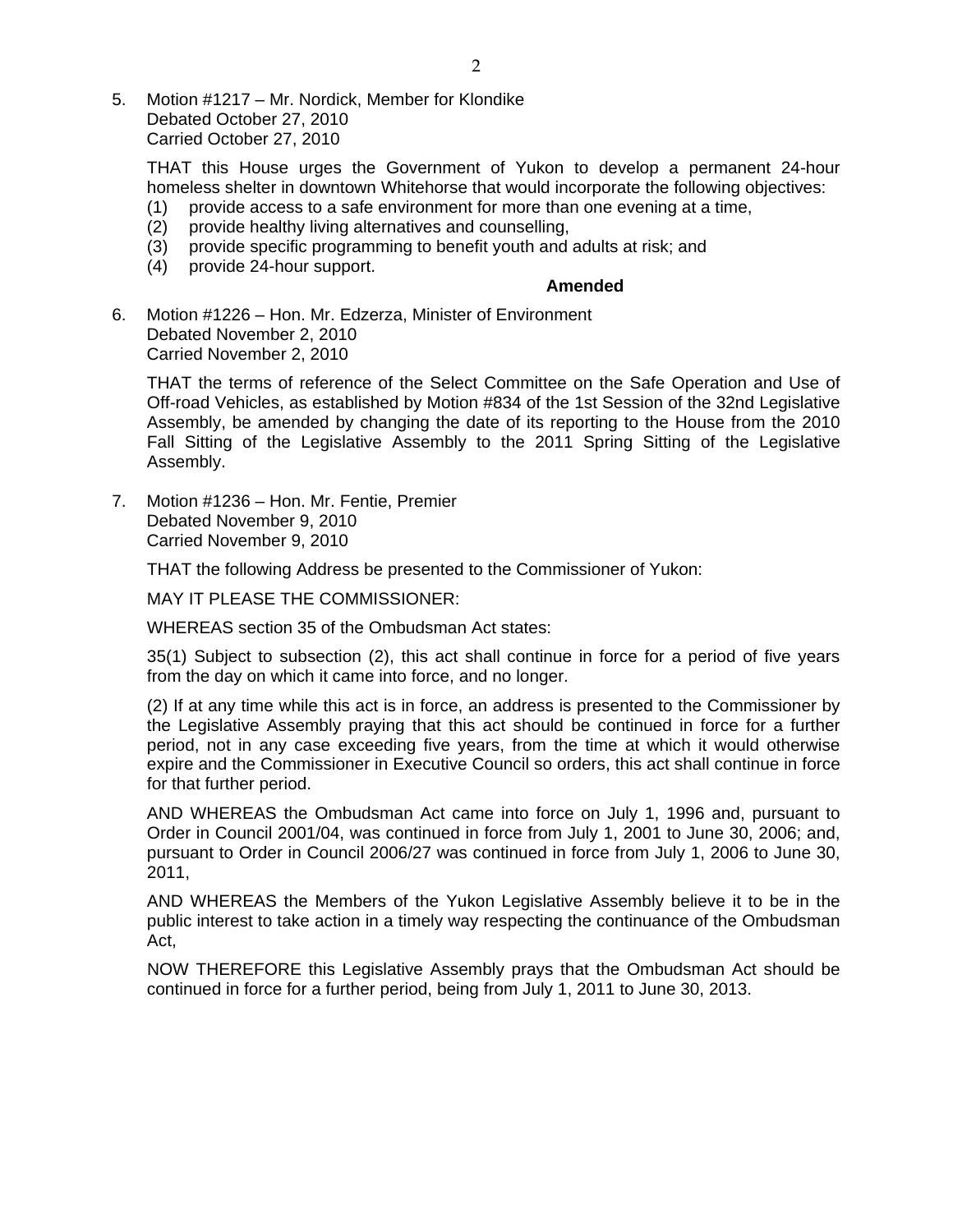8. Motion #1237 – Hon. Ms. Horne, Minister of Justice Debated November 9, 2010 Carried November 9, 2010

 THAT the Yukon Legislative Assembly, pursuant to section 17(1) of the *Human Rights Act*, does appoint Fia Jampolsky and Juanita Wood as members of the Yukon Human Rights Commission for terms of three years effective December 10, 2010.

9. Motion #1238 – Hon. Ms. Horne, Minister of Justice Debated November 9, 2010 Carried November 9, 2010

 THAT the Yukon Legislative Assembly, pursuant to section 22(2) of the *Human Rights Act*, does appoint Joie Quarton as chief adjudicator to the panel of adjudicators for a term of three years effective December 10, 2010.

10. Motion #1239 – Hon. Ms. Horne, Minister of Justice Debated November 9, 2010 Carried November 9, 2010

 THAT the Yukon Legislative Assembly, pursuant to section 22(2) of the *Human Rights Act*, does appoint Kim Cholette as a member of the panel of adjudicators for a term of three years effective December 10, 2010.